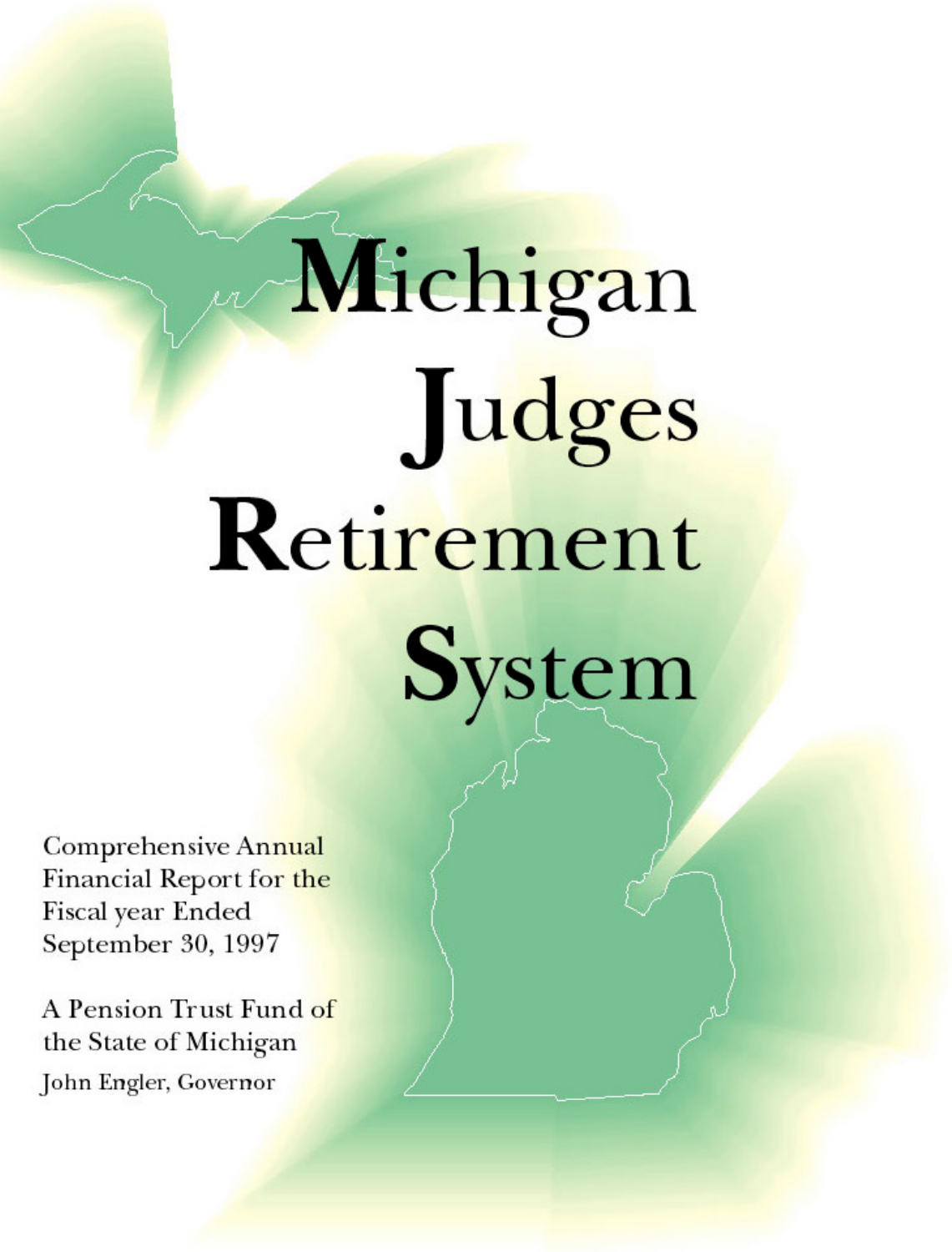Michigan Judges Retirement System

### **Comprehensive Annual Financial Report** for the Fiscal Year Ended September 30, 1997



# **MJRS**

Prepared by: **Office of Retirement Systems** Michigan Judges Retirement System 7150 Harris Drive P.O. Box 30172 Lansing, Michigan 48909-7526  $(517)$  322-5103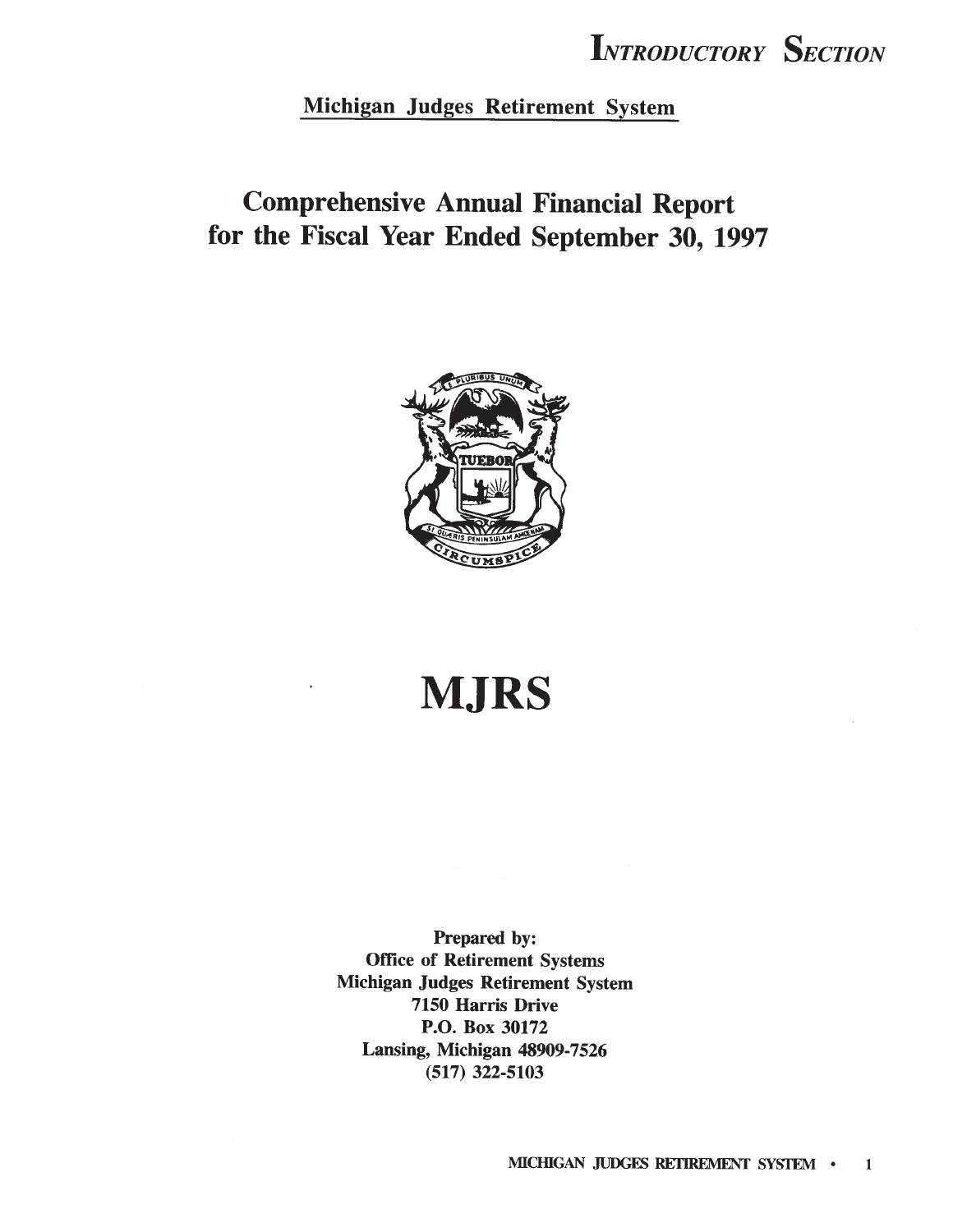### **Table of Contents**

### **Introductory Section**

### **Financial Section**

| Statements of Pension Plan and            |  |
|-------------------------------------------|--|
|                                           |  |
| Statements of Changes in Pension Plan and |  |
|                                           |  |
|                                           |  |
|                                           |  |
|                                           |  |

### **Investment Section**

### **Actuarial Section**

### **Statistical Section**

The cost of printing this report was \$XX, which was paid for by the retirement system at no cost to taxpayers.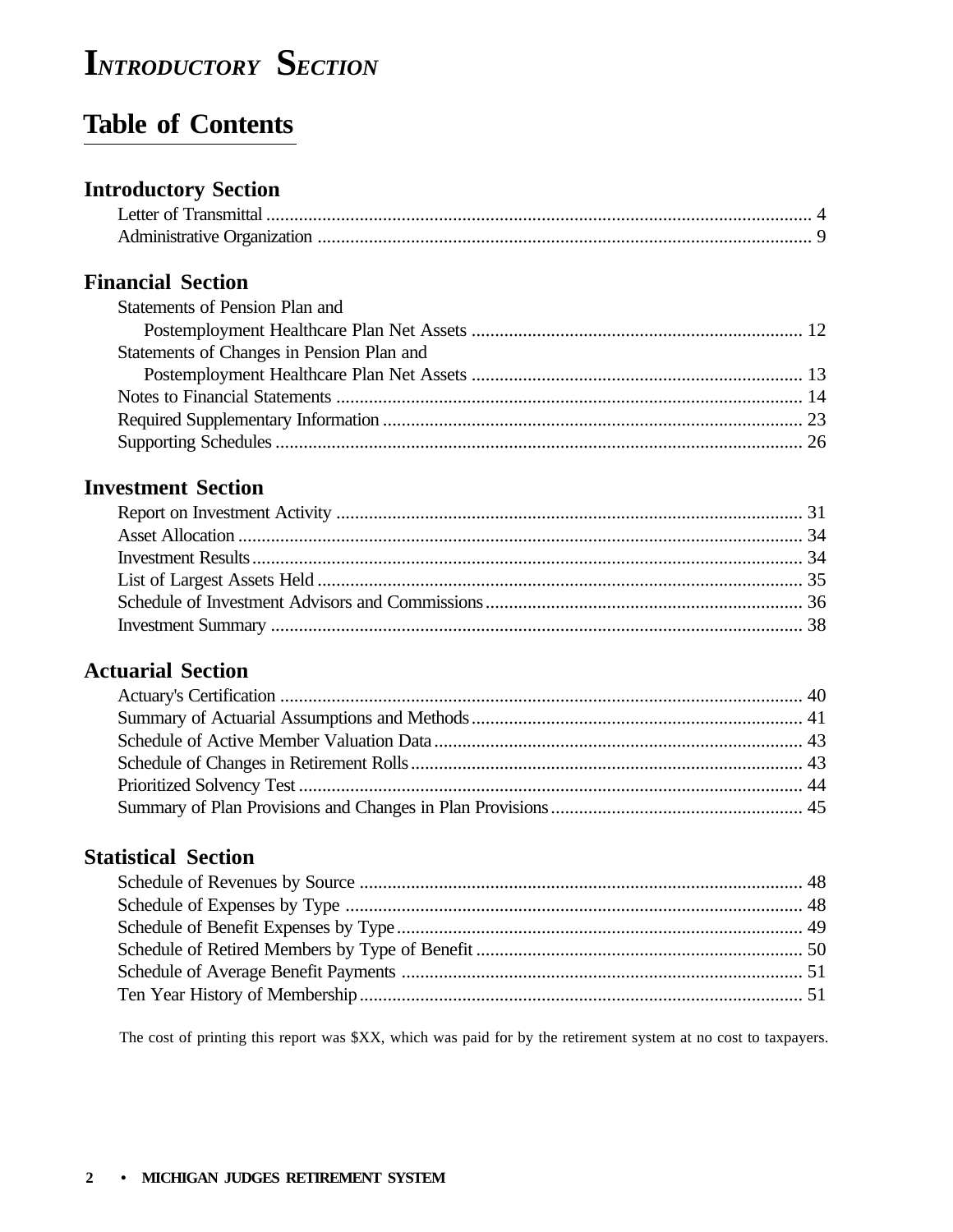Michigan Judges Retirement System

**Comprehensive Annual Financial Report** for the Fiscal Year Ended September 30, 1997

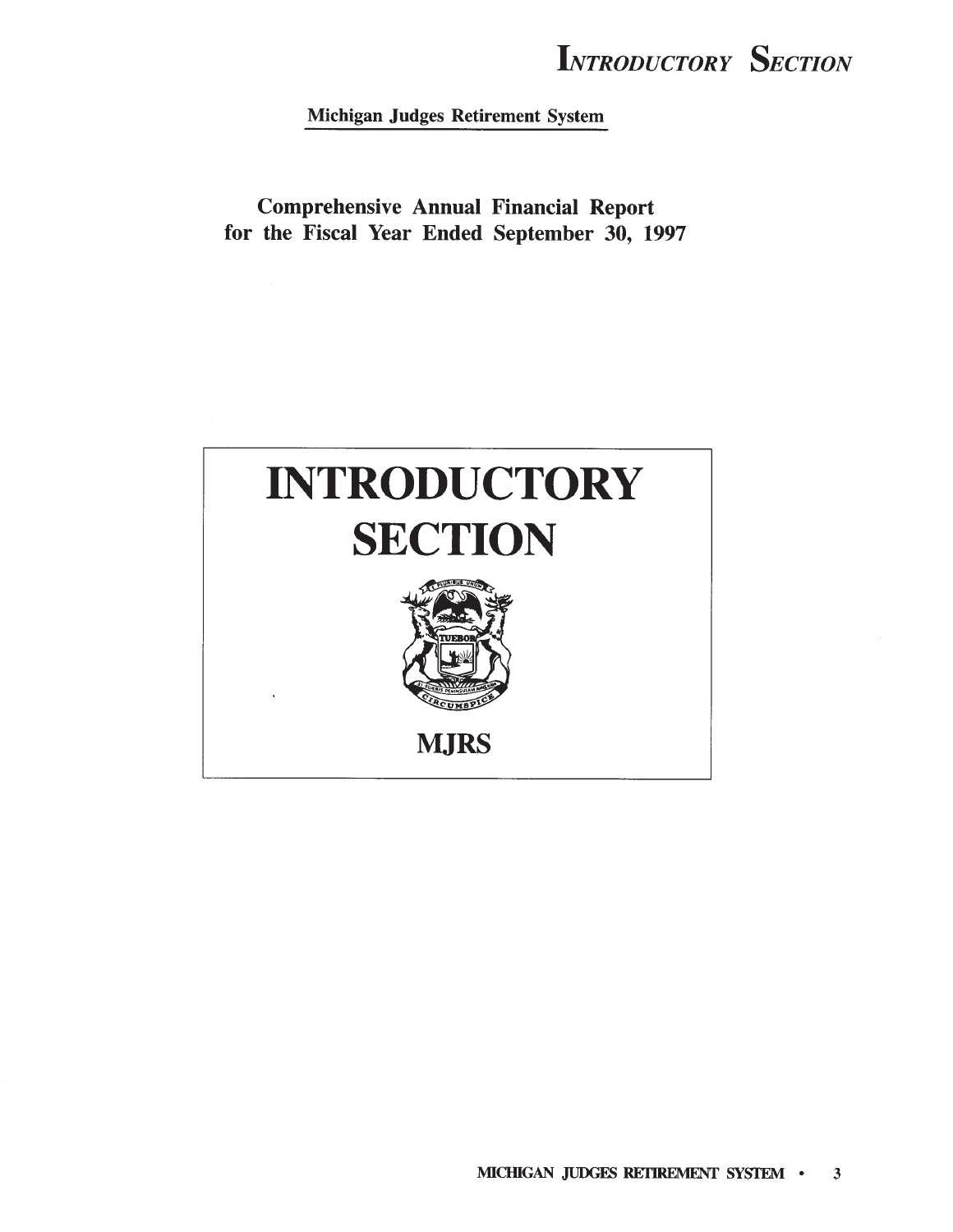### **Letter of Transmittal**

**Michigan Judges Retirement System** General Office Building, Third Floor P.O. Box 30172 Lansing, Michigan 48909 Telephone (517) 322-5103

### **STATE OF MICHIGAN**

JOHN ENGLER, Governor

### **DEPARTMENT OF MANAGEMENT AND BUDGET**

March 6, 1998

The Honorable John Engler Governor, State of Michigan,

Members of the Legislature State of Michigan Retirement Board Members and Members, Retirees and Beneficiaries

Ladies and Gentlemen:

We are pleased to present the annual report of the Michigan Judges' Employees Retirement System (MJRS or System) for fiscal year 1997.

Responsibility for both the accuracy of the data and the completeness and fairness of the presentation, including all disclosures, rests with the management of the System. To the best of our knowledge and belief, the enclosed data is accurate in all material respects and is reported in a manner designed to present fairly the financial position and results of operations of the System.

The Michigan Judges' Retirement System was established by legislation under Public Act 234 of 1992 which consolidated the Judges' and former Probate Judges' retirement system. The number of active and retired members and beneficiaries for the System is presented on page 14 of this report. The purpose of the System is to provide benefits for judges. The services provided by the staff are performed to facilitate benefits to members.

The 1997 annual report is presented in five sections. The introductory section contains the transmittal letter, the identification of the administrative organization and professional consultants used by the System. The financial section contains the independent auditors' report, the financial statements of the System and certain supplemental schedules. The investment section summarizes investment activities. The actuarial section contains the independent consulting actuary's certification, an outline of actuarial assumptions and methods, and other actuarial statistics. The statistical section contains statistical tables of significant data pertaining to the retirement System.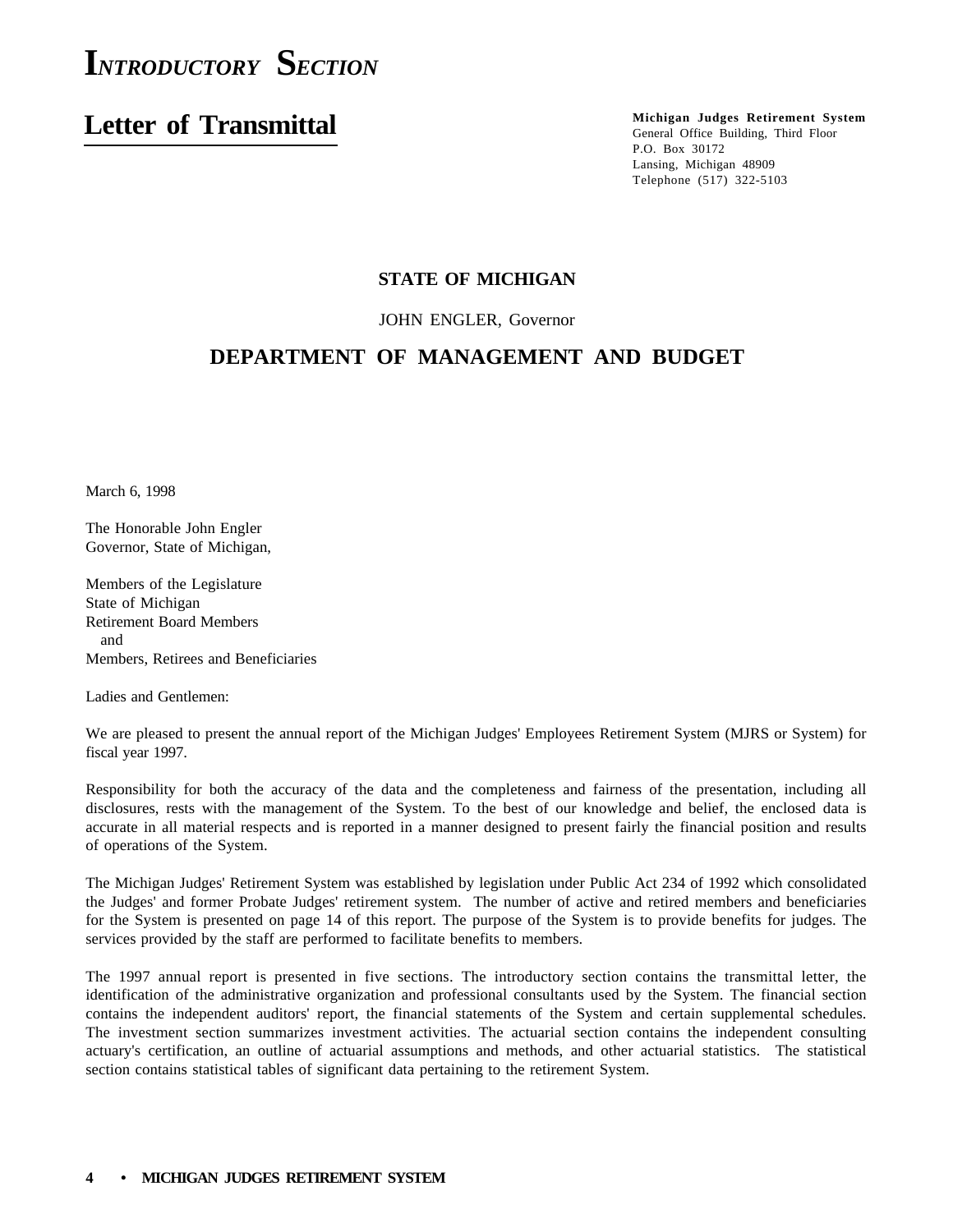### **Letter of Transmittal (Continued)**

### **MAJOR INITIATIVES FOR THE YEAR**

#### *Customer Information Center*

In fiscal 1997, the MJRS and the other systems within the Office of Retirement Systems took a major step toward addressing member concerns regarding telephone communications.

Beginning in the fall of 1997, MJRS joined forces with the Michigan State Employees' Retirement System, the Michigan Public School Employees' Retirement System and the Michigan State Police Retirement System to establish a Customer Information Center (CIC). This toll-free telephone call-in center will serve as a comprehensive clearinghouse for information for members of all four retirement systems.

The CIC staff, chosen from all four retirement systems, is cross-trained to allow any staff member to answer questions about any system. Questions that are too specialized for CIC staff to answer will be directed to staff of the appropriate retirement system. The goal is CIC will answer 60% of all calls during the first six months and 90% thereafter.

The CIC became operational in October 1997.

#### *Defined Contribution Plan*

New judges taking office after March 31, 1997, are not members of the Michgan Judges' Retirement System. Instead, they will be members of the new defined contribution retirement plan mandated by Public Act 523 of 1996. The defined contribution plan is administered by the Michigan Department of Treasury through State Street Bank. Active judges who were hired prior to March 31, 1997, have the opportunity to voluntarily switch to the defined contribution plan between January 2nd and April 30th of 1998.

### *Automated Database*

A new automated database that became operational in August 1997 substantially increased retirement system staff's ability to access member data and administer member accounts.

The new system can:

- automatically track member contributions
- balance contributions and interest to the State's accounting system
- generate annual member statements, pension estimates and common pension payroll forms for new members
- give retirement staff a member information screen that displays all service, salary and beneficiary information necessary to counsel members

#### **FINANCIAL INFORMATION**

#### *Additions to Plan Net Assets*

The reserves needed to finance retirement benefits are accumulated through the collection of employer and employee contributions and through earnings on investments. Contributions and investment income (including unrealized investment gains and losses) for fiscal year 1997 totaled approximately \$70.3 million (See Table 1).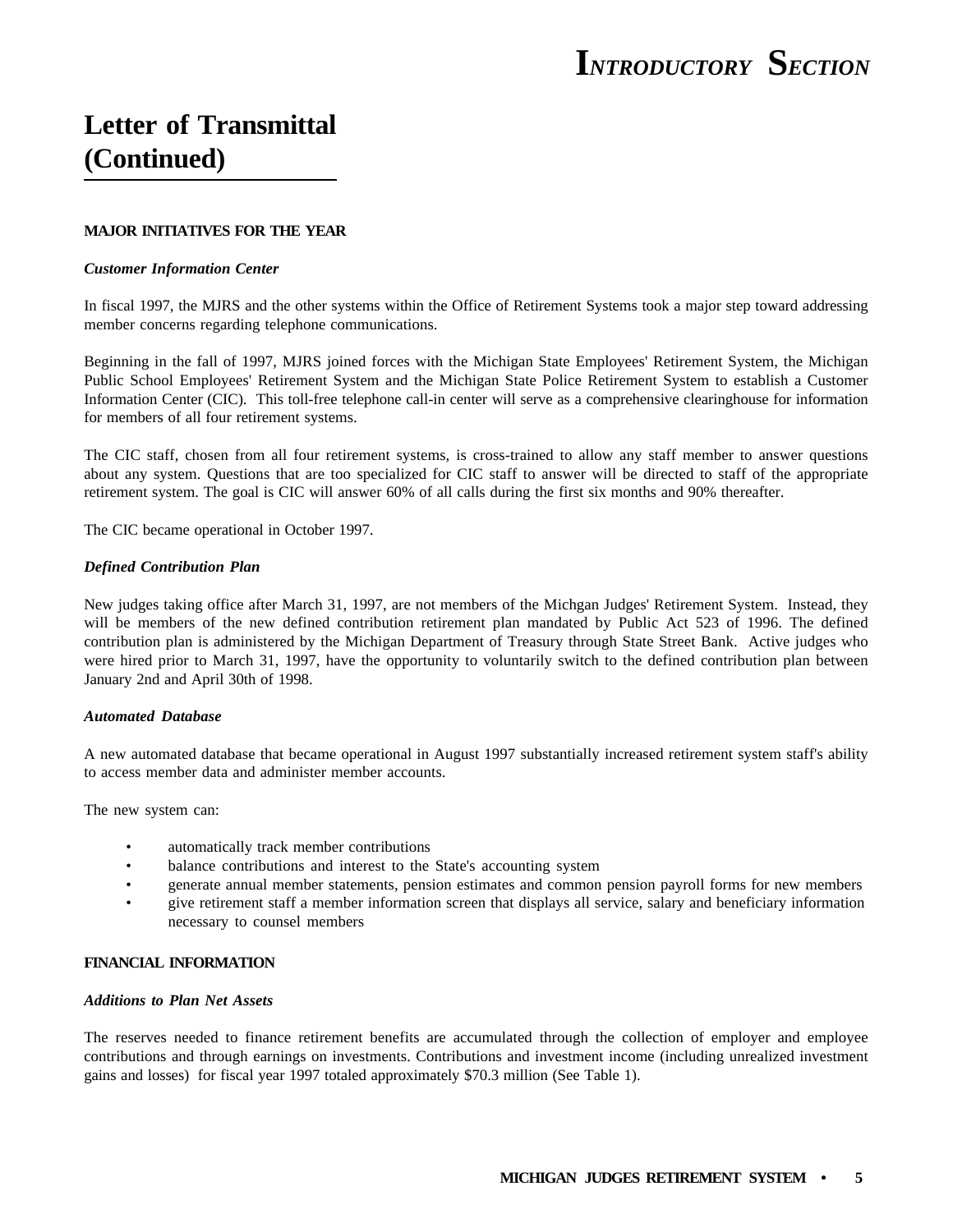### **Letter of Transmittal (Continued)**

The total contributions and investment income increased 59.0% from those of the prior year due primarily to increased investment earnings. Employer contributions decreased 8.2% and investment income increased 76.0% from the prior year. The investment section of this report reviews the results of investment activity for 1997.

| (\$ in Millions)<br>Table 1   |      |      | Increase   | Increase   |
|-------------------------------|------|------|------------|------------|
|                               |      |      | (Decrease) | (Decrease) |
|                               | 1997 | 1996 | Amount     | Percentage |
| Member contributions          | 3.0  | 3.0  | $($ .()    | 0.0 %      |
| <b>Employer contributions</b> | 5.7  | 6.2  | (0.5)      | (8.2)      |
| Investment Income             | 61.6 | 35.0 | 26.6       | 76.0       |
| Total                         | 70.3 | 44.2 | 26.1       | 59.0 %     |

### *Deductions From Net Plan Assets*

The primary expenses of the system include the payment of pension benefits to members and beneficiaries, the payments for health, dental and vision benefits, the refund of contributions to former members, and the cost of administering the retirement system. Health care expenditures during the year were approximately the same as 1996 expenditures. Total expenses for fiscal year 1997 were \$14.5 million, an increase of 8.2% from 1996 expenses (see Table 2). The increase in benefit expenses is due to the increase in the number of retirees and an increase in the retirement benefits. Average monthly retirement benefits increased 3%.

| Table 2 (\$ in Millions)           |   |      |      |    | Increase   | Increase   |
|------------------------------------|---|------|------|----|------------|------------|
|                                    |   |      |      |    | (Decrease) | (Decrease) |
|                                    |   | 1997 | 1996 |    | Amount     | Percentage |
| Pension benefits                   | S | 13.8 | 12.8 | \$ | 1.0        | 7.8 %      |
| Health care benefits               |   | 0.1  | 0.1  |    | 0.0        | 0.0        |
| Refunds (less than \$100 thousand) |   | 0.2  | 0.0  |    | 0.2        | N/A        |
| Administrative expenses            |   | 0.4  | 0.5  |    | (0.1)      | (20.0)     |
| Total                              | S | 14.5 | 13.4 | \$ |            | 8.2%       |

### *Internal Control*

The management of the system is responsible for maintaining a system of adequate internal accounting control designed to provide reasonable assurance that transactions are executed in accordance with management's general or specific authorization, and are recorded as necessary to maintain accountability for assets and to permit preparation of financial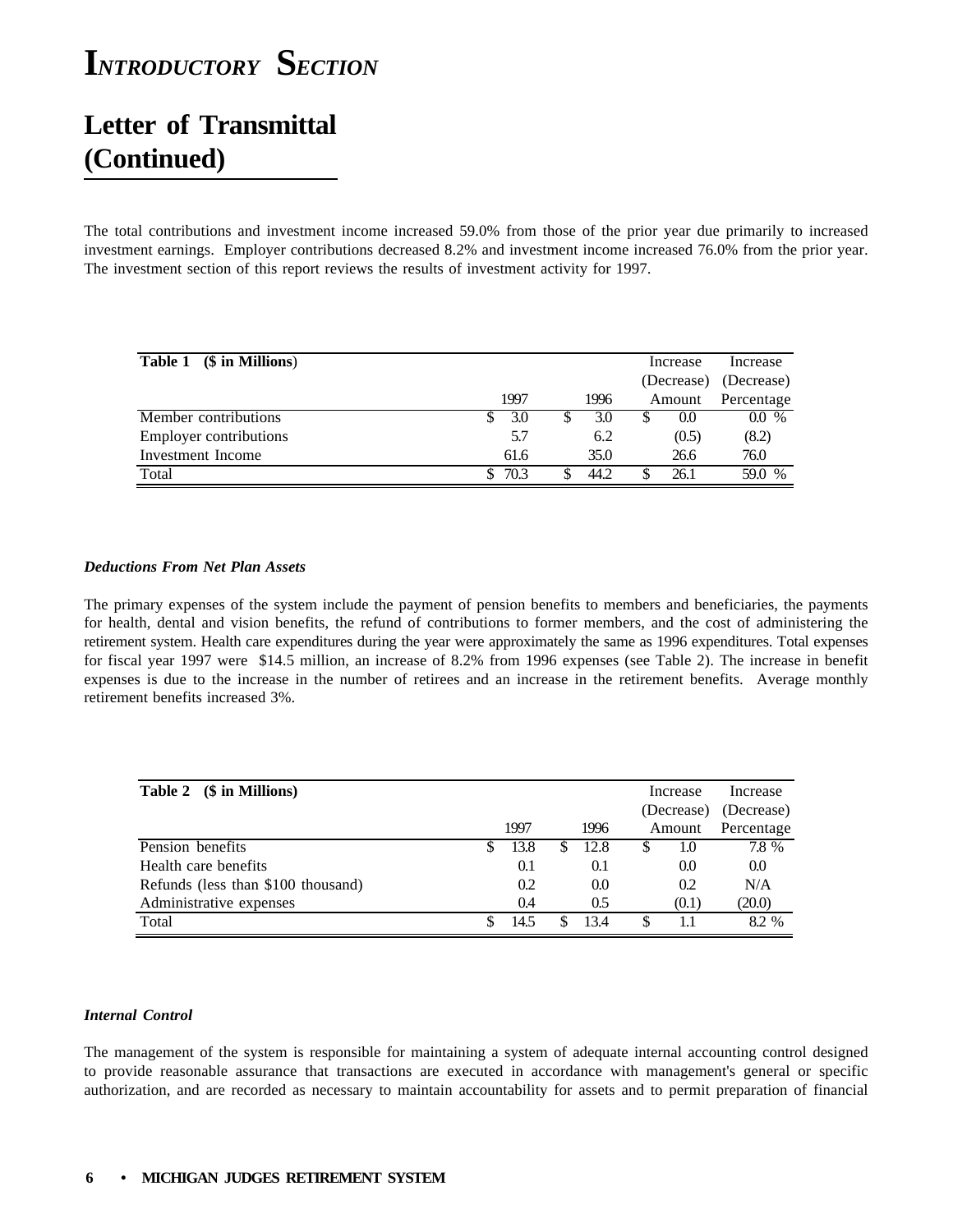### **Letter of Transmittal (Continued)**

statements in accordance with generally accepted accounting principles. The internal control structure is designed to provide reasonable assurance regarding the safekeeping of assets and reliability of all financial records.

### **YEAR 2000**

As the new millennium approaches, institutions throughout the world are faced with the problem that any system or business with a date component may fail or produce invalid results the first time a date in the new millennium is encountered. The System fully recognizes the significance and magnitude of this impending problem and is developing a comprehensive program to achieve Year 2000 compliance.

#### **INVESTMENT**

The State Treasurer is the investment fiduciary and custodian of all investments of the system pursuant to state law. The primary investment objective is to maximize the rate of return on the total investment portfolio, consistent with a high degree of prudence and sufficient diversity to eliminate inordinate risks and to meet the actuarial assumption for the investment return rate. The investment activity for the year produced a total rate of return on the portfolio of 23.7%. For the last five years, the system has experienced an annualized dollar weighted rate of return of 13.7%. A summary of asset allocation and rates of return can be found on page 34 of this report.

### **FUNDING**

Funds are derived from the excess of revenue over expenses. Funds are accumulated by the system in order to meet future benefit obligations to retirees and beneficiaries. The percentage computed by dividing the actuarial value of assets over the actuarial accrued liability is referred to as the "funded ratio". This ratio provides an indication of the funding status of the system and, generally, the greater this percentage, the stronger the system. As of September 30, 1997, the actuarial value of the assets and actuarial accrued liability were \$271 million and \$230 million, respectively, resulting in a funded ratio of 117.8%. As of September 30, 1996, the amounts were \$243 million and \$211 million, respectively. A historical perspective of funding levels for the System is presented on page 23.

As of September 30, 1997, pension net assets were \$319.7 million. The ratio of pension plan net assets at market value to the acturial accrued liability was 139%.

#### **PROFESSIONAL SERVICES**

The financial statement is audited periodically by the Auditor General as part of his constitutional responsibility. A copy of the audit report can be obtained directly from the Office of the Auditor General.

Statute requires that an annual actuarial valuation be conducted. The purpose of the valuation is to evaluate the mortality, service, compensation and other financial experience of the retirement system and to recommend employer funding rates for the subsequent year. This annual actuarial valuation was completed for the fiscal years ended September 30, 1997 and 1996. Actuarial certification and supporting statistics are included in the actuarial section of this report.

#### **ACKNOWLEDGMENTS**

The preparation of this report was accomplished with the dedication and cooperation of many people. It is intended to provide complete and reliable information as a basis for making management decisions, as a means of determining compliance with legal provisions, and as a means for determining responsible stewardship of the funds of the system.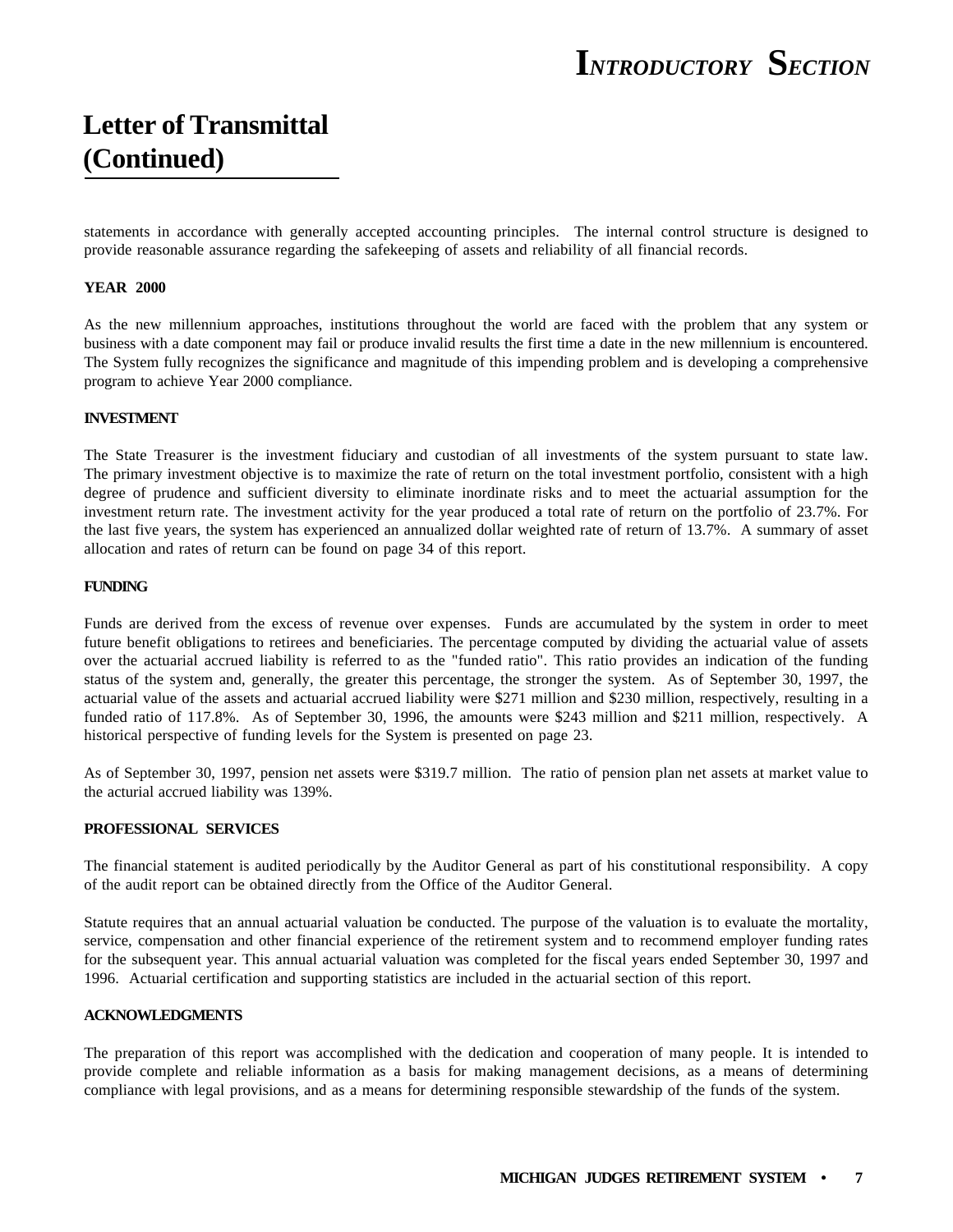

### **Letter of Transmittal** (Continued)

We would, therefore, like to express our appreciation for the assistance given by staff, the advisors and many people who contributed to its preparation. We believe their combined efforts have produced a report that will enable the employer and plan members to better evaluate and understand the Michigan Judges' Retirement System. Their cooperation contributes significantly to the success of MJRS.

Sincerely,

Ppr h

Janet E. Phipps, Director Department of Management and Budget

Chartopher M. De Prose

Christopher M. DeRose, Director Office of Retirement Systems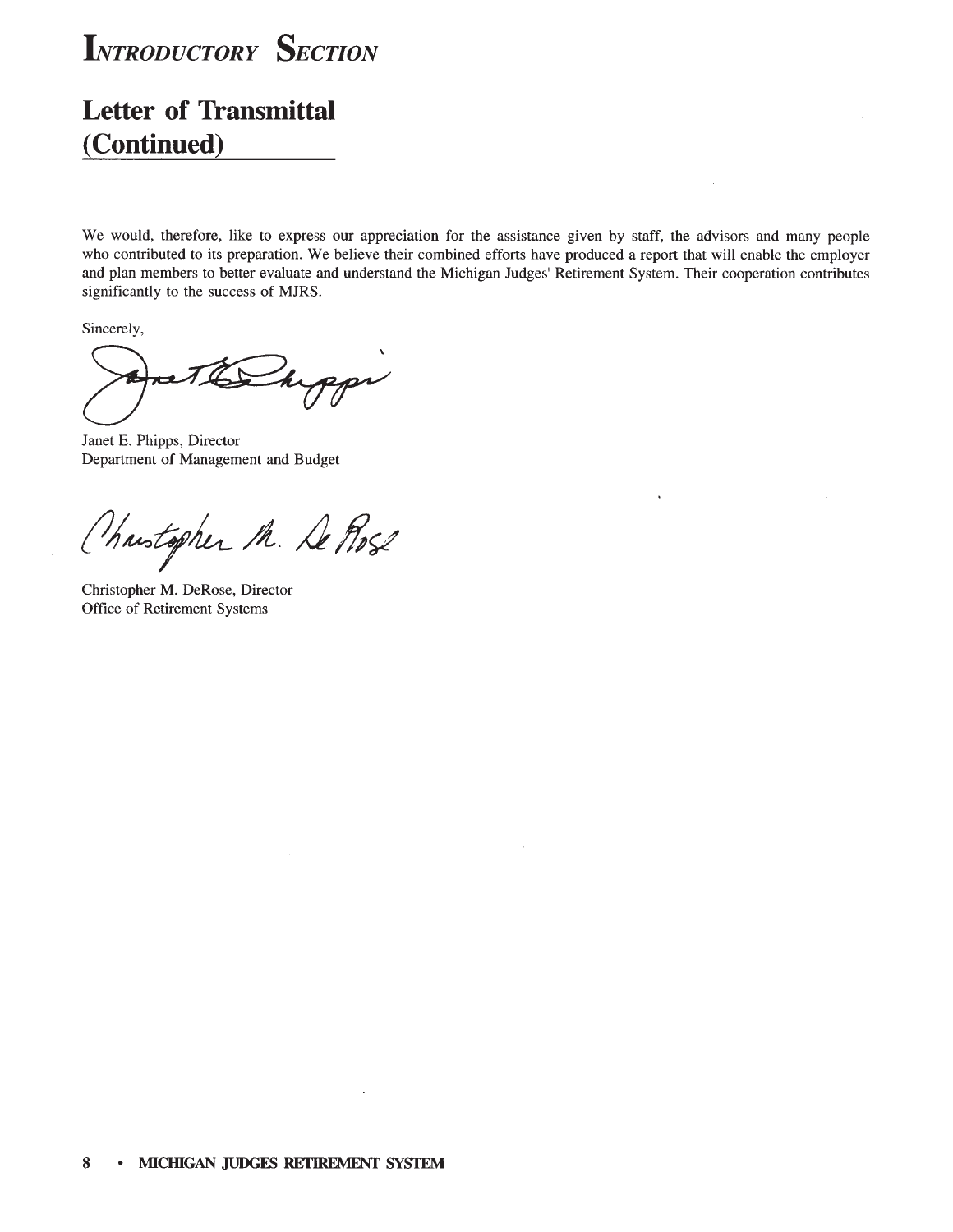### **Administrative Organization**

### **Retirement Board Members**

George M. Elworth **Roy Pentilla** Roy Pentilla James S. Neubecker, C.P.A. Representing Attorney General Representing State Treasurer Deputy Auditor General Statutory Member Statutory Member Statutory Member

Eric E. Doster Lyle Van Houten Trustee Trustee Trustee

Term Expires March 31, 1999 Term Expires March 31, 1999

### **Administrative Organization**

**Department of Management and Budget Office of Retirement Systems Third Floor, Wing A, General Office Building 7150 Harris Drive P.O. Box 30172, Lansing, Michigan 48909-7526 (517)322-5103**

Christopher M. DeRose, Director

Deborah A. Gearhart, Director Virginia L. Bomar, Interim Director Michigan Judges' Retirement System

### **Advisors and Consultants**

The Segal Company Thomas H. McTavish, C.P.A. **Custodian** Michael J. Karlin, F.S.A., M.A.A.A. Auditor General Douglas B. Roberts New York, New York State of Michigan State Treasurer

**Actuary Auditors Investment Manager and** State of Michigan

State of Michigan Chicago, Illinois

**Legal Advisor Medical Advisors Investment Performance** Frank J. Kelley Preferred Medical Assoc. **Measurement** Attorney General Marquette General Hospital S.E.I. Funds Evaluation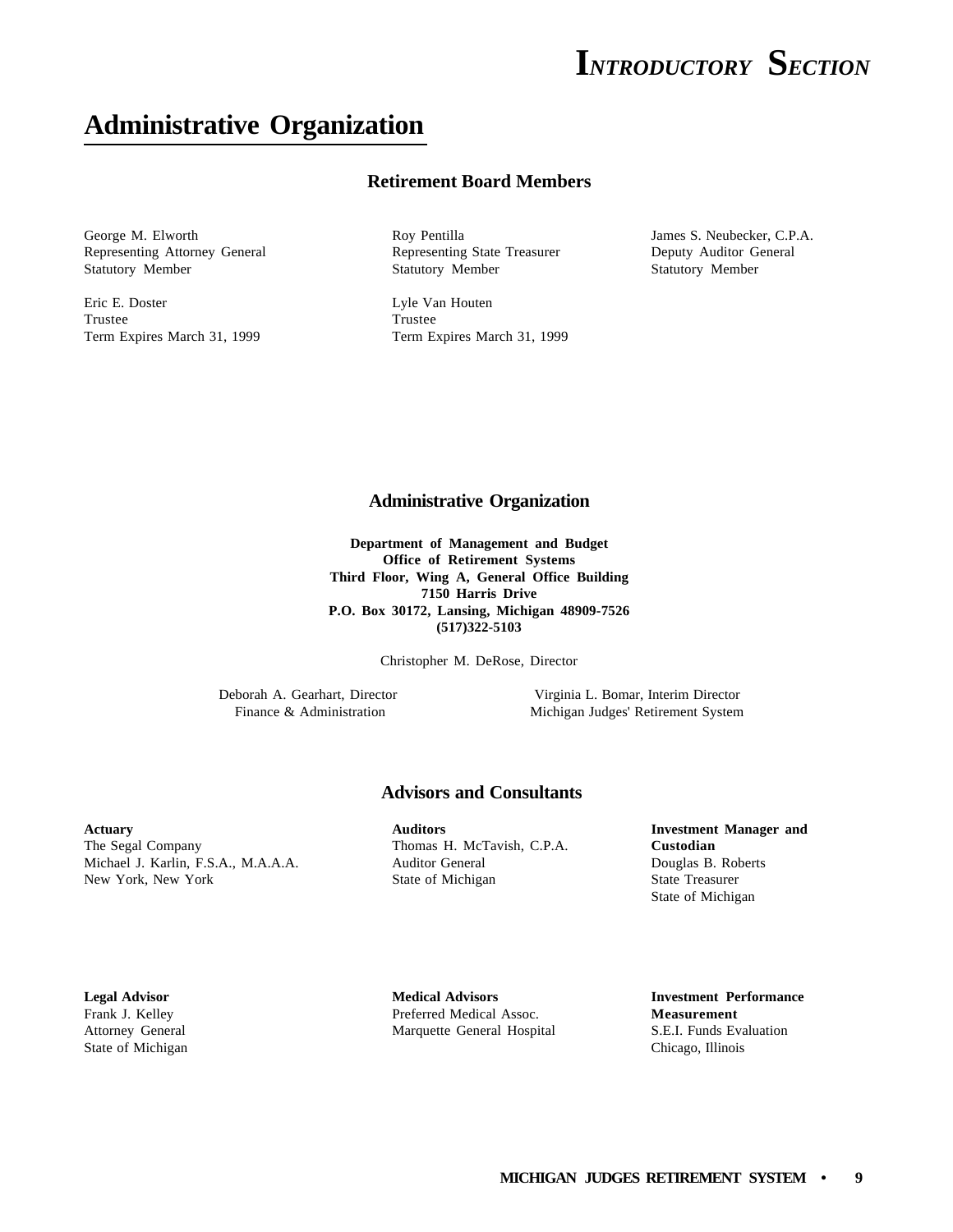# **Administrative Organization**

### **Organization Chart**



| $\sim$ 10 $\,$ | Michigan Public School Employees' Retirement System |
|----------------|-----------------------------------------------------|
|                | Michigan State Employees' Retirement System         |
|                | Michigan Judges' Retirement System                  |
|                | Michigan State Police Retirement System             |
|                |                                                     |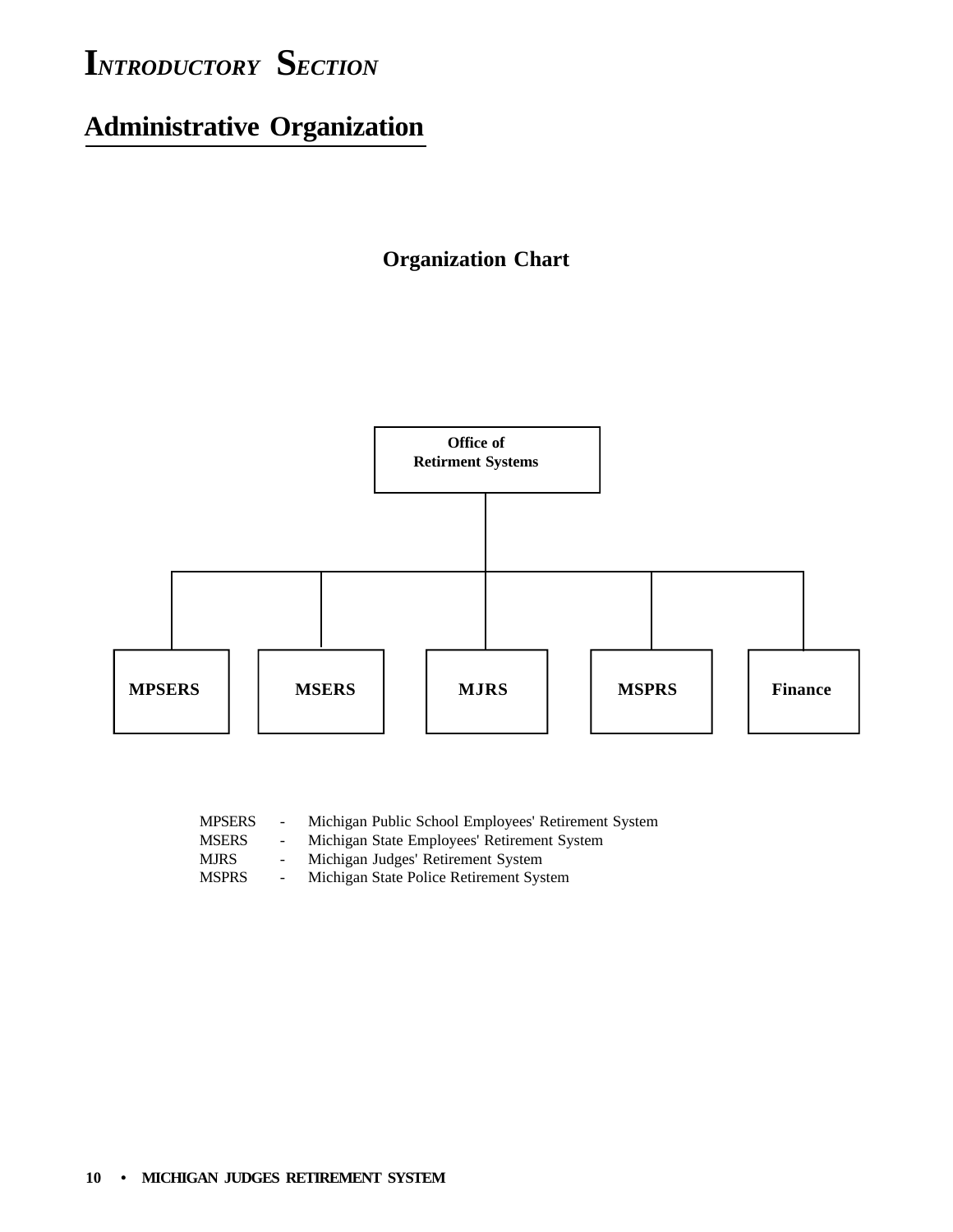Michigan Judges Retirement System

**Comprehensive Annual Financial Report** for the Fiscal Year Ended September 30, 1997

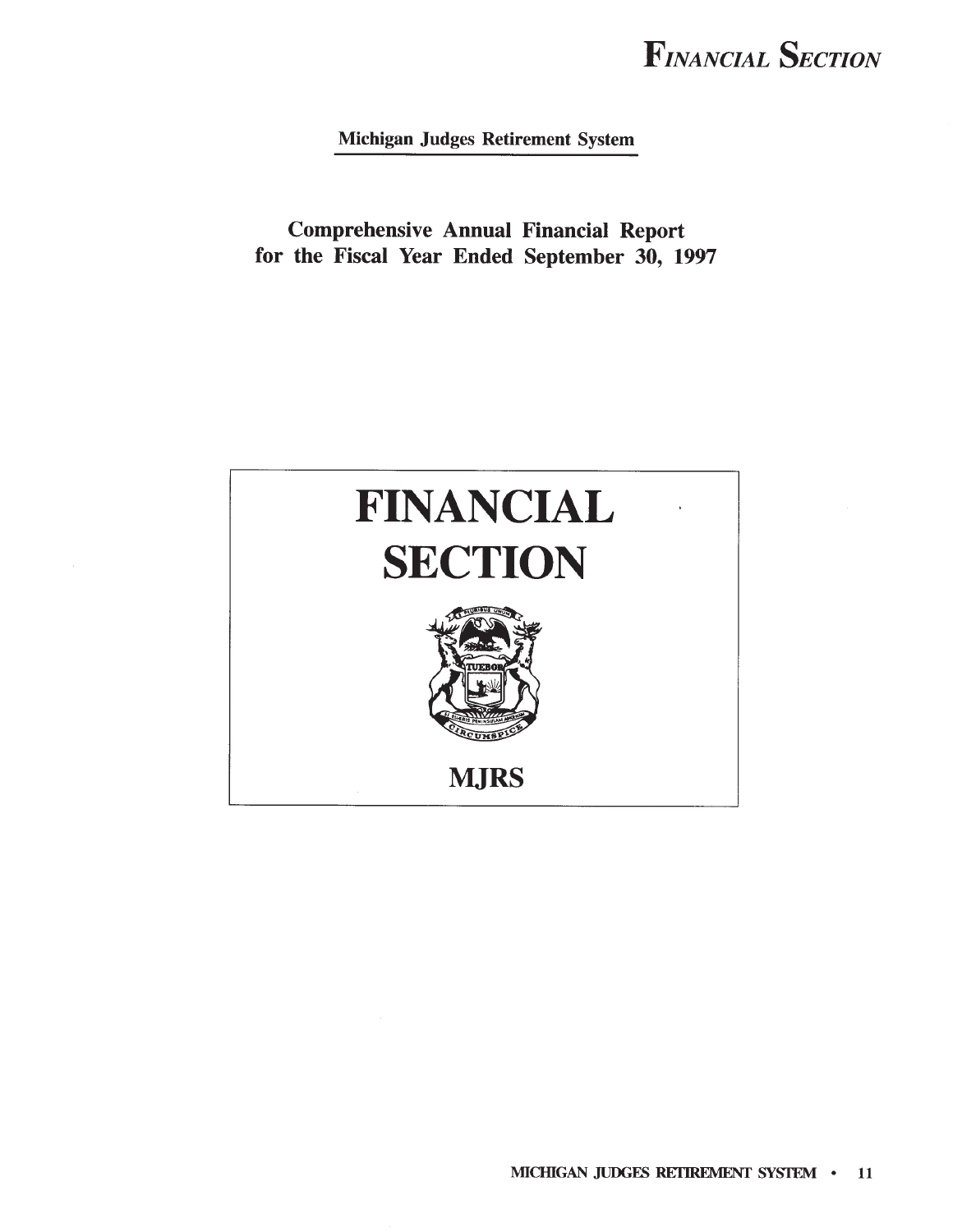### **Statements of Pension Plan and Postemployment Healthcare Plan Net Assets**

|                                                                       |                 | September 30, 1997 |                 | September 30, 1996 |                |                            |  |  |  |  |
|-----------------------------------------------------------------------|-----------------|--------------------|-----------------|--------------------|----------------|----------------------------|--|--|--|--|
|                                                                       | Pension<br>Plan | Health<br>Plan     | <b>Total</b>    | Pension<br>Plan    | Health<br>Plan | <b>Total</b>               |  |  |  |  |
| Assets:                                                               |                 |                    |                 |                    |                |                            |  |  |  |  |
| Cash                                                                  | 2,504,114<br>\$ | \$<br>(343)        | 2,503,771<br>\$ | 2,808,086<br>\$    | \$<br>(61)     | $\mathbf{\$}$<br>2,808,024 |  |  |  |  |
| Receivables:                                                          |                 |                    |                 |                    |                |                            |  |  |  |  |
| Amounts due from employee                                             |                 |                    |                 |                    |                |                            |  |  |  |  |
| Amounts due from employer                                             | 201,676         | (28)               | 201,648         | 182,836            | (4)            | 182,832                    |  |  |  |  |
| Interest and dividends                                                | 1,543,756       | (211)              | 1,543,545       | 1,435,040          | (31)           | 1,435,009                  |  |  |  |  |
| Sale of investments                                                   | 342,322         | (47)               | 342,275         | 898,479            | (20)           | 898,459                    |  |  |  |  |
| Total receivables                                                     | 2,087,754       | (286)              | 2,087,468       | 2,516,355          | (55)           | 2,516,300                  |  |  |  |  |
| Investments:                                                          |                 |                    |                 |                    |                |                            |  |  |  |  |
| Short term investments                                                | 24,570,784      | (3,364)            | 24,567,420      | 17,226,505         | (376)          | 17,226,129                 |  |  |  |  |
| Bonds, notes mortgages                                                |                 |                    |                 |                    |                |                            |  |  |  |  |
| and preferred stock                                                   | 81,281,692      | (11, 132)          | 81,270,561      | 80,591,847         | (1,759)        | 80,590,088                 |  |  |  |  |
| Common stock                                                          | 153, 133, 035   | (20, 973)          | 153,112,062     | 116,902,155        | (2, 552)       | 116,899,603                |  |  |  |  |
| Real estate                                                           | 19,711,057      | (2,700)            | 19,708,357      | 16,030,488         | (350)          | 16,030,138                 |  |  |  |  |
| Alternative investments                                               | 20,252,714      | (2, 774)           | 20,249,939      | 17,705,782         | (387)          | 17,705,395                 |  |  |  |  |
| International investments                                             | 16,775,917      | (2, 298)           | 16,773,619      | 11, 141, 275       | (243)          | 11,141,032                 |  |  |  |  |
| Collateral on                                                         |                 |                    |                 |                    |                |                            |  |  |  |  |
| loaned securities                                                     | 11,554,402      | (1, 582)           | 11,552,820      | 6,256,263          | (137)          | 6,256,126                  |  |  |  |  |
| Total investments                                                     | 327,279,601     | (44, 823)          | 327, 234, 778   | 265,854,315        | (5,804)        | 265,848,511                |  |  |  |  |
| Total assets                                                          | 331,871,469     | (45, 452)          | 331,826,017     | 271,178,756        | (5,920)        | 271,172,835                |  |  |  |  |
| Liabilities:                                                          |                 |                    |                 |                    |                |                            |  |  |  |  |
| Warrants outstanding                                                  | (108, 333)      | 15                 | (108, 318)      | (107, 611)         | 2              | (107, 609)                 |  |  |  |  |
| Accounts payable and<br>other accrued liabilities<br>Deferred revenue | (491, 497)      | 68                 | (491, 429)      | (723, 550)         | 16             | (723, 534)                 |  |  |  |  |
| Obligations under<br>securities lending                               | (11, 554, 402)  | 1,582              | (11, 552, 820)  | (6, 256, 263)      | 137            | (6, 256, 126)              |  |  |  |  |
|                                                                       |                 |                    |                 |                    |                |                            |  |  |  |  |
| <b>Total liabilities</b>                                              | (12, 154, 232)  | 1,665              | (12, 152, 567)  | (7,087,424)        | 155            | (7,087,269)                |  |  |  |  |
| Net Assets Held in Trust<br>for Pension and                           |                 |                    |                 |                    |                |                            |  |  |  |  |
| Healthcare Benefits*                                                  | \$319,717,237   | \$<br>(43, 787)    | \$319,673,450   | \$264,091,331      | \$<br>(5,765)  | \$264,085,566              |  |  |  |  |

\*A schedule of funding progress is presented on page 23.

The accompanying notes are an integral part of these financial statements.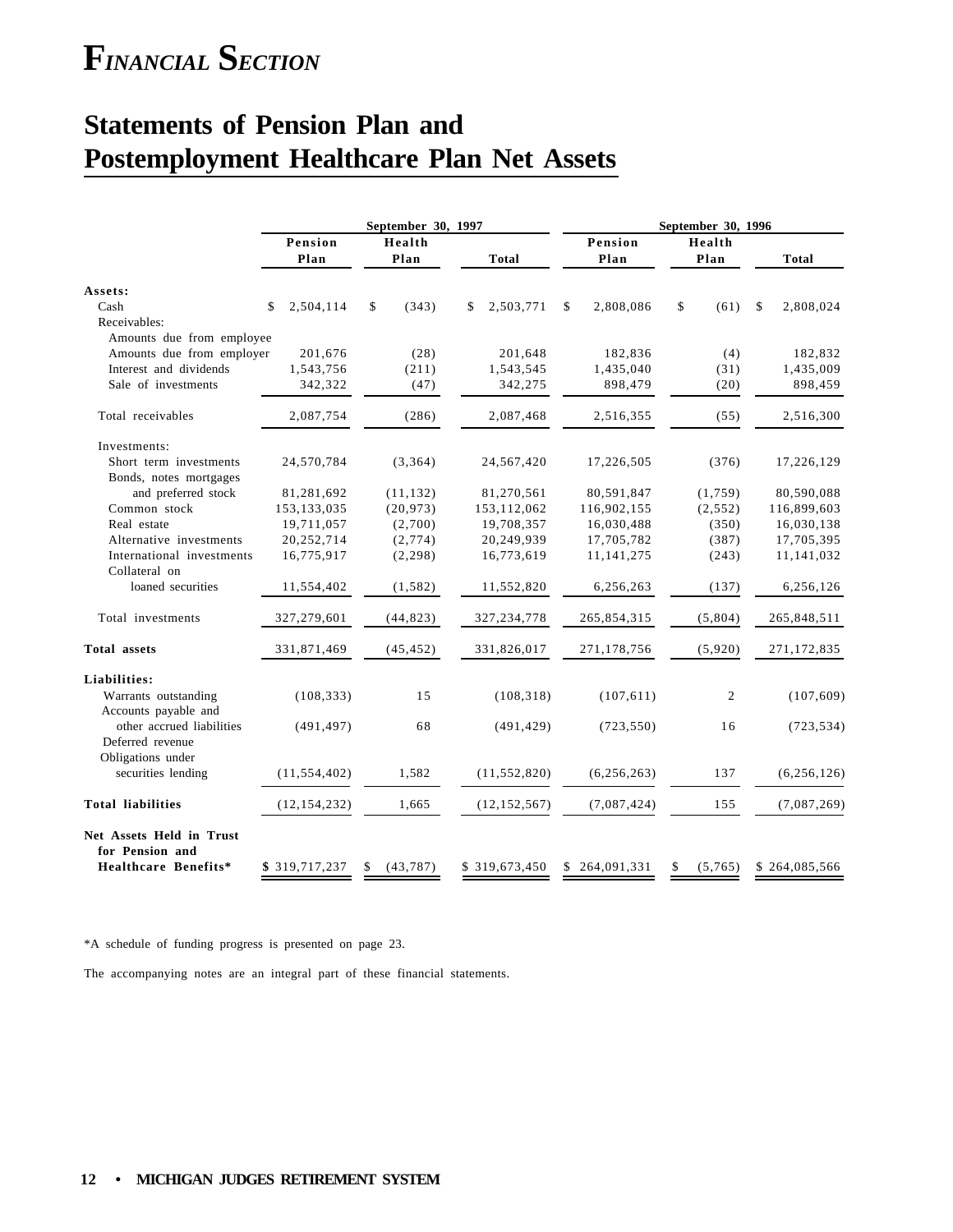### **Statements of Changes in Pension Plan and Postemployment Healthcare Plan Net Assets**

|                                                    | September 30, 1997 |             |    |                 |    | September 30, 1996 |    |               |                 |    |               |
|----------------------------------------------------|--------------------|-------------|----|-----------------|----|--------------------|----|---------------|-----------------|----|---------------|
|                                                    | Pension            |             |    | Health          |    |                    |    | Pension       | Health          |    |               |
|                                                    | Plan               |             |    | <b>Benefits</b> |    | <b>Total</b>       |    | Plan          | <b>Benefits</b> |    | <b>Total</b>  |
| <b>Additions:</b>                                  |                    |             |    |                 |    |                    |    |               |                 |    |               |
| Member contributions:                              |                    |             |    |                 |    |                    |    |               |                 |    |               |
| Other                                              | \$                 | 2,928,906   | \$ | 75,859          | \$ | 3,004,765          | \$ | 2,905,265     | \$69,974        | \$ | 2,975,239     |
| Military                                           |                    |             |    |                 |    |                    |    |               |                 |    |               |
| Employer contributions                             |                    |             |    |                 |    |                    |    |               |                 |    |               |
| Court fees                                         |                    | 4,080,730   |    |                 |    | 4,080,730          |    | 4,635,563     |                 |    | 4,635,563     |
| General fund financing                             |                    | 1,592,853   |    |                 |    | 1,592,853          |    | 1,556,044     |                 |    | 1,556,044     |
| Investment income:                                 |                    |             |    |                 |    |                    |    |               |                 |    |               |
| Investment income (See Note 4)                     |                    | 61,569,933  |    |                 |    | 61,569,933         |    | 34,979,307    |                 |    | 34,979,307    |
| Securities lending income                          |                    | 422,324     |    |                 |    | 422,324            |    | 297,793       |                 |    | 297,793       |
| Less investment expenses                           |                    |             |    |                 |    |                    |    |               |                 |    |               |
| Real estate operating expenses                     |                    | (10, 508)   |    |                 |    | (10, 508)          |    | (56,989)      |                 |    | (56,989)      |
| Securities lending expenses                        |                    | (408, 348)  |    |                 |    | (408, 348)         |    | (287, 775)    |                 |    | (287, 775)    |
| Other investment expenses                          |                    | (79, 223)   |    |                 |    | (79, 223)          |    | (65, 295)     |                 |    | (65, 295)     |
| Miscellaneous                                      |                    | 282         |    |                 |    | 282                |    |               |                 |    |               |
| <b>Total additions</b>                             |                    | 70.096.949  |    | 75.859          |    | 70,172,808         |    | 43,963,913    | 69,974          |    | 44.033.887    |
| <b>Deductions:</b>                                 |                    |             |    |                 |    |                    |    |               |                 |    |               |
| Benefits and refunds paid to plan                  |                    |             |    |                 |    |                    |    |               |                 |    |               |
| members and beneficiaries:                         |                    |             |    |                 |    |                    |    |               |                 |    |               |
| Retirement benefits                                |                    | 13,839,289  |    |                 |    | 13,839,289         |    | 12,759,261    |                 |    | 12,759,261    |
| Health insurance                                   |                    |             |    | 113,881         |    | 113,881            |    |               | 118,267         |    | 118,267       |
| Transfers to other systems                         |                    |             |    |                 |    |                    |    |               |                 |    |               |
| Refunds of contributions                           |                    | 236,326     |    |                 |    | 236,326            |    | 16,266        |                 |    | 16,266        |
| Administrative expenses                            |                    | 395,428     |    |                 |    | 395,428            |    | 450,110       |                 |    | 450,110       |
| <b>Total deductions</b>                            |                    | 14,471,043  |    | 113,881         |    | 14,584,924         |    | 13,225,637    | 118,267         |    | 13,343,904    |
| Net increase                                       |                    |             |    | (38, 022)       |    |                    |    |               |                 |    |               |
|                                                    |                    | 55,625,906  |    |                 |    | 55,587,884         |    | 30,738,276    | (48, 293)       |    | 30,689,983    |
| Other changes in net assets<br>Interest allocation |                    |             |    |                 |    |                    |    |               |                 |    |               |
|                                                    |                    |             |    |                 |    |                    |    | (550)         | 550             |    |               |
| Net Increase (Decrease)                            |                    |             |    |                 |    |                    |    |               |                 |    |               |
| After Other Changes                                |                    | 55,625,906  |    | (38, 022)       |    | 55,587,884         |    | 30,737,726    | (47, 743)       |    | 30,689,983    |
| Net Assets Held in Trust for                       |                    |             |    |                 |    |                    |    |               |                 |    |               |
| Pension and Healthcare Benefits:                   |                    |             |    |                 |    |                    |    |               |                 |    |               |
| Beginning of year                                  |                    | 264,091,331 |    | (5,765)         |    | 264,085,566        |    | 233, 353, 605 | 41,978          |    | 233, 395, 583 |
| End of year                                        | \$319,717,237      |             | \$ | (43, 787)       |    | \$319,673,450      |    | \$264,091,331 | \$<br>(5,765)   |    | \$264,085,566 |

The accompanying notes are an integral part of these financial statements.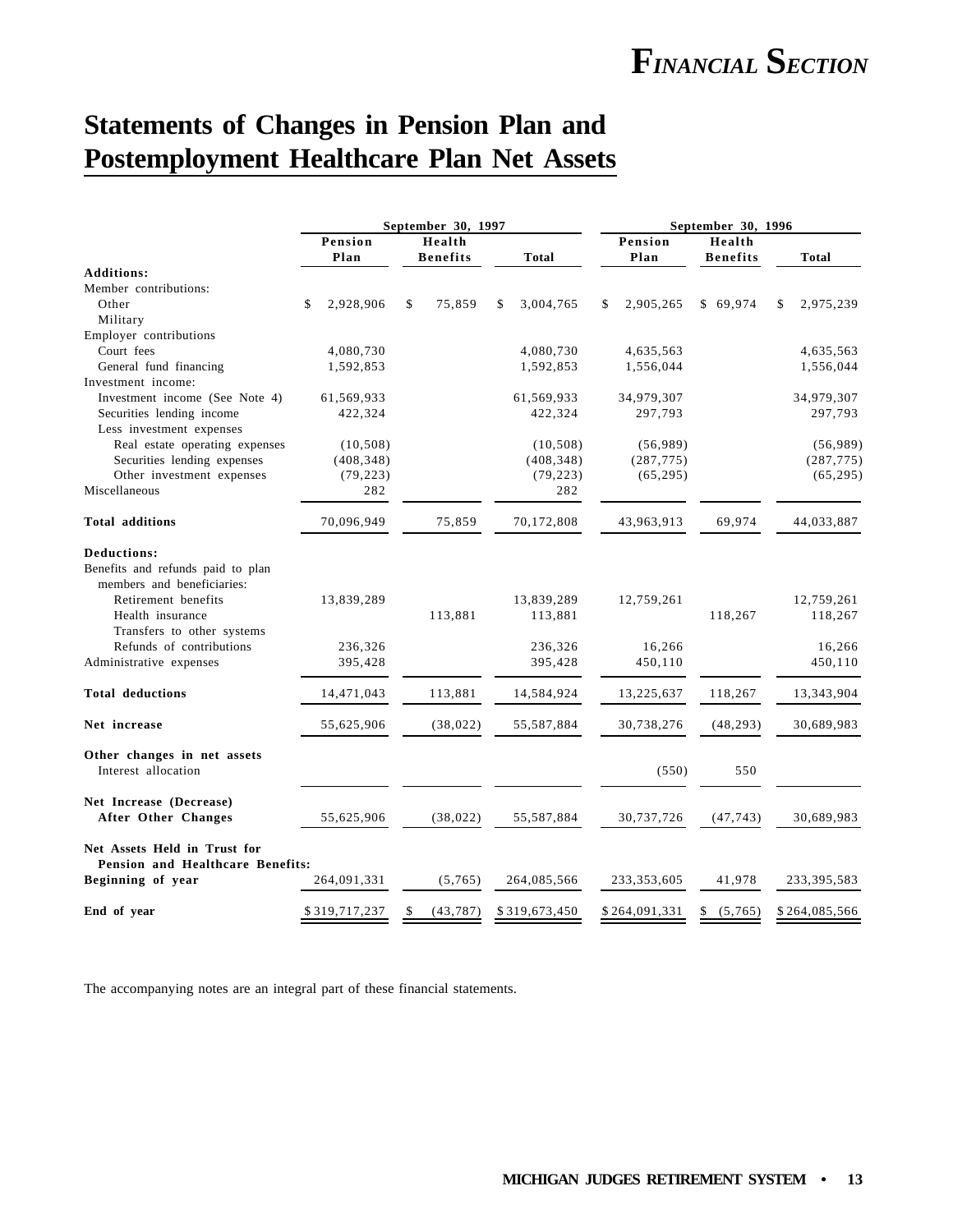### **Notes to General Purpose Financial Statements**

### **NOTE 1 - PLAN DESCRIPTION**

### **ORGANIZATION**

The Michigan Judges' Retirement System (MJRS) is a multiple employer, state-wide, defined benefit public employee retirement plan governed by the State of Michigan (State). The Michigan Judges' Retirement System, created under Public Act 234 of 1992, consolidated the former Judges' and Probate Judges' Retirement Systems into one retirement system. MJRS was established by the State to provide retirement, survivor and disability benefits to judges in the judicial branch of state government. MJRS also includes the Governor of the State of Michigan, Lieutenant Governor, Secretary of State, Attorney General, Legislative Auditor General and the Constitutional Court Administrator.

MJRS' financial statements are included as a pension trust fund in the combined financial statements of the State of Michigan.

MJRS operates within the Michigan Department of Management and Budget, Office of Retirement Systems. The Department Director appoints the Office Director who serves as Executive Secretary to the MJRS Board, with whom the general oversight of the retirement system resides. The State Treasurer serves as the investment officer and custodian for the system.

#### **MEMBERSHIP**

At September 30, 1997, and 1996, the system's membership consisted of the following:

| Retirees and beneficiaries                             |       |       |
|--------------------------------------------------------|-------|-------|
| currently receiving benefits:                          | 1997  | 1996  |
|                                                        | 355   | 326   |
|                                                        | 145   | 144   |
|                                                        | 12    | 11    |
|                                                        | 512   | 481   |
| Current employees:                                     |       |       |
|                                                        | 367   | 400   |
|                                                        | 242   | 210   |
|                                                        | 609   | 610   |
| Inactive employees entitled<br>to benefits and not yet |       |       |
|                                                        | 25    | 28    |
|                                                        | 1.146 | 1.119 |

### **BENEFIT PROVISIONS**

Benefit provisions of the defined benefit pension plan are established by state statute, which may be amended. Public Act 234 of 1992, Michigan Judges' Retirement Act, as amended, establishes eligibility and benefit provisions for the defined benefit pension plan. Retirement benefits are determined by final compensation and years of service. Members are eligible to receive a monthly benefit when they meet certain age and service requirements. MJRS also provides disability and survivor benefits.

A member who leaves judicial service may request a refund of his or her member contribution account. A refund cancels a former member's rights to future benefits. Returning members who previously received a refund of their contributions may reinstate their service credit through repayment of the refund upon satisfaction of certain requirements.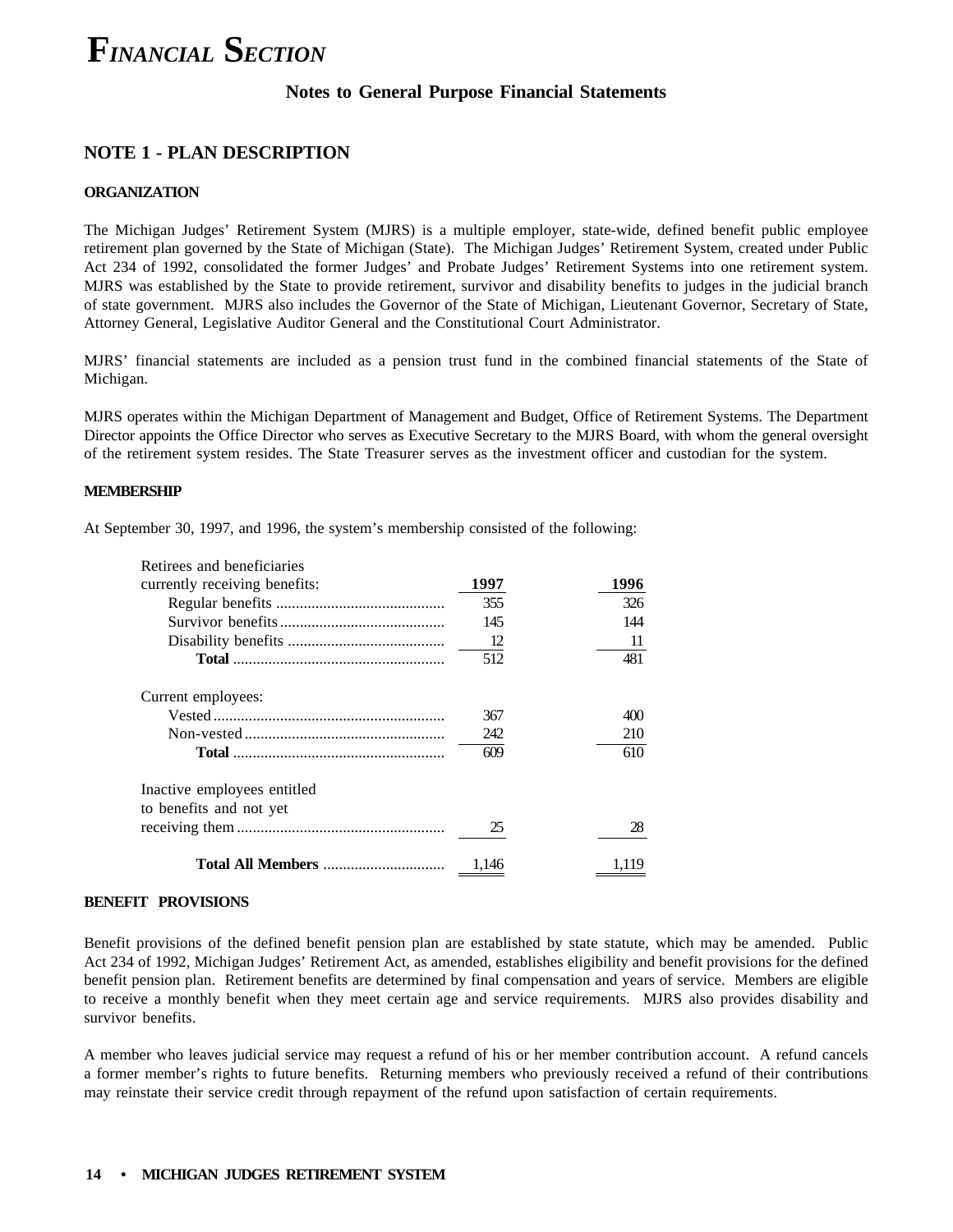

### **Notes to General Purpose Financial Statements**

For salary, contribution and calculation of retirement benefit, the membership of the system is categorized into seven plans. The categories are based on the court to which the member was elected or appointed.

Public Act 523 of 1996, which was effective March 31, 1997, closed the plan to new entrants. Judges or state officials appointed or elected on or after March 31, 1997, become members of the defined contribution plan.

#### *Regular Retirement*

The retirement benefit or allowance is calculated in accordance with the formula of the plan which applies to the member. In all seven plans, the formula is based on a member's years of credited service (employment) and final compensation. The normal retirement benefit is payable monthly over the lifetime of a member.

A member may retire and receive a monthly benefit after attaining:

- 1. age 60 with 8 or more years of credited service; or
- 2. age 55 with 18 or more years of credited service (the last 6 years continuous); or
- 3. 25 or more years of service, the last 6 years continuous; no age requirement; or
- 4. age 60 with service of two full terms in the office of Governor, Lieutenant Governor, Secretary of State, or Attorney General, or one full term in the office of Legislative Auditor General.

#### *Early Retirement*

If a member leaves judicial service but has not met the age requirement for regular retirement benefits, the member may retire with a reduced retirement allowance. To be eligible for early retirement, the member must be age 55 or over, but less than 60, with 12 or more, but less than 18, years of service

#### *Deferred Retirement*

A member with 8 or more years of credited service who terminates judicial service before meeting the age requirements to receive a retirement allowance and who does not withdraw his or her contributions, is entitled to receive a monthly allowance upon reaching age 60 or age 55 with 18 years of service the last 6 of which were continuous service.

#### *Disability Benefit*

A member with 8 or more years of credited service who is totally disabled from physically or mentally performing his or her duties, is eligible for a disability pension. The disability benefit is computed in the same manner as an age and service allowance based upon service and final salary at the time of disability.

#### *Pension Payment Options*

A pension is payable monthly for the lifetime of a MJRS retiree and equals 3% of final salary times years of service for up to 12 years of service; or 50% of salary with 12 years, increased 2.5% for each additional year up to a maximum of 60% of salary. A former MJRS retiree receives 3% of salary times years of service, to a maximum of the greater of 40% of salary or \$15,000 but not to exceed 66 2/3% of final salary when added to a county pension; or 3.5% of salary times years of service with a maximum of two thirds of final salary, if elected.

Option  $A$  — Under this option, after the retiree's death, the beneficiary will receive 100% of the pension for the remainder of the beneficiary's lifetime. If this option is elected, the normal retirement benefit is reduced by a factor based upon the ages of the retiree and of the beneficiary.

 $Option B$  — Under this option, after the retiree's death, the beneficiary will receive 50% of the pension for the remainder of the beneficiary's lifetime. If this option is elected, the normal retirement benefit is reduced by a factor based upon the ages of the retiree and of the beneficiary. The reduction factor is smaller than the factor used in Option A above.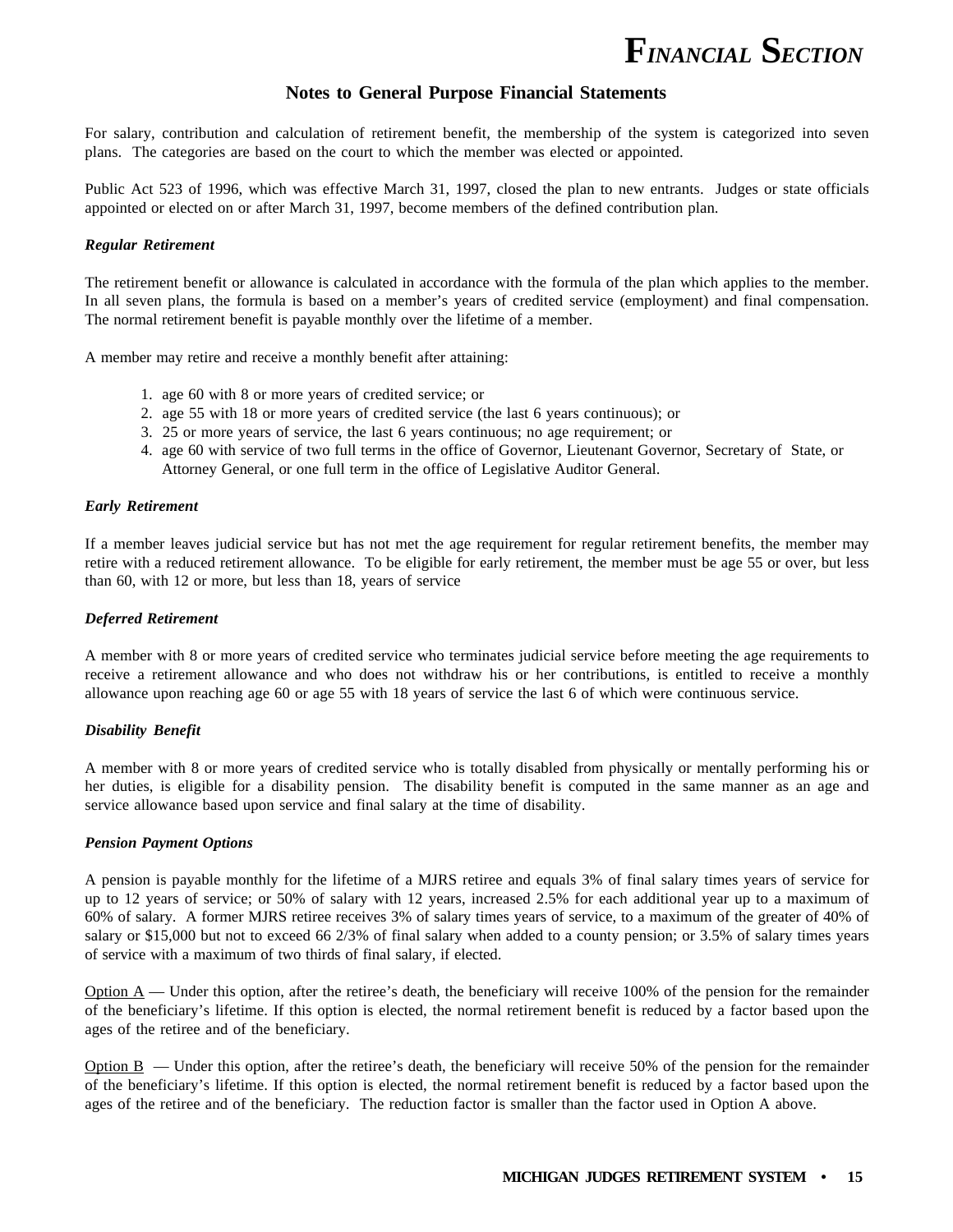### **Notes to General Purpose Financial Statements**

#### *Survivor Benefit*

A survivor benefit may be paid if (i) a member who has 8 or more years of credited service dies while in office, (ii) a vested former member dies before retirement, or (iii) a retiree dies following retirement.

### *Contributions*

Member Contributions — Members currently participate in MJRS on a contributory basis. For contribution purposes, the membership of the system is categorized in seven plans, which are based on the court to which the judge was elected or appointed. Under certain circumstances, members may contribute to the system for the purchase of creditable service, such as military service or other public service. If a member terminates MJRS covered employment before a retirement benefit is payable, the member's contribution and interest on deposit may be refunded. If the member dies before being vested, the member's contribution and interest are refunded to the designated beneficiaries.

Publicly Financed Contributions — There are two public sources which fund retirement benefits: Court fees and State appropriations. The State contributes annually the greater of 3.5% of the aggregate annual compensation of State paid base salaries, or the difference between the total actuarial requirement of current service and unfunded accrued liabilities minus the revenues from court filing fees and member contributions. A chart showing the publicly financed contribution rates is included on page 23 of this report.

### *Other Post Employment Benefits*

Under the Michigan Judges' Retirement Act, plan 1 or 2, members may enroll in the State Health Plan when they retire. Five percent of the health insurance premium is deducted from the monthly pension check until age 65, at which time Medicare provides primary health insurance coverage. All other members may enroll in the State Health Plan during an open enrollment period. The total premium is deducted from the monthly pension check.

All retirees may enroll in the State Dental and/or Vision Plan during an open enrollment period. The cost of the premiums are deducted from the monthly pension check.

Retirees of plan 1 and 2 are provided with life insurance coverage equal to 25% of the active life insurance coverage and \$1,000 for each dependent. Premiums are fully paid by the State for plan 1 and 2 members. All others must pay the full premium.

### **NOTE 2 - SUMMARY OF SIGNIFICANT ACCOUNTING POLICIES**

#### *Basis of Accounting and Presentation*

MJRS financial statements are prepared using the accrual basis of accounting. Court filing fees are recognized as revenue in the period received. Contributions from the State are recognized as revenue in the period in which employees provide service and expenses are recorded when incurred regardless of when payment is made. Benefits and refunds are recognized when due and payable in accordance with the terms of the plan.

#### *Reserves*

Public Act 234 of 1992, as amended, created several reserve accounts. The reserves are described below.

Reserve for Member Contributions — This fund represents active member contributions, payments for the purchase of service credit, repayment of previously refunded contributions and interest less amounts transferred to the Reserve for Retirement Benefits for regular and disability retirement, amounts refunded to terminated members, and transferring inactive accounts. At September 30, 1997, and 1996, the balance in this account was \$46 million and \$45 million respectively.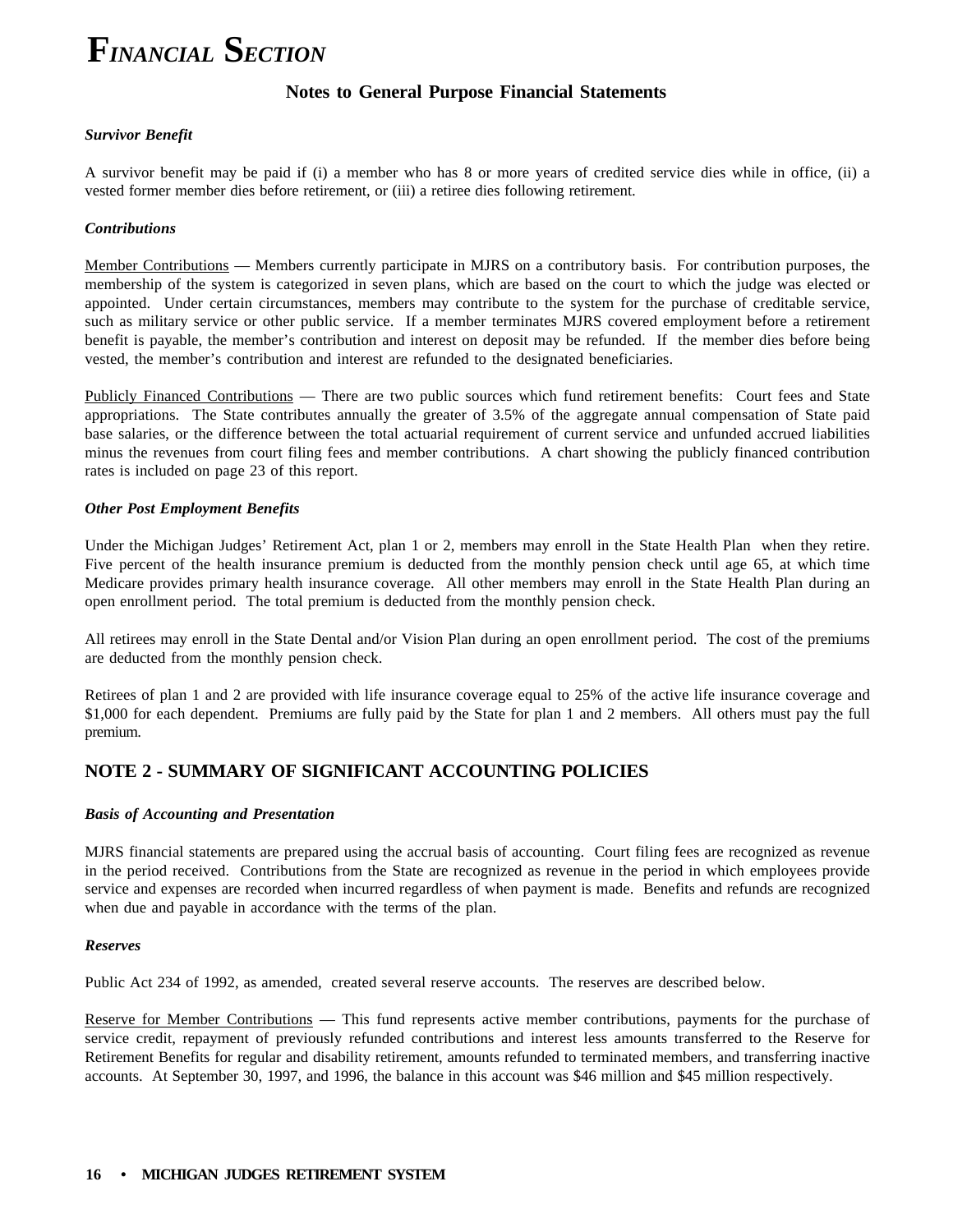

### **Notes to General Purpose Financial Statements**

Reserve for Employer Contributions — Court fees, late fees, interest payments, employer contributions, and state appropriations. Amounts are transferred annually to the Reserve for Retirement Benefits to fully fund this reserve. In addition, the reserve transfers court fees to the Supreme Court in accordance with statutory requirements. At September 30, 1997, and 1996, the balance in this account was \$101 million and \$94 million respectively.

Reserve for Retirement Benefits — This reserve represents the reserves for payment of future retirement benefits to current retirees. At retirement, a member's accumulated contributions plus interest are transferred into this reserve from the Reserve for Member Contributions and the Reserve for Employer Contributions. Monthly benefits, which are paid to the member, reduce the reserve.At the end of each fiscal year, an amount is transferred from the Reserve for Employer Contributions to fully fund this reserve. At September 30, 1997, and 1996, the balance in this account was \$111.2 million and \$108 million respectively.

Reserve for Investment Income — This reserve is credited with all investment earnings, changes in fair values, gifts to the retirement system, and forfeited contributions. All administrative expenses are paid from this reserve and interest is transferred annually to the other reserves. At September 30, 1997, and 1996, the balance in this account was \$61.5 million and \$17 million respectively.

Reserve for Health Benefits — This reserve is credited with member contributions for health benefits. Health benefits are paid from this reserve. At September 30, 1997, and 1996, the balance in this account was negative \$44 thousand and negative \$5.7 million respectively.

#### *Fair Value of Investments*

Plan investments are presented at fair value. Securities traded on a national or international exchange are valued at the last reported sales price at current exchange rates. Corporate bonds not traded on a national or international exchange are based on equivalent values of comparable securities with similar yield and risk. Real estate debt is valued on the basis of future principal and interest payments, and is discounted at prevailing interest rates for similar instruments. The fair value of real estate investments are based on independent appraisals. Other investments not having an established market are recorded at estimated fair value. Short-term investments are carried at cost, which approximates fair value.

#### *Reporting Entity*

MJRS is a pension trust fund of the State of Michigan. As such, MJRS is considered part of the State and is included in the State's comprehensive annual financial report as a pension trust fund. MJRS and the MJRS' board are not financially accountable for any other entities. Accordingly, MJRS is the only entity included in this financial report.

### *Investment Income*

Dividend income is recognized based on the ex-dividend date and interest income is recognized on the accrual basis as earned. Fair value changes are recorded as investment income or loss. Purchases and sales of investments are recorded as of the trade date (the date upon which the transaction is initiated), except for purchase and sale of mortgages, real estate, and alternative investments which are recorded as of the settlement date (the date upon which the transaction is ultimately completed). The effect of recording such transactions as of the settlement date does not materially affect the financial statements.

#### *Property and Equipment*

Office space is leased from the State on a year to year basis. Since fixed assets are immaterial in amount (less than \$5,000), they are not capitalized.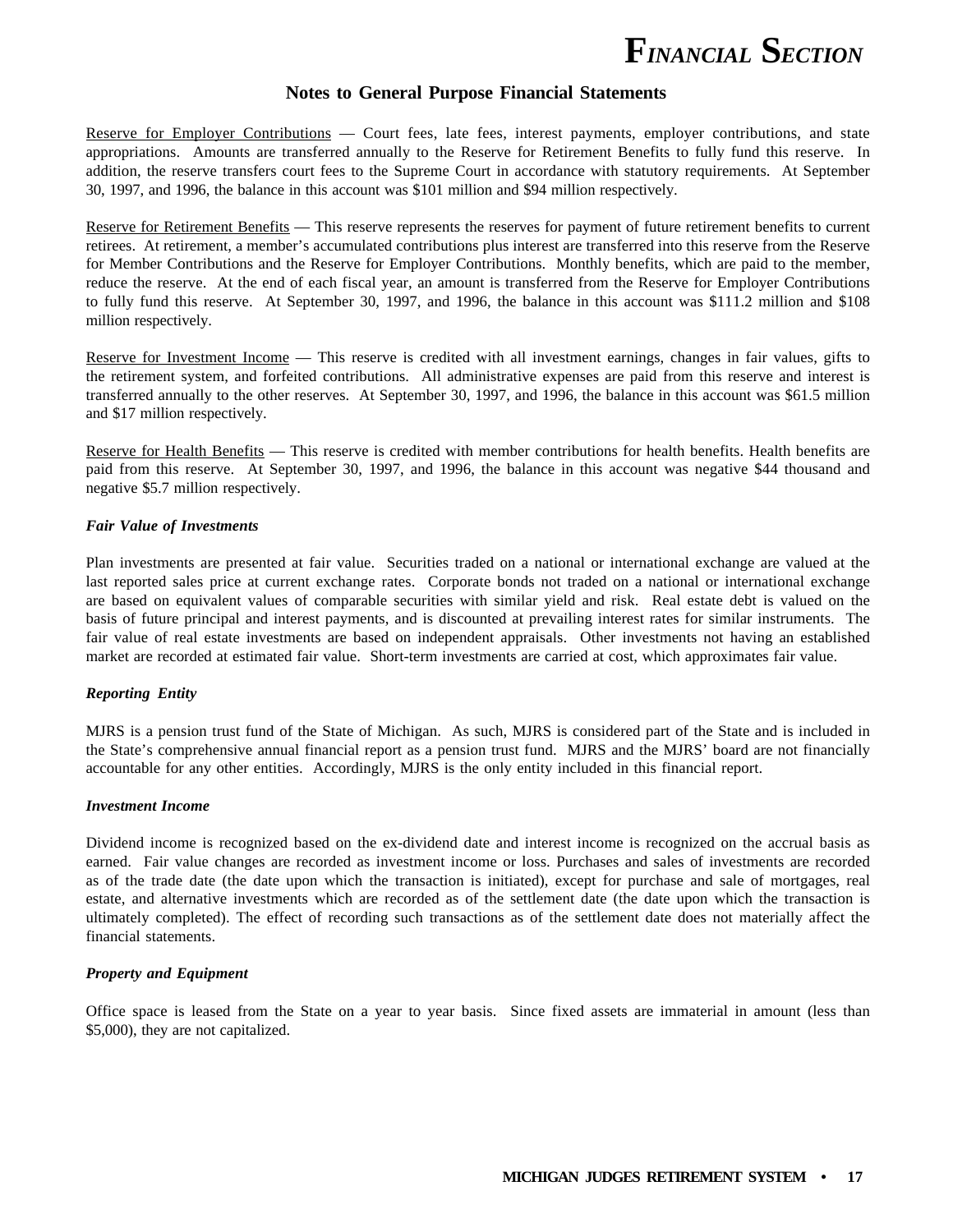### **Notes to General Purpose Financial Statements**

### *Related Party Transactions*

Leases and services — The retirement system leases operating space and purchases certain administrative, data processing, legal and investment services from the State. The space and services are not otherwise available by competitive bid. The following summarizes costs incurred by MJRS for such services.

| 1997    |    | 1996   |
|---------|----|--------|
|         | S. | 3.478  |
| 2.367   |    | 43,960 |
| 132.824 |    | 13.193 |
| 19.046  |    | 29.175 |
| 70.283  |    | 75.191 |

The cash account includes \$2,503,771 and \$2,808,024, on September 30, 1997 and 1996, respectively, which represents funds deposited in a common cash investment pool maintained for various State operating funds. The participating funds in the common cash pool earn interest at various rates depending upon prevailing short-term interest rates. Earnings from these activities amounted to \$114,447 and \$157,129 for the years ended September 30, 1997, and 1996, respectively.

### *Effect of change in accounting principle*

During fiscal year 1997, MJRS adopted the provisions of Governmental Accounting Standards Board (GASB) Statement No. 25, *Financial Reporting for Defined Benefit Pension Plans and Note Disclosures for Defined Contribution Plans*, and Statement No. 26, *Financial Reporting for Postemployment Healthcare Plans Administered by Defined Benefit Pension Plans*. GASB Statements 25 and 26 establish the financial reporting framework for pension plans. The framework includes fair value accounting for investments (recognition of unrealized investment gains and losses), amortization of unfunded actuarial liabilities over 40 years, and requires certain additional disclosures regarding postemployment healthcare benefits.

The provisions of GASB Statement No. 25 and 26 require restatement of the prior year balances for the effect of changing from reporting investments at cost to reporting investments at fair value. The effect of the change in accounting principle on the net assets held in trust for pension benefits and postemployment healthcare benefits as of September 30, 1995, is shown below.

|                                               | <b>Pension</b> |    | <b>Health</b> | Total        |
|-----------------------------------------------|----------------|----|---------------|--------------|
| September 30, 1995 Net assets held in trust   | 197,032,266    | -S | 35.444        | 197,067,710  |
| Cumulative effect of change in accounting     | 36, 321, 339   |    | 6.534         | 36, 327, 873 |
| September 30, 1995, Net assets held in trust, | 233,353,605    |    | 41.978        | 233,395,583  |

#### *Reclassification of Prior Year Amounts*

Certain amounts in the prior year financial statements have been reclassified to conform with the current year presentation.

### **NOTE 3 - CONTRIBUTIONS**

Members' contributions range from 3.5% to 7% of their salary depending on the plan (described in statute). Contributions are tax deferred under Section  $414(h)(2)$  of the Internal Revenue Code, except for probate judges whose contributions are tax deferred only if the local unit of government has adopted a resolution to do so.

The State contributes annually the greater of 3.5% of the aggregate annual compensation or the difference between the sum of the contribution rates multiplied by the aggregate annual compensation and the estimated revenue from court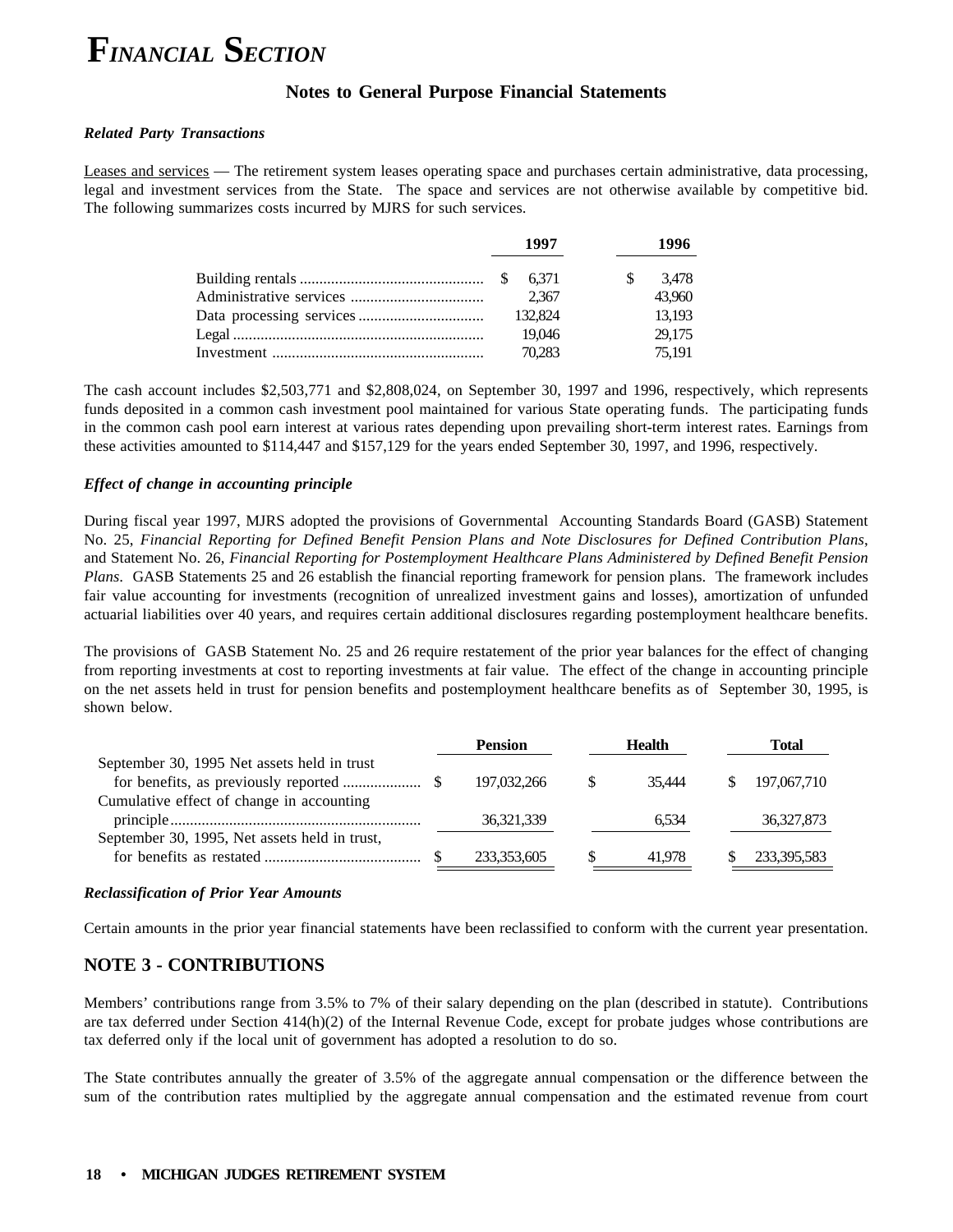

### **Notes to General Purpose Financial Statements**

fees. The calculation of the sum of the contribution rates is described in statute. Employer contributions are determined annually by the system's actuary and are based upon level-percent-of-payroll funding principles. Under this method, amortization payments are calculated so that they are a constant percentage of the projected payroll of active plan members over a given period of time.

Court fees are deposited in the court fee fund in the state treasury. The state treasurer transmits the money in the court fee fund, not exceeding \$2.2 million in any fiscal year, to the court equity fund for operational expenses of trial courts.

Employer contributions were \$5.7 million and \$6.2 million for fiscal year 1997 and 1996, respectively.

### **NOTE 4 - INVESTMENTS**

#### *Investment Authority*

retired members and beneficiaries, and of defraying the expenses of investing the assets. Under Public Act 380 of 1965, as amended, the authority for the purchase and the sale of investments resides with the State Treasurer. Investments are made subject to the Michigan Public Pension Investment Act, Public Act 314 of 1965, as amended. The Michigan Public Pension Investment Act authorizes, with certain restrictions, the investment of pension fund assets in stock, corporate and government bonds and notes, mortgages, real estate, and certain short term and alternative investments. Investments must be made for the exclusive purposes of providing benefits to active members,

Under Public Act 314 of 1995, as amended, up to 5% of the system's assets may be invested in alternative investments and up to 15% of the system's assets may be invested in investments not otherwise qualified under Act 315. Alternative investments include limited partnerships and distribution from these partnerships in the form of bonds, common stock and preferred stock.

### *Derivatives*

The State Treasurer does not employ the use of derivatives in the investment of the Common Cash or the investment of trust funds other than the pension trust funds.

Derivatives are used for a small amount of the pension trust fund portfolios. However, derivatives are not used for speculation and they are not used to leverage the investment portfolios. Less than 6% of the total pension trust fund's portfolio has been invested from time to time in futures contracts, collateralized mortgages and swap agreements. Swap agreements represent the largest category of derivatives used and represent approximately 5.4% of the total portfolio at market values.

To further diversify the pension fund's portfolio into international equities, the State Treasurer has entered into swap agreements with AAA rated counterparties which are tied to stock market indices in seventeen foreign countries. The notional amounts of the swap agreements at September 30, 1997, and 1996, were \$13.9 million and \$10 million, respectively. One half of the notional amount is hedged against foreign currency fluctuations. The swap agreements provide that the retirement system will pay quarterly, over the term of the swap agreements, interest indexed to the three month London Inter Bank Offer Rate (LIBOR), adjusted for an interest rate spread, on the notional amount stated in the agreements. At the maturity of the swap agreements the pension fund will either receive the increase in the value of the international equity indices from the level of the indices at the inception of the agreements, or pay the decrease in the value of the indices. Swap agreement maturities range from January 1998 to December 2000.

U. S. domestic LIBOR based floating rate notes were purchased in the open market to correspond with the notional amount of the swap agreements. The State Treasurer maintains custody and control of these notes.

The value of these synthetic equity structures is a combination of the value of the swap agreements and the value of the notes. The book value represents the cost of the notes. The current value represents the current value of the notes and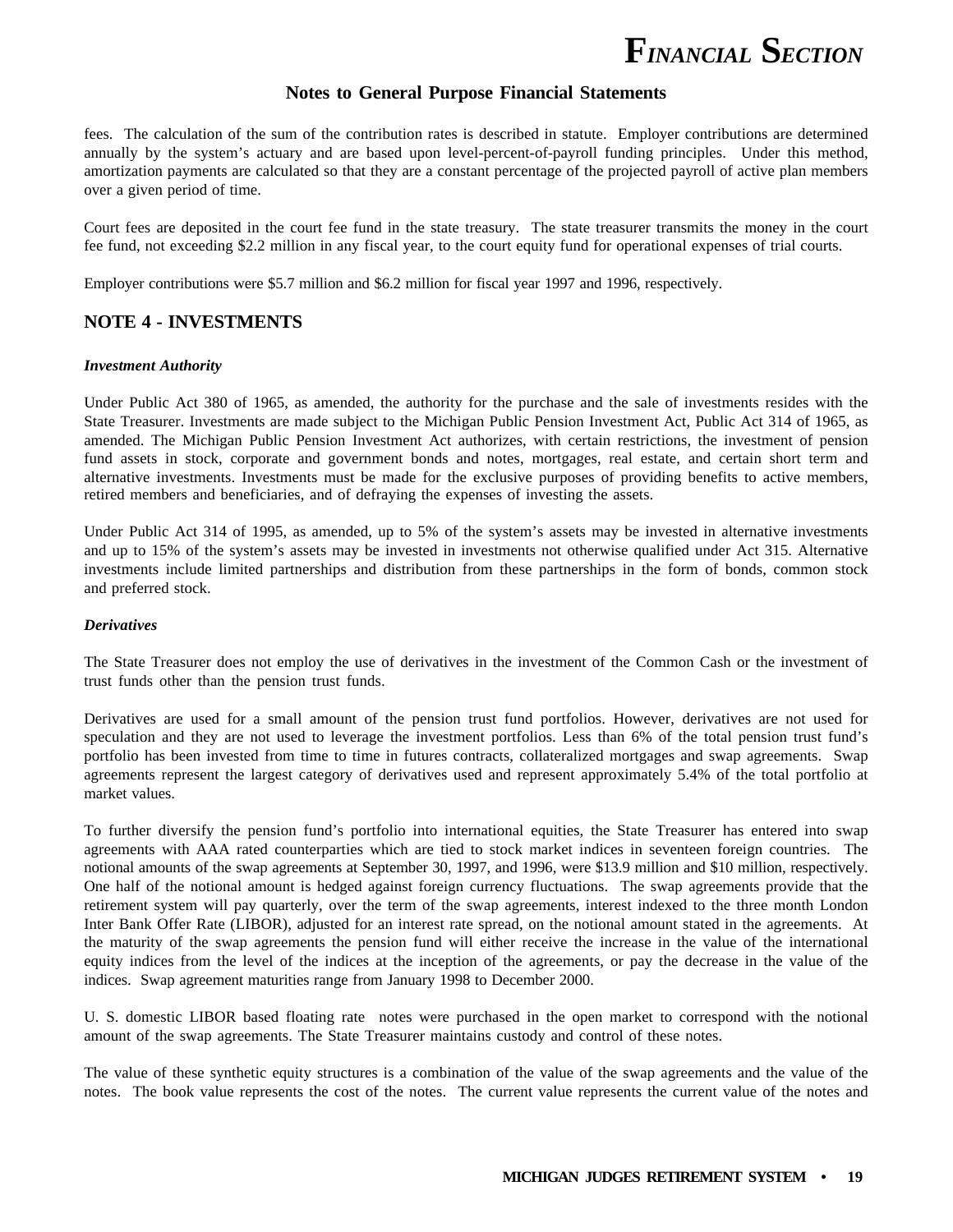### **Notes to General Purpose Financial Statements**

the change in value of the underlying indices from the inception of the swap agreements. The current value is used as a representation of the fair value based upon the intention to hold all swap agreements until maturity.

The respective September 30, 1997 and 1996 values are as follows:

|                               | <b>Notional Value</b> | <b>Book Value</b> | <b>Current Value</b> |
|-------------------------------|-----------------------|-------------------|----------------------|
| 9/30/97 (dollars in millions) | \$13.92               | \$13.79           | \$16.77              |
| 9/30/96 (dollars in millions) | 9.96                  | 9.92              | 11.14                |

### *Investments Exceeding 5% of Plan Net Assets*

MJRS did not hold an individual investment (other than U.S. Government securities) that exceeded 5% of net assets available for benefits at September 30, 1997 or 1996.

### *Securities Lending*

In May 1995, GASB issued Statement No. 28, *Accounting and Financial Reporting for Securities Lending Transactions.* The statement established accounting and financial reporting standards for recognizing assets and liabilities arising from collateralized securities' lending transactions in which governmental entities (lenders) transfer their securities to brokerdealers and other entities (borrowers). MJRS adopted the provisions of this standard for the year ended September 30, 1997. Comparative amounts for fiscal year 1996 have been restated to reflect this change. The effect of this change has increased the total assets and total liabilities of the system as of September 30, 1997 and 1996 by \$11,552,820 and \$6,256,126 respectively.

State statues allow the retirement system to participate in securities lending transactions, and the retirement system has, via a Securities Lending Authorization Agreement, authorized its agent bank, State Street Bank & Trust Company (State Street), to lend its securities to broker-dealers and banks pursuant to a form of loan agreement.

During the fiscal year, the agent lent, at the direction of the retirement system, the retirement system's securities and received cash (United States and foreign currency), securities issued or guaranteed by the United States government, sovereign debt rated A or better, convertible bonds, and irrevocable bank letters of credit issued by a person other than the borrower or an affiliate of the borrower as collateral. The agent bank did not have the ability to pledge or sell collateral securities delivered absent a borrower default. Borrowers were required to deliver collateral for each loan equal to: (i) in the case of loaned securities denominated in United States dollars or whose primary trading market as located in the United States or sovereign debt issued by foreign governments, 102% of the market value of the loaned securities; and (ii) in the case of loaned securities not denominated in United States dollars or whose primary trading market was not located in the United States; 105% of the market value of the loaned securities.

The retirement system did not impose any restrictions during the fiscal year on the amount of the loans that the agent bank made on its behalf. There were no failures by any borrowers to return loaned securities or pay distributions thereon during the fiscal year. Moreover, there were no losses during the fiscal year resulting from a default of the borrowers or the agent bank. State Street is not liable for any losses unless there is negligence or willful misconduct on its part.

During the fiscal year, the retirement system and the borrowers maintained the right to terminate all securities lending transactions on demand. The cash collateral received on each loan was invested, together with the cash collateral of other qualified tax-exempt plan lenders, in a collective investment pool. As of September 30, 1997, such investment pool had an average duration of 53 days and an average weighted maturity of 55 days. Because the loans were terminable at will their duration did not generally match the duration of the investments made with cash collateral. On September 30, 1997, the retirement system had no credit risk exposure to borrowers. The collateral held and the market value of securities on loan for the retirement system as of September 30, 1997, were \$11,607,525 and \$11,282,149 respectively. The types of securities included in these amounts were as follows: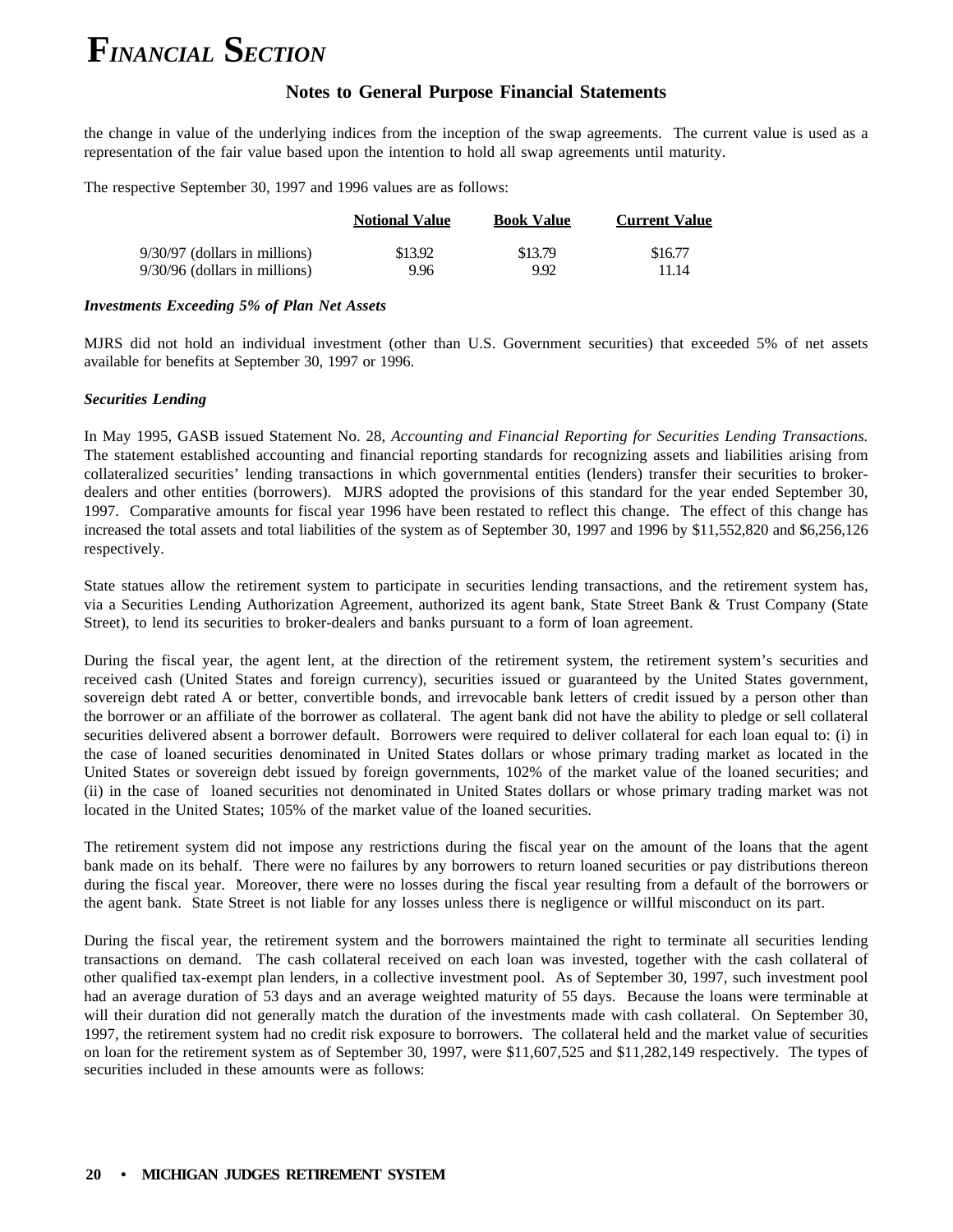

### **Notes to General Purpose Financial Statements**

| <b>USD Market</b><br>Value of          | `ash                    | <b>Securities</b> | Letter of<br>Credit | Total                    |
|----------------------------------------|-------------------------|-------------------|---------------------|--------------------------|
| Collateral<br><b>Loaned Securities</b> | 11.552.820<br>1.229.815 | 51.593<br>49.985  | 3.112<br>2,349      | 11.607.525<br>11.282.149 |

Gross income from security lending for the fiscal year was \$422,324. Expenses associated with this income amounted to \$401,446 for the borrower's rebate and \$6,901 for fees paid to the agent.

#### *Categories of Investment Risk*

Investments made by the fund, including repurchase agreements and information concerning reverse repurchase agreements, are summarized below. The investments that are represented by specific identifiable investment securities are classified as to credit risk in three categories.

Category 1 includes investments that are insured, registered, or held by MJRS or its agent in MJRS name. Category 2 includes uninsured and unregistered investments that are held by the counterpart's trust department or agent in MJRS name. Category 3 includes uninsured and unregistered investments that are held by the counterparty, its trust department, or agent, but not in MJRS name.

At September 30, 1997, all investments of the pension trust fund were classified as Category 1, except for certain investments that were not categorized.

The following table summarizes the investments:

| <b>Category 1</b>            |                     |
|------------------------------|---------------------|
| Prime Commercial Paper       | \$<br>19,090,856    |
| <b>Short Term Note</b>       | 5,476,564           |
| <b>Government Securities</b> | 43,036,675          |
| Corporate Bonds & Notes      | 30,260,206          |
| Convertible Bonds            | 160,383             |
| <b>Preferred Stock</b>       | 3,761               |
| Equities                     | 147,915,146         |
| <b>Real Estate</b>           | 2,205,485           |
| Alternative Investments      | 980,882             |
| Derivatives (International)  | 16,773,619          |
| <b>Total Category 1</b>      | \$<br>265,903,577   |
| <b>Non-Categorized</b>       |                     |
| <b>Private Placements</b>    | \$<br>1,248,946     |
| Mortgages                    | 527,692             |
| <b>Real Estate</b>           | 17,502,872          |
| Alternative Investments      | 19,269,057          |
| Cash Collateral              | 11,552,820          |
| Securities on Loan:          |                     |
| <b>Government Securities</b> | 5,991,661           |
| Corporate Bonds & Notes      | 41,237              |
| Equities                     | 5,196,916           |
| <b>Total Non-Categorized</b> | \$<br>61,331,201    |
| <b>Grand Total</b>           | \$<br>327, 234, 778 |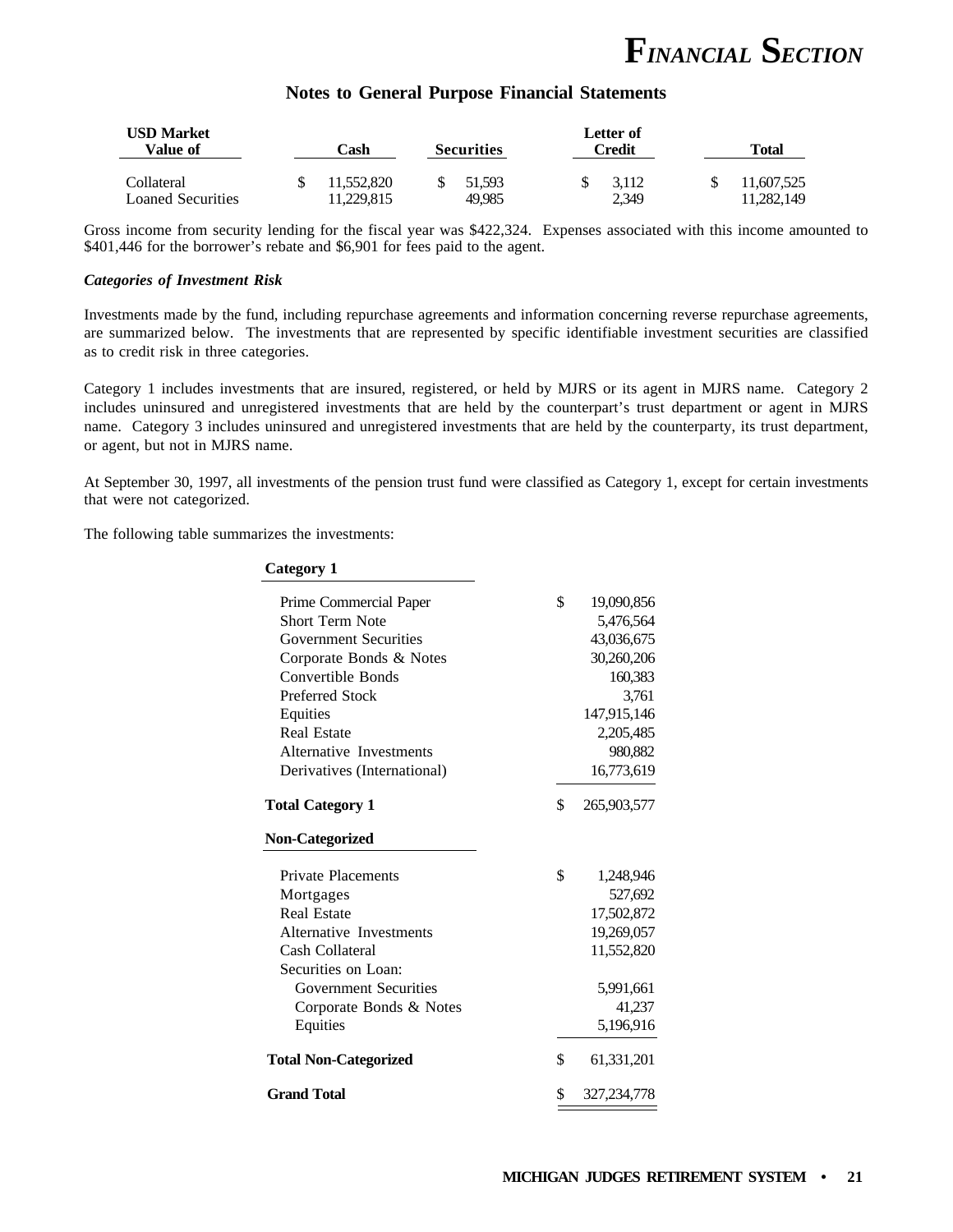### **Notes to General Purpose Financial Statements**

As of September 30, 1996, the market value of the Category 1 and Non-categorized investments was \$212,891,481 and \$53,082,549 respectively.

### **NOTE 5 - COMMITMENTS AND CONTINGENCIES**

The system is named as defendant in a case that alleges the statute discriminates against certain members as a result of differences in contribution rates and benefit allowances. It is possible the System will incur a loss; however, the amount cannot be estimated at this time.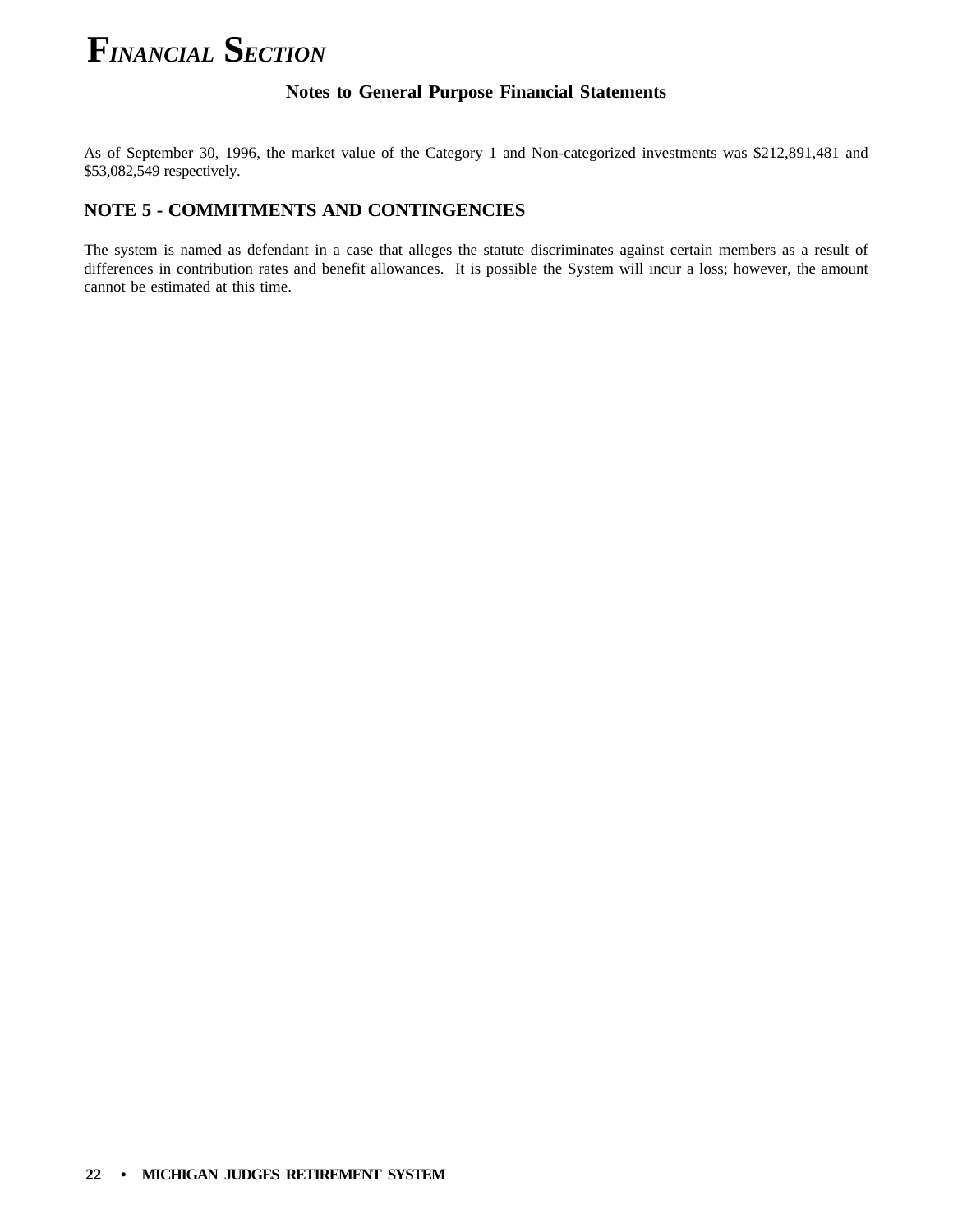### **Required Supplementary Information**

### **Schedule of Funding Progress**

Expressing the net assets available for benefits as a percentage of the actuarial accrued liability provides one indication of MJRS funding status. Analysis of this percentage over time indicates whether the system is becoming financially stronger or weaker. Generally, the greater this percentage, the stronger the system. Trends in unfunded actuarial accrued liability and annual covered payroll are both affected by inflation. Expressing the unfunded actuarial accrued liability as a percentage of annual covered payroll approximately adjusts for the effects of inflation and aids analysis of MJRS progress made in accumulating sufficient assets to pay benefits when due. Generally, the smaller this percentage, the stronger the system.

#### **Retirement Benefits**

| <b>Valuation</b><br>Date<br><b>Sept. 30</b> | <b>Actuarial</b><br><b>Value of</b><br><b>Assets</b><br>(a) | <b>Actuarial</b><br><b>Accrued</b><br><b>Liability</b><br>$(AAL)$ **<br><b>(b)</b> | <b>Unfunded</b><br>(Overfunded)<br><b>Actuarial</b><br><b>Accrued Liability</b><br>$(b-a)$ | <b>Funded</b><br><b>Covered</b><br><b>Ratio</b><br><b>Payroll</b><br>(a/b)<br>$\left( \mathbf{c} \right)$ |    |              | UAAL as a $\%$<br>of Covered Payroll<br>$((b-a)/c)$ |  |
|---------------------------------------------|-------------------------------------------------------------|------------------------------------------------------------------------------------|--------------------------------------------------------------------------------------------|-----------------------------------------------------------------------------------------------------------|----|--------------|-----------------------------------------------------|--|
| 1990                                        | \$<br>150,024,407                                           | 163, 107, 674<br>\$                                                                | \$<br>13,083,267                                                                           | 92.0<br>$\%$                                                                                              | \$ | 43,081,777   | 30.4 %                                              |  |
| 1991                                        | 162,053,379                                                 | 171.279.850                                                                        | 9,226,471                                                                                  | 94.6                                                                                                      |    | 43,905,860   | 21.0                                                |  |
| 1992                                        | 171.969.030                                                 | 179,495,676                                                                        | 7,526,646                                                                                  | 95.8                                                                                                      |    | 43,840,733   | 17.2                                                |  |
| 1993                                        | 187,736,576                                                 | 192,962,549                                                                        | 5.225.973                                                                                  | 97.3                                                                                                      |    | 44.472.833   | 11.8                                                |  |
| $1993+$                                     | 189,133,980                                                 | 192,426,903                                                                        | 3,292,923                                                                                  | 98.3                                                                                                      |    | 44,472,833   | 7.4                                                 |  |
| 1994                                        | 202,370,785                                                 | 196,990,884                                                                        | (5,379,901)                                                                                | 102.7                                                                                                     |    | 46,276,785   | (11.6)                                              |  |
| 1995                                        | 222,229,865                                                 | 204,326,966                                                                        | (17,902,899)                                                                               | 108.8                                                                                                     |    | 48, 195, 528 | (37.1)                                              |  |
| 1996                                        | 243,248,207                                                 | 211,500,798                                                                        | (31,747,409)                                                                               | 115.0                                                                                                     |    | 49,350,572   | (64.3)                                              |  |
| 1997                                        | 271,457,805                                                 | 230,511,070                                                                        | (40, 946, 735)                                                                             | 117.8                                                                                                     |    | 49,000,856   | (83.6)                                              |  |

<sup>+</sup> Revised actuarial assumptions and asset valuation method.

\*\*Under entry age actuarial cost method.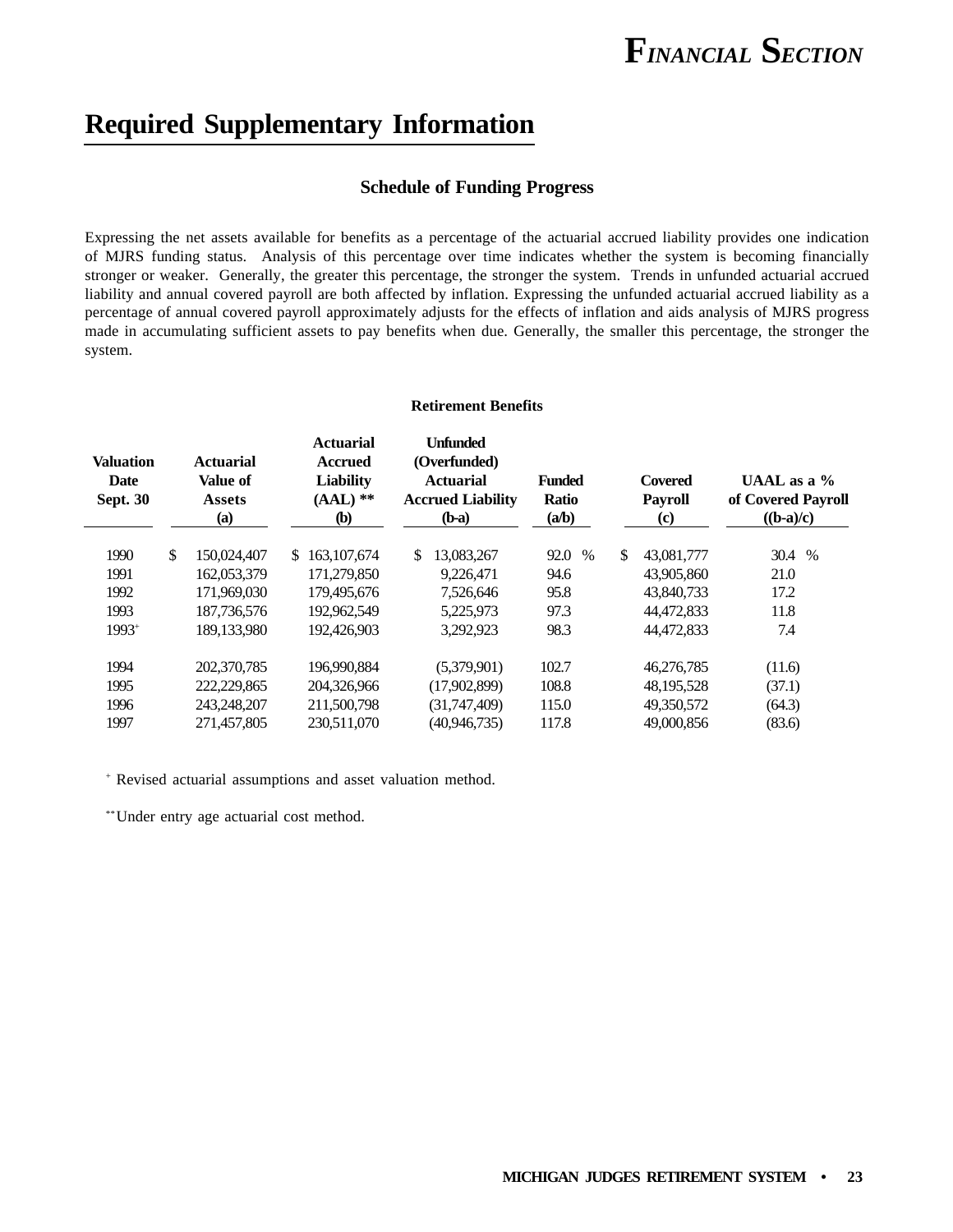### **Required Supplementary Information (Continued)**

### **Schedule of Employer Contributions**

| <b>Fiscal Year</b><br><b>Ending</b><br><b>Sept. 30</b> | <b>Annual</b><br><b>Required</b><br><b>Contribution</b><br>(ARC) | Percentage<br><b>Contributed</b> |  |  |
|--------------------------------------------------------|------------------------------------------------------------------|----------------------------------|--|--|
| 1988                                                   | $\$$<br>7,246,946                                                |                                  |  |  |
| 1988*                                                  | 6,713,147                                                        |                                  |  |  |
| 1988**                                                 | 6,696,361                                                        | 100.6<br>$\%$                    |  |  |
| 1989                                                   | 7,111,349                                                        | 102.2                            |  |  |
| 1990                                                   | 7,276,275                                                        | 103.9                            |  |  |
| 1991                                                   | 7,566,113                                                        | 104.7                            |  |  |
| 1992                                                   | 7,137,221                                                        | 112.0                            |  |  |
| 1993***                                                | 7,112,624                                                        |                                  |  |  |
| 1993                                                   | 6,661,731                                                        | 115.4                            |  |  |
| 1994                                                   | 6,638,110                                                        | 99.1                             |  |  |
| 1995                                                   | 6,559,552                                                        | 95.0                             |  |  |
| 1996                                                   | 5,992,698                                                        | 103.3                            |  |  |
| 1997                                                   | 5,546,998                                                        | 102.3                            |  |  |

\* Revised asset valuation method.

\*\* Change in valuation date.<br> $R_{\text{evised actual assumption}}$ 

Revised actuarial assumptions.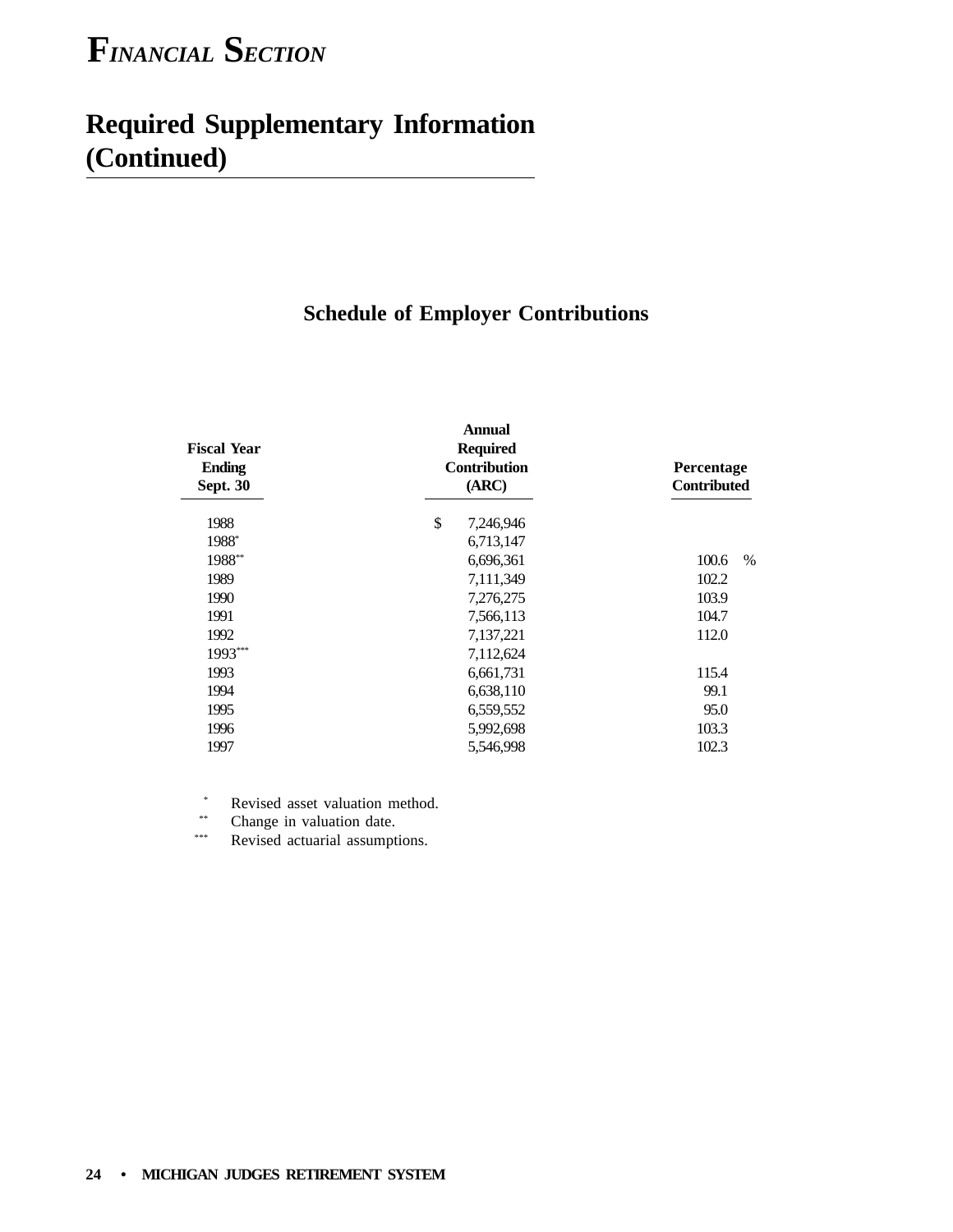

### **Notes to Required Supplemental Information**

### **NOTE A - DESCRIPTION**

Ten year historical trend information designed to provide information about MJRS progress made in accumulating sufficient assets to pay benefits when due is presented in the preceeding schedules. Other ten year historical trend information related to the pension plan is presented in the statistical and actuarial sections of the report. This information is presented to enable the reader to assess the progress made by MJRS in accumulating sufficient assets to pay pension benefits as they become due.

The comparability of trend information is affected by changes in actuarial assumptions, benefit provisions, actuarial funding methods, accounting policies, and other changes. Those changes usually affect trends in contribution requirements and in ratios that use the pension benefit obligation as a factor.

The Schedule of Funding Progress and Schedule of Employer Contributions are reported as historical trend information. The Schedule of Funding Progress is presented to measure the progress being made to accumulate sufficient assets to pay benefits when due. The Schedule of Employer Contributions is presented to show the responsibility of the Employer in meeting the actuarial requirements to maintain the retirement system on a sound financial basis.

### **NOTE B - SUMMARY OF ACTUARIAL ASSUMPTIONS**

The information presented in the required supplementary schedules was determined as part of the actuarial valuations at the dates indicated. Additional information as of the latest actuarial valuation follows.

| <b>Valuation Date</b>                | 09/30/97               |  |  |
|--------------------------------------|------------------------|--|--|
| Actuarial Cost Method                | Entry Age, Normal      |  |  |
| <b>Amortization Method</b>           | Level Percent, Closed  |  |  |
| <b>Remaining Amortization Period</b> | 39 Remaining           |  |  |
| <b>Asset Valuation Method</b>        | 5-Year Smoothed Market |  |  |
| Actuarial Assumptions:               |                        |  |  |
| <b>Inflation Rate</b>                | 5%                     |  |  |
| Investment Rate of Return            | 8%                     |  |  |
| Projected Salary Increases           | 5.5%                   |  |  |
| Cost-of-Living Adjustments           | None                   |  |  |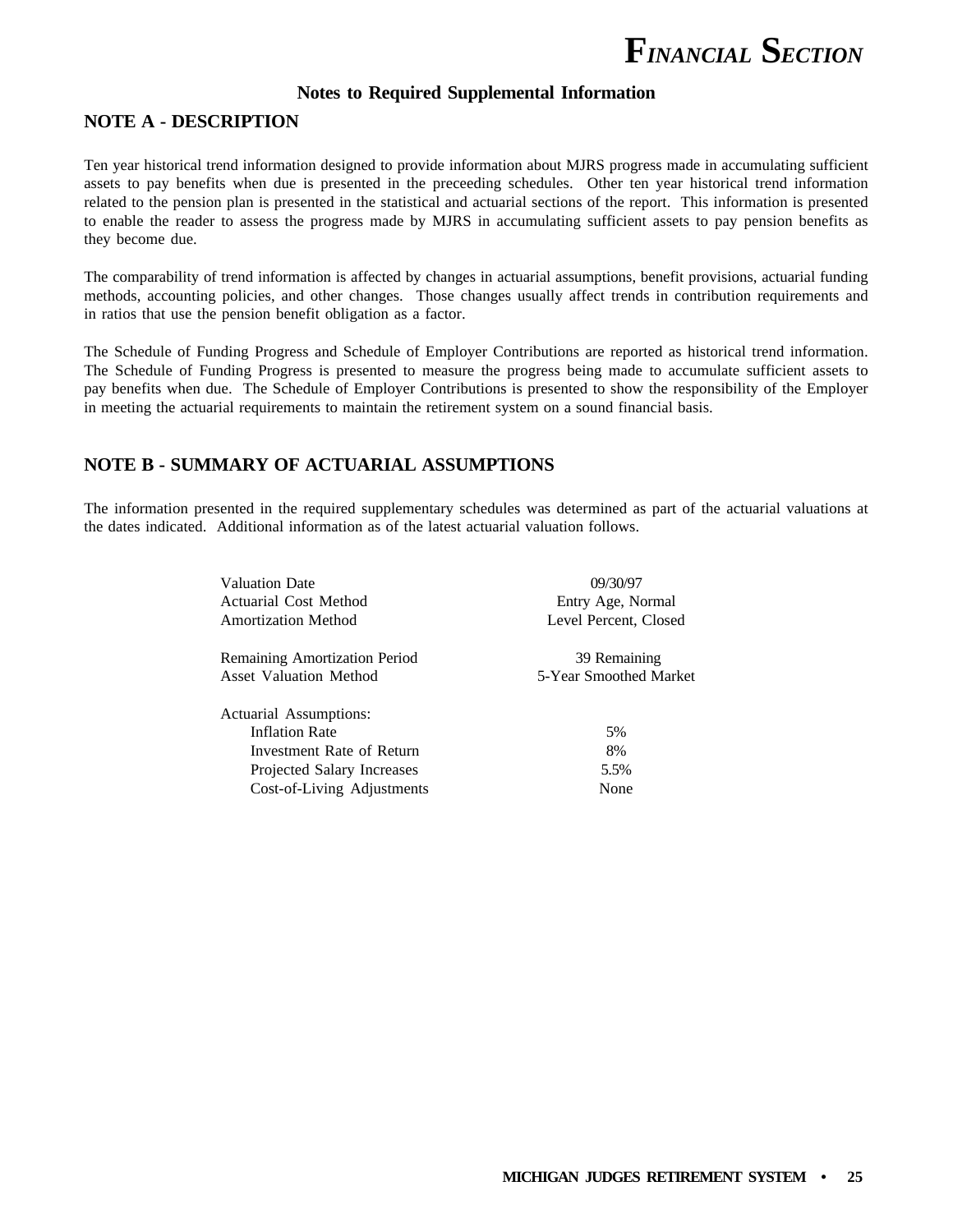### **Supporting Schedules**

### **Comparative Summary Schedule of Pension Plan Administrative Expenses Year Ended September 30, 1997 and 1996**

|                                             | 1997    | 1996    |
|---------------------------------------------|---------|---------|
| <b>Personnel Services:</b>                  |         |         |
| Staff salaries                              | 108,212 | 92,655  |
| Retirement and social security              | 25,278  | 21,870  |
| Other fringe benefits                       | 14,151  | 13,430  |
| Total                                       | 147,641 | 127,955 |
| <b>Professional Services:</b>               |         |         |
| Actuarial                                   | 18,505  | 18,000  |
| Accounting, records mgt., and mail          | 2,772   | 124,416 |
| Data processing                             | 132,824 | 13,193  |
| Attorney general                            | 19,046  | 29,175  |
| Audit                                       | 50,700  | 50,700  |
| Medical                                     | 125     | 9,351   |
| Total                                       | 223,972 | 244,835 |
| <b>Building and Equipment:</b>              |         |         |
| Building rentals                            | 6,371   | 3,478   |
| Equipment purchase, maintenance and rentals | 772     | 2,384   |
| Total                                       | 7,143   | 5,862   |
| <b>Miscellaneous:</b>                       |         |         |
| Office administrative support               | 688     | 18,564  |
| Department administrative support           | 2,367   | 43,960  |
| Travel and meetings                         | 249     | 743     |
| Postage, telephone, and other               | 13,126  | 8,191   |
| <b>Customer Information Center</b>          | 242     |         |
| Total                                       | 16,672  | 71,458  |
| <b>Total Administrative Expenses</b>        | 395,428 | 450,110 |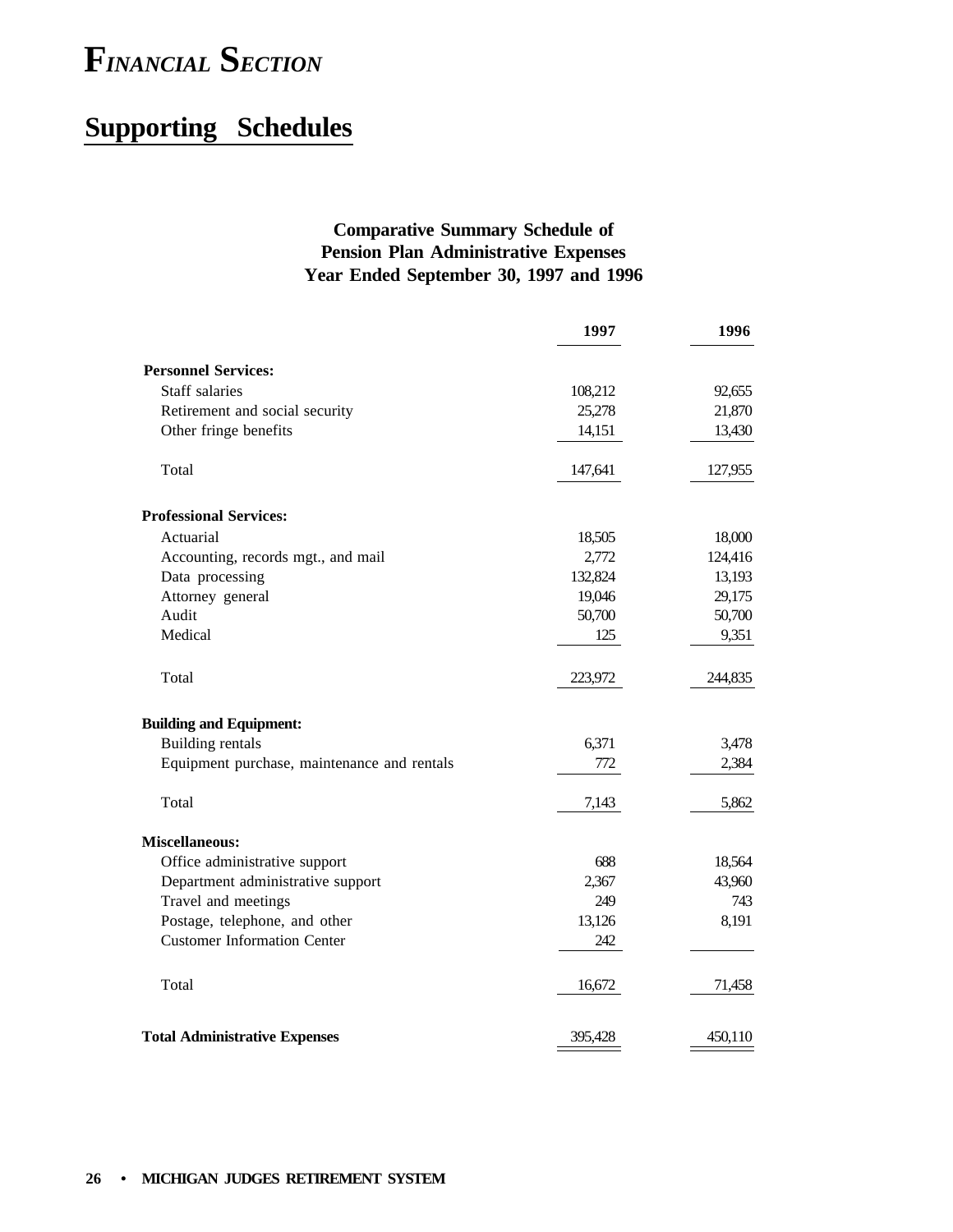### **Supporting Schedules (Continued)**

### **Schedule of Investment Expenses**

|                                  | 1997          |    | 1996    |
|----------------------------------|---------------|----|---------|
| Real Estate                      | \$<br>441,046 | \$ | 56,989  |
| Securities Lending Expense       | 408,348       |    | 287,775 |
| Other Investment Expense         | 57,033        |    | 65,295  |
| <b>Total Investment Expenses</b> | \$<br>906,427 | S  | 410,059 |

### **Payments to Consultants**

|                         | 1997         | 1996          |
|-------------------------|--------------|---------------|
| <b>Auditor General</b>  | \$<br>50,700 | \$<br>50,700  |
| <b>Attorney General</b> | 19,046       | 29,175        |
| Medical Advisor         | 125          | 9,351         |
| Actuary                 | 18,505       | 18,000        |
| <b>Total Payments</b>   | \$<br>88,376 | \$<br>107,226 |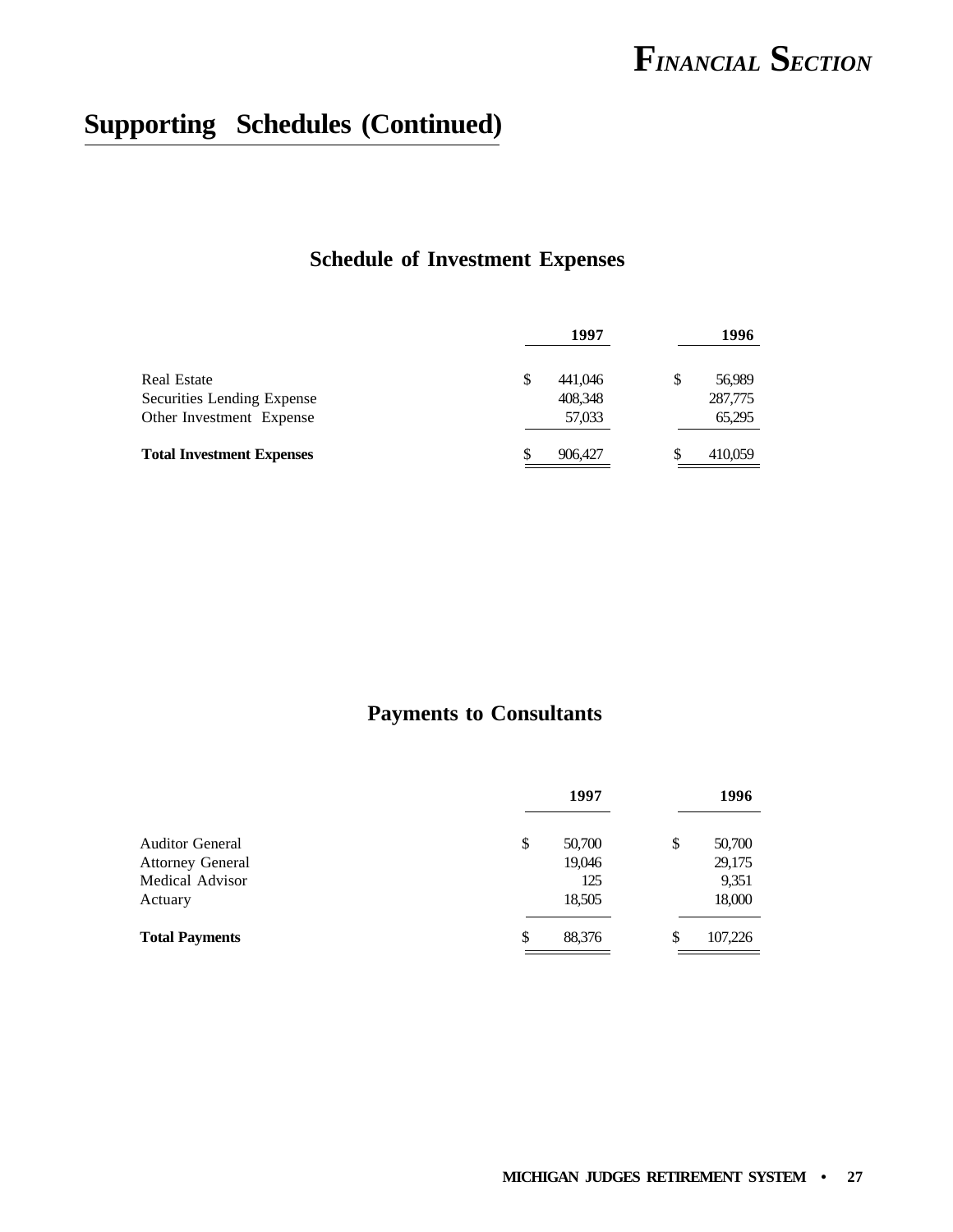### **Supporting Schedules (continued)**

### **Detail of Changes in Plan Net Assets (Pension and Postemployment Healthcare Benefits)**

|                                                  | For Year Ending September 30, 1997 |                           |                               |                           |                      |                        |  |
|--------------------------------------------------|------------------------------------|---------------------------|-------------------------------|---------------------------|----------------------|------------------------|--|
|                                                  | Member<br>Contributions            | Employer<br>Contributions | Retirement<br><b>Benefits</b> | Health<br><b>Benefits</b> | Investment<br>Income | <b>Total</b><br>1997   |  |
| <b>Additions:</b>                                |                                    |                           |                               |                           |                      |                        |  |
| Member contributions:<br>Other                   | \$<br>2,928,906                    |                           |                               | \$75,859                  |                      | \$<br>3,004,765        |  |
| Military                                         |                                    |                           |                               |                           |                      |                        |  |
| Employer contributions<br>Court fees             |                                    | \$                        |                               |                           |                      |                        |  |
| General fund financing                           |                                    | 4,080,730<br>1,592,853    |                               |                           |                      | 4,080,730<br>1,592,853 |  |
| Investment income:                               |                                    |                           |                               |                           |                      |                        |  |
| Investment income (See Note 4)                   |                                    |                           |                               |                           | \$<br>61,569,933     | 61,569,933             |  |
| Securities lending income                        |                                    |                           |                               |                           | 422,324              | 422,324                |  |
| Less investment expenses                         |                                    |                           |                               |                           |                      |                        |  |
| Real estate operating expenses                   |                                    |                           |                               |                           | (10, 508)            | (10, 508)              |  |
| Securities lending expenses                      |                                    |                           |                               |                           | (408, 384)           | (408, 348)             |  |
| Other investment expenses                        |                                    |                           |                               |                           | (79, 223)            | (79, 223)              |  |
| Miscellaneous                                    |                                    |                           |                               |                           | 282                  | 282                    |  |
| <b>Total additions</b>                           | 2,928,906                          | 5,673,583                 |                               | 75,859                    | 61,494,460           | 70,172,808             |  |
|                                                  |                                    |                           |                               |                           |                      |                        |  |
| Deductions:<br>Benefits and refunds paid to plan |                                    |                           |                               |                           |                      |                        |  |
| members and beneficiaries:                       |                                    |                           |                               |                           |                      |                        |  |
| Retirement benefits                              |                                    |                           | \$13,839,289                  |                           |                      | 13,839,289             |  |
| Health insurance                                 |                                    |                           |                               | 113,881                   |                      | 113,881                |  |
| Transfers to other systems                       |                                    |                           |                               |                           |                      |                        |  |
| Refunds of contributions                         | 160,696                            | 75,630                    |                               |                           |                      | 236,326                |  |
| Administrative expenses                          |                                    |                           |                               |                           | 395,428              | 395,428                |  |
| <b>Total deductions</b>                          | 160,696                            | 75,630                    | 13,839,289                    | 113,881                   | 395,428              | 14,584,924             |  |
|                                                  |                                    |                           |                               |                           |                      |                        |  |
| Net increase                                     | 2,768,210                          | 5,597,953                 | (13,839,289)                  | (38, 022)                 | 61,099,032           | 55,587,884             |  |
| Other changes in net assets:                     |                                    |                           |                               |                           |                      |                        |  |
| Interest allocation                              | 2,886,177                          | 6,244,437                 | 7,496,352                     |                           | (16,626,966)         |                        |  |
| Transfers upon retirements                       | (4,783,715)                        |                           | 4,783,715                     |                           |                      |                        |  |
| Transfers of employer shares                     |                                    | (4,503,342)               | 4,503,342                     |                           |                      |                        |  |
| Total other changes in net assets                | (1,897,538)                        | 1,741,095                 | 16,783,409                    |                           | (16,626,966)         |                        |  |
| Net Increase (Decrease)                          |                                    |                           |                               |                           |                      |                        |  |
| After Other Changes                              | 870,672                            | 7,339,048                 | 2,944,120                     | (38, 022)                 | 44,472,066           | 55,587,884             |  |
| Net Assets Held in Trust for Pension             |                                    |                           |                               |                           |                      |                        |  |
| and Healthcare Benefits:                         |                                    |                           |                               |                           |                      |                        |  |
| Beginning of year                                | 45,099,879                         | 93,710,142                | 108,233,216                   | (5,765)                   | 17,048,094           | 264,085,566            |  |
| End of year                                      | 45,970,551                         | \$101,049,190             | \$111,177,336                 | \$ (43, 787)              | 61,520,160<br>S      | \$319,673,450          |  |
|                                                  |                                    |                           |                               |                           |                      |                        |  |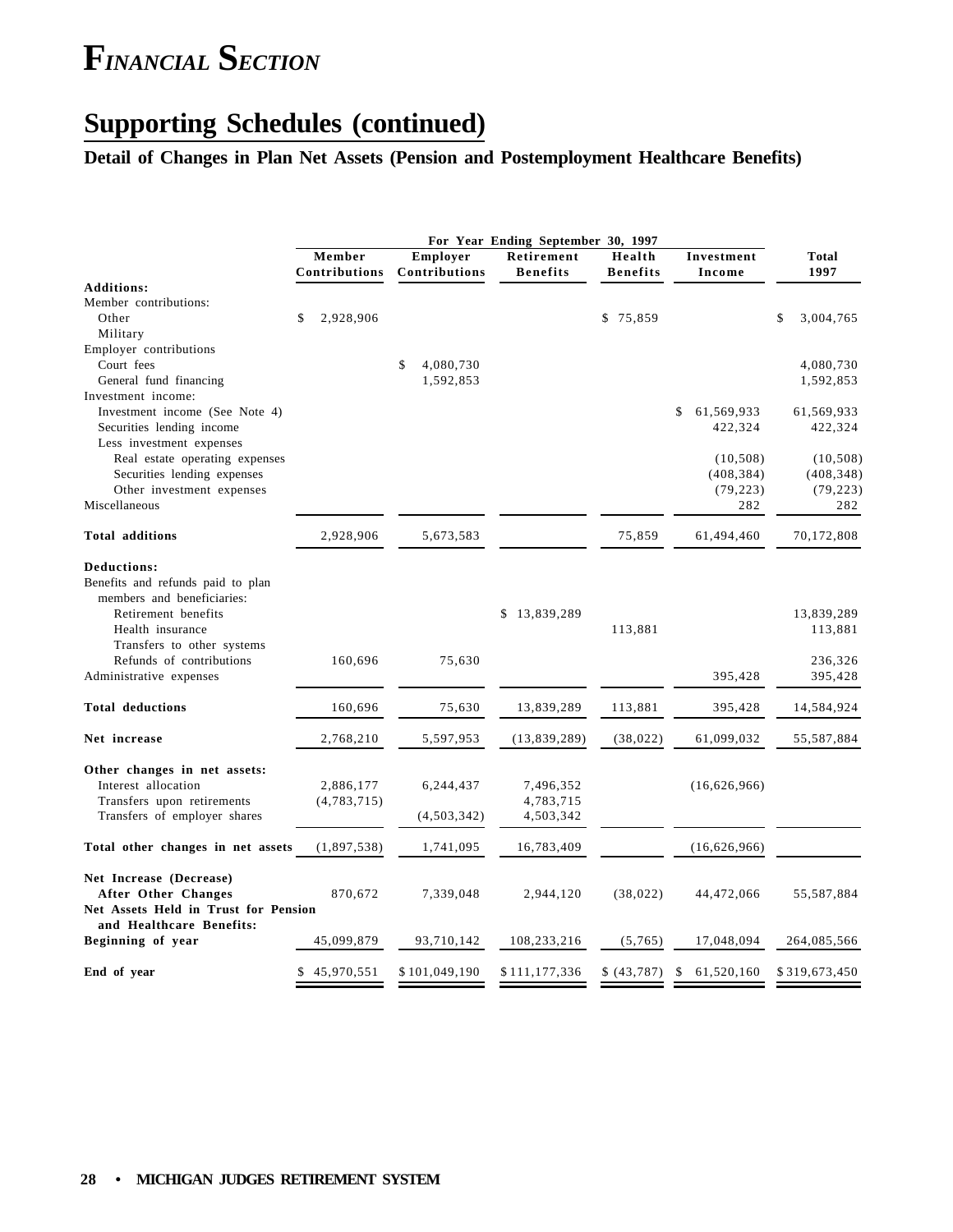|                         |                          |                              | For Year Ending September 30, 1996  |                           |                                     |                                     |  |
|-------------------------|--------------------------|------------------------------|-------------------------------------|---------------------------|-------------------------------------|-------------------------------------|--|
| Member<br>Contributions |                          | Employer<br>Contributions    | Retirement<br><b>Benefits</b>       | Health<br><b>Benefits</b> | Investment<br>Income                | <b>Total</b><br>1996                |  |
| \$                      | 2,905,265                |                              |                                     | 69,974<br>\$              |                                     | \$<br>2,975,239                     |  |
|                         |                          | \$<br>4,635,563<br>1,556,044 |                                     |                           |                                     | 4,635,563<br>1,556,044              |  |
|                         |                          |                              |                                     |                           | 34,979,307<br>\$<br>297,793         | 34,979,307<br>297,793               |  |
|                         |                          |                              |                                     |                           | (56,989)<br>(287, 775)<br>(65, 295) | (56,989)<br>(287, 775)<br>(65, 295) |  |
|                         | 2,905,265                | 6,191,607                    |                                     | 69,974                    | 34,867,041                          | 44,033,887                          |  |
|                         |                          |                              | \$<br>12,759,261                    | 118,267                   |                                     | 12,759,261<br>118,267               |  |
|                         | 16,266                   |                              |                                     |                           | 450,110                             | 16,266<br>450,110                   |  |
|                         | 16,266                   |                              | 12,759,261                          | 118,267                   | 450,110                             | 13,343,904                          |  |
|                         | 2,888,999                | 6,191,607                    | (12, 759, 261)                      | (48, 293)                 | 34,416,931                          | 30,689,983                          |  |
|                         | 2,577,017<br>(1,058,081) | 5,667,750<br>(9, 216, 466)   | 7,256,450<br>1,058,081<br>9,216,466 | 550                       | (15,501,767)                        |                                     |  |

 $(1,518,936)$   $(3,548,716)$   $17,530,997$   $550$   $(15,501,767)$ 

4,407,935 2,642,891 4,771,736 (47,743) 18,915,164 30,689,983

40,691,944 91,067,251 103,461,480 41,978 (1,867,070) 233,395,583

\$ 45,099,879 \$ 93,710,142 \$ 108,233,216 \$ (5,765) \$ 17,048,094 \$ 264,085,566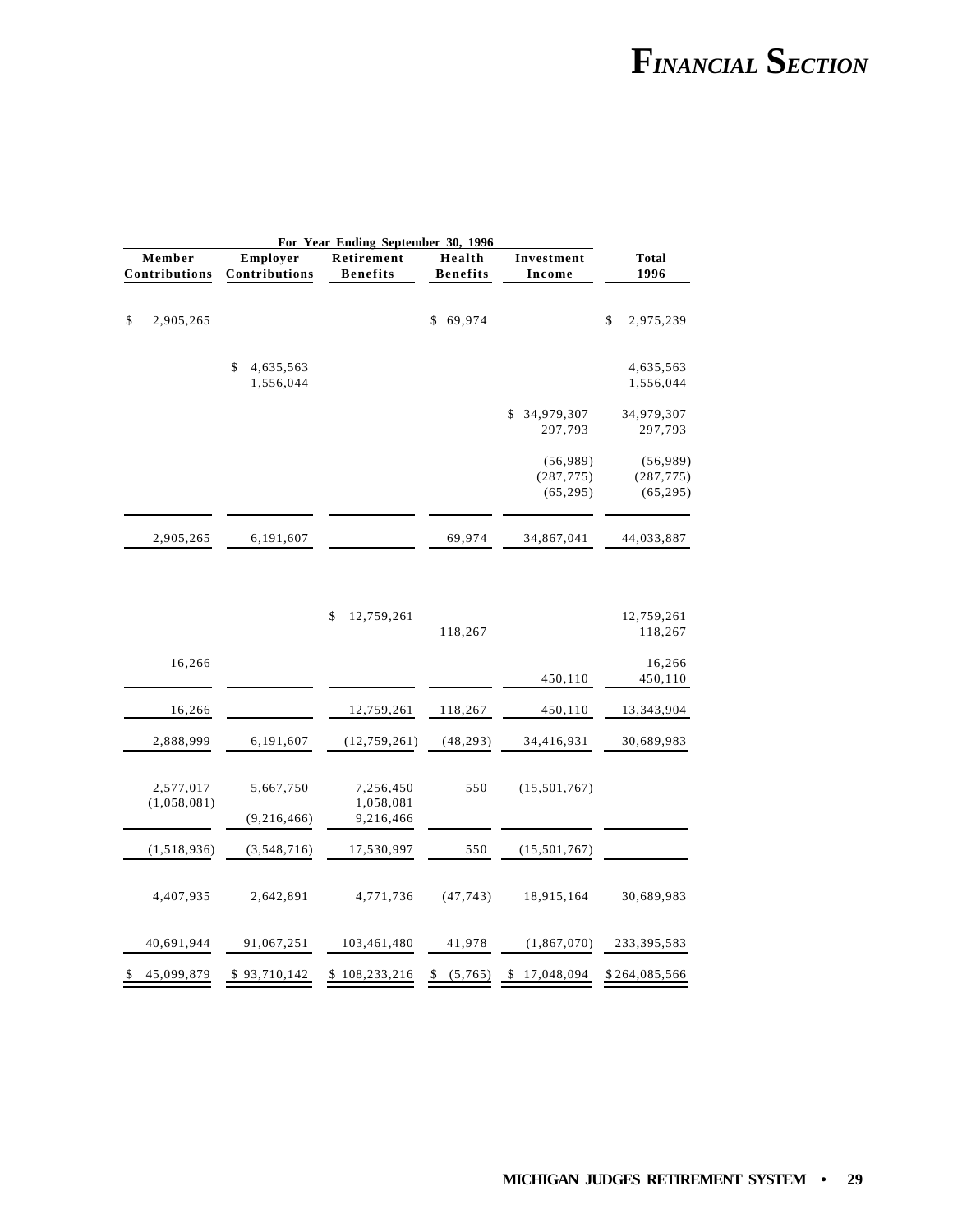Michigan Judges Retirement System

**Comprehensive Annual Financial Report** for the Fiscal Year Ended September 30, 1997

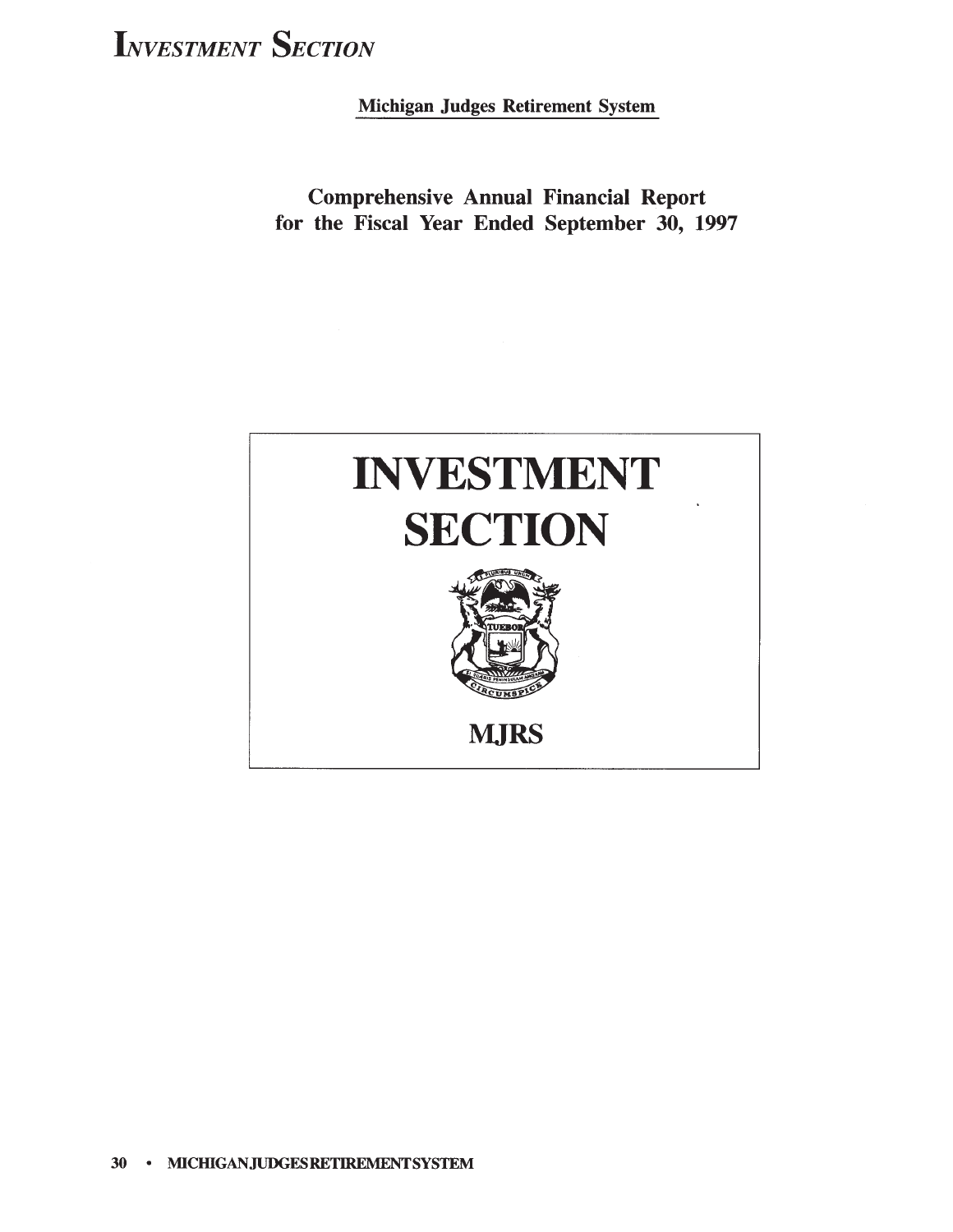### **Report on Investment Activity**

#### **INVESTMENT POLICY GOAL**

The function of the MJRS is to provide retirement, survivor and disability benefits to its members. The State Treasurer is the sole investment fiduciary and custodian of the investments pursuant to State law. The primary investment objective is to maximize the rate of return on the total investment portfolio, consistent with a high degree of prudence and sufficient diversity to eliminate inordinate risks and to meet the actuarial assumption for the investment rate of return, at a reasonable cost achieved by cultivating a motivated team of dedicated professionals.

### **STATE LAW**

Pursuant to State Law (Section 91 of Act No. 380 of the Public Acts of 1965, as amended), the State Treasurer, State of Michigan, is the investment fiduciary for the following four State sponsored retirement systems: Michigan Public School Employees' Retirement System; Michigan State Employees' Retirement System; Michigan State Police Retirement System; and Michigan Judges' Retirement System.

The aforementioned State Law created an Investment Advisory Committee comprised of the Director of the Department of Consumer & Industry Services, the Director of the Department of Management & Budget, or their duly authorized representatives, and three public members appointed by the Governor with the advice and consent of the Senate. The committee meets quarterly and reviews investments, goals, and objectives, and may submit recommendations to the State Treasurer. The Investment Advisory Committee may also, by a majority vote, direct the State Treasurer to dispose of any holdings which, in the committee's judgement, are not suitable for the funds involved, and may, by unanimous vote, direct the State Treasurer to make specific investments.

Act No. 314 of the Public Act of 1965, as amended, authorizes the investment of assets of public employee retirement systems or plans created and established by the state or any political subdivision.

#### **PROXY VOTING POLICY**

The MJRS Proxy Voting Policy sets forth directives on the following issues: Board of Directors, Corporate Governance, and Social Issues, corporate restructurings and defenses. All proxies are reviewed and voted in accordance with the above mentioned items.

### **INVESTMENT RESULTS**

#### *Total Portfolio Result*

For the fiscal year ended September 30, 1997, the total portfolio returned 23.7%, compared to the median of 22.7% of state plans including MJRS compiled by SEI Funds Evaluation. For the three year period the fund returned 18.5% and for the five year period the fund returned 13.7%. This compares with the median fund return of 17.2% for the three year period and 13.2% for the five year period.

During the fiscal year ending September 30, 1997, the nation's economy was characterized by full employment, low inflation, stable interest rates and moderate economic growth. The equity market again experienced excellent returns as the S&P 500 returned 40.5% with the Dow Jones Industrial average returning 37.7%. With a relatively stable interest rate environment, the Lehman Brothers Government/Corporate bond index experienced a return of 9.6% and the Salomon Brothers Broad Grade Index experienced a return of 9.7%.

The returns were calculated using a time-weighted rate of return in accordance with standards of the Association for Investment Management and Research (AIMR) unless a modification is described in the discussion of the return.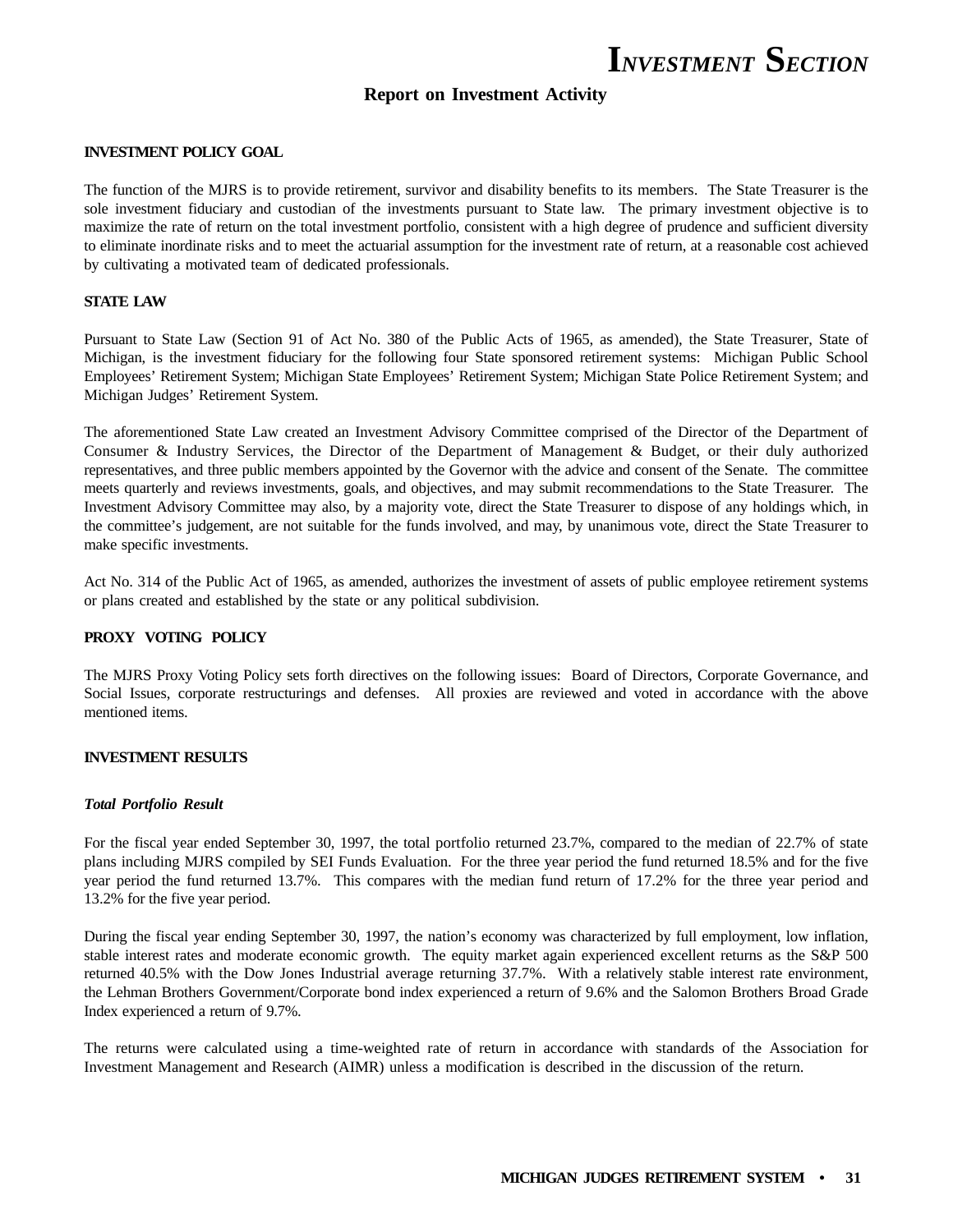### **Report on Investment Activity**

#### *Domestic Stocks*

Domestic stock returns rose in fiscal year 1997 due to continued improvement in inflation coupled with rising corporate profitability. During this period, the domestic portfolio returned 39.7% compared with a return of 40.5% for the S&P 500 and a 37.7% return for the Dow Jones Industrial Average. For the most recent one year period, the market was paced by a 61.6% return on technology stocks followed by a 57.4% return on the financials and a 46.7% return on the energy sector.

Domestic equities currently represent 48.4% of the total portfolio with 37.5% of the total portfolio managed actively and 10.8% indexed. This compares with domestic equity exposure of 42.3% in 1995 and 35.2% in 1993.

### *International Equities*

Passive exposure to international equity returns is achieved by investing in a combination of fixed income notes and equity swap agreements on foreign stock indices in developed markets. Interest on the dedicated notes is exchanged for international stock index returns, and the notional amount of the equity swap agreements is held in the approximate proportions of the Salomon Broad Market Index (BMI) Europe and Pacific Composite (EPAC) country weightings for the larger component countries. The passive investment program using swap agreements was established in 1993. During 1997, \$4 million was invested in the combination structure, bringing international equity investments to 5.3% of the total fund.

The benchmark used to evaluate international equity returns is a custom version of the Salomon BMI-EPAC adjusted for net dividends. Fifty percent of the benchmark return is hedged to the U.S. dollar and the other 50% is impacted by local currency exchange rate changes. The composite international equity return of 18.1% in 1997, compared favorably with the Salomon BMI-EPAC return of 16.7%. The composite international equity return of 13.3% for 3 years, compared well with the Salomon BMI-EPAC return of 11.3% over the same period.

#### *Fixed Income (Excluding Mortgages)*

For the fiscal year ending September 30, 1997, 25.4% of the portfolio was invested in fixed income compared to 26.5% and 30.8% for fiscal year ended 1995 and 1993, respectively. The asset allocation objective is to invest 30% of the total portfolio in fixed income. Two factors hampered the effort to achieve the 30% guideline.

With the decline in interest rates during the year, there was a substantial increase in the number of issues called. In addition, the continued dramatic growth in equity prices facilitated a further increase in the portfolio market value. While fixed income holdings grew by almost \$680 thousand in real terms during fiscal 1997, the relative proportion of the total portfolio remained constant due to the significant number of issues called and the overall increase in the fund's market value.

As the year progressed, rates declined and quality and maturity spreads narrowed. The fixed income focus was, therefore, on higher grade, shorter maturity issues. Even with the more defensive posture, the fixed income segment for bonds achieved a 10.4% return compared with a 9.7% return for the Salomon Brothers Broad Grade Index. This return ranked in the 27th percentile of the broad SEI universe. The three year compound rate was 10.5% compared to 9.5% for the index and a 15th percentile ranking. For five years the rates were 7.7% and 7.0% for a 23rd percentile ranking.

### *Real Estate Equity*

As of the year ending September 30, 1997, 6.2% of the total net assets were invested in equity real estate. This compares to 6.2% and 5.5% for the fiscal years ending September 30, 1995 and 1993, respectively. The asset allocation objective is to invest 7.5% of the total net assets in equity real estate. Due to the growth of the total pension fund size during the year, certain opportunistic timing of property sales and the receipt of funds from financed properties, the percentage of total equity real estate did not materially change from the 1995 levels.

The one-year, three-year and five-year total equity real estate net returns for the fiscal year ending September 30, 1997, were 15.3%, 11.4% and 6.1%, respectively. This compares to the National Council of Real Estate Investment Fiduciaries (NCREIF) Property Index returns of 10.9%, 9.3% and 6.1% relating to the same time periods.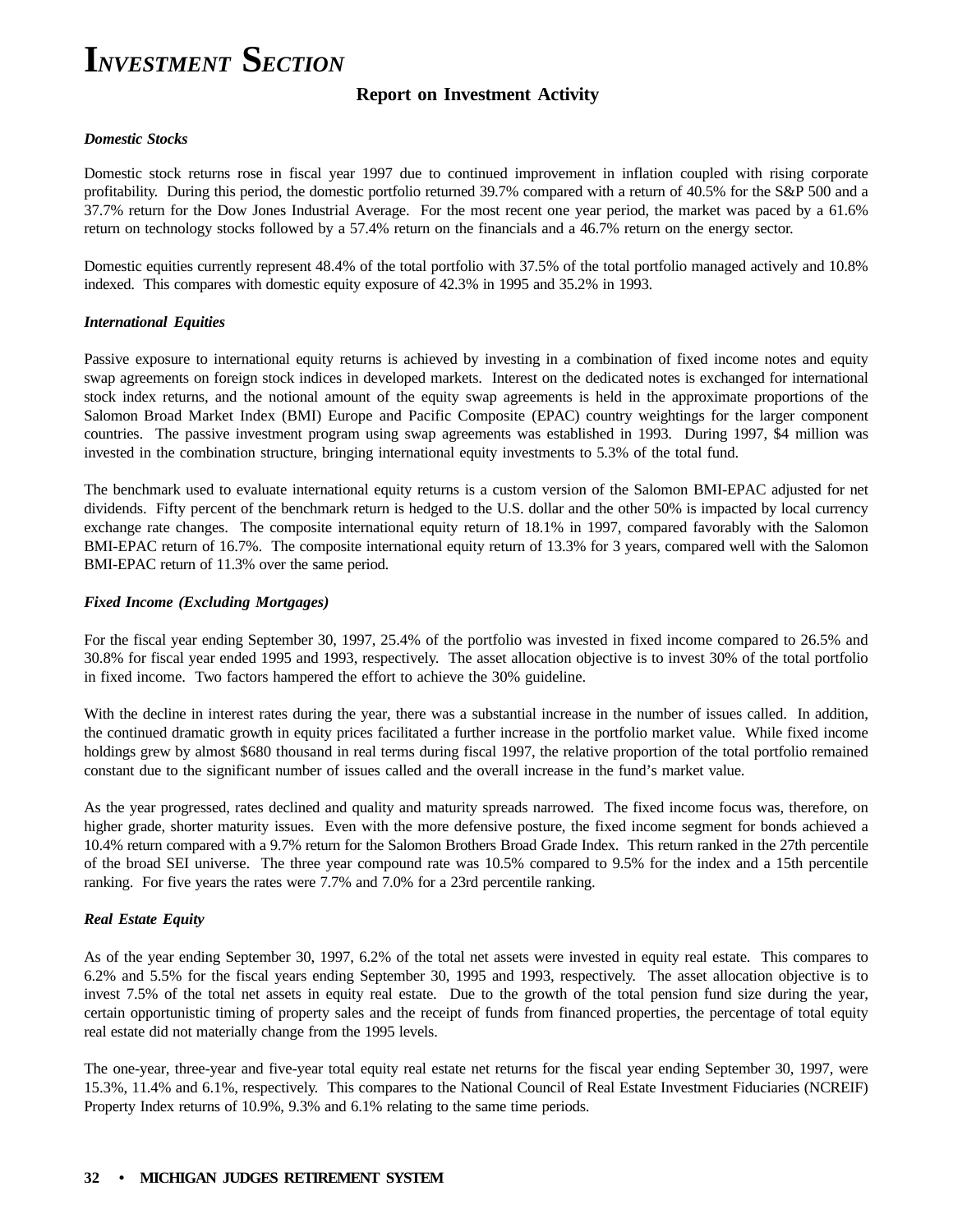### **Report on Investment Activity**

The real estate investments are broadly diversified geographically, across the country, and by type of property to reduce risk. The properties are regularly valued by independent appraisers to establish market values. The market values established by the appraisers are utilized in computing the real estate portfolio appreciation return. The appreciation return coupled with the income return produced from the real estate holdings are utilized to derive the equity real estate portfolio total return.

#### *Real Estate Debt (Mortgages)*

As of the year ending September 30, 1997, 0.2% of the total net assets were invested in mortgages. This compares to 3.2% and 3.9% for the fiscal years ending September 30, 1995 and 1993, respectively. The asset allocation objective is to reduce its mortgage holdings to 0% over time.

The one-year, three-year and five-year total returns for the mortgage portfolio, for the fiscal year ending September 30, 1997, were 0.4%, 6.6% and 6.3%, respectively. This compares to Salomon Brothers Broad Grade Index returns of 9.7%, 9.5% and 7.0% relating to the same time periods. Since the majority of the mortgage portfolio is federally insured mortgages, the returns generated by the mortgage portfolio are normally expected to be less than the index.

During the year, the majority of the mortgage portfolio was sold to take advantage of the favorable low interest rate environment the economy enjoyed and the resulting premium prices for the mortgages. The sale of the mortgages resulted in realized gains to the portfolio. Current mortgage holdings are mostly comprised of federally insured multifamily mortgages and a few multi-tenant commercial office buildings. The mortgage portfolio is geographically dispersed across the country and by property type to reduce risk. Mortgages are valued monthly based upon quotes obtained from Wall Street brokerage houses that buy and sell mortgages.

#### *Alternative Investments Division*

Alternative investments are investments in private equities. Through September 30, 1997, approximately 90% of those investments were limited partnerships. Of the investments in limited partnerships, approximately 7% were in partnerships investing internationally. The remaining 10% were direct private equity investments and public stock distributions received from the limited partnerships. The percentage of assets in alternative investments has consistently increased since 1993. As of September 30, 1997, 1995, and 1993, 6.4%, 5.6% and 4.4%, respectively, of total net assets were invested in alternative investments. The desired asset allocation for alternative investments for fiscal year 1997 was 7.5%. Due to the growth of the total pension fund's size during the year and the return of capital gains by the limited partnerships, the Alternative Investments Division was not able to meet this allocation target.

The one-year, three-year and five-year total alternative investments returns for the fiscal year ending September 30, 1997, were 16.5%, 21.9%, and 18.9%, respectively.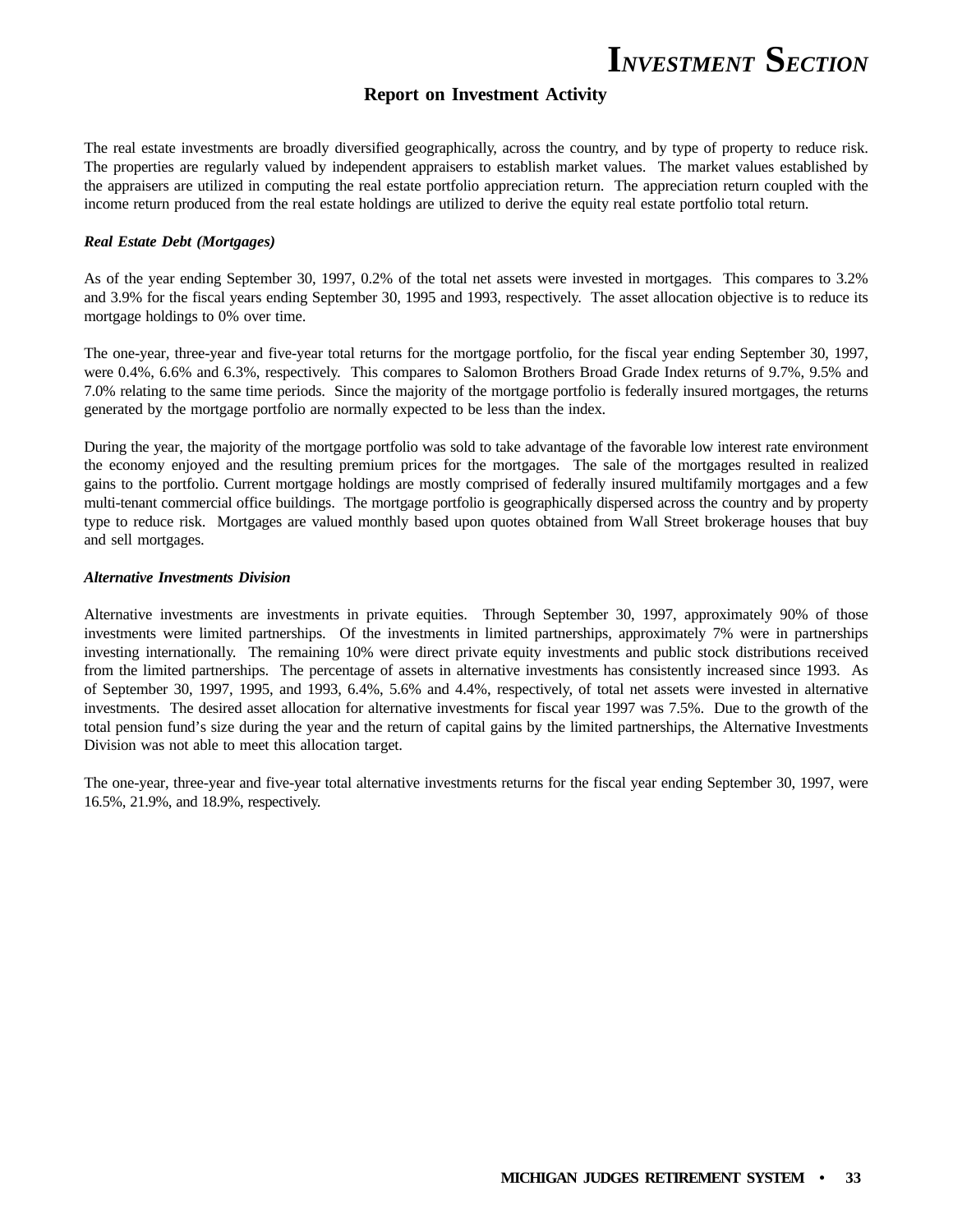### **Report on Investment Activity**

### **Asset Allocation**



### Investment Results Periods Ending September 30, 1997

|                                              | <b>Current</b> | Annualized<br><b>Rate of Return</b> |          |  |
|----------------------------------------------|----------------|-------------------------------------|----------|--|
| <b>Investment Category</b>                   | Year           | 3 Years                             | 5 Years  |  |
| <b>Total Portfolio</b>                       | 23.7%          | 18.5 $%$                            | 13.7 $%$ |  |
| Median                                       | 22.7           | 17.2                                | 13.2     |  |
| Domestic Equities Stock - Active/Convertible | 39.7           | 28.6                                | 21.9     |  |
| Domestic Equities Stock - Passive            | 40.0           | 29.9                                | 21.3     |  |
| Standard & Poor's (S&P 500)                  | 40.5           | 29.9                                | 20.8     |  |
| International Equities                       | 18.1           | 13.3                                | N/A      |  |
| Net Salomon BMI - EPAC 50/50                 | 16.7           | 11.3                                | N/A      |  |
| Fixed Income Bonds (U.S. Corp and Govt)      | 10.4           | 10.5                                | 7.7      |  |
| Salomon Brothers Broad Grade Index           | 9.7            | 9.5                                 | 7.0      |  |
| Real Estate - Debt                           | 0.4            | 6.6                                 | 6.3      |  |
| Salomon Brothers Broad Grade Index           | 9.7            | 9.5                                 | 7.0      |  |
| Real Estate - Equity                         | 15.3           | 11.4                                | 6.1      |  |
| <b>NCREIF</b>                                | 10.9           | 9.3                                 | 6.1      |  |
| <b>Alternative Investments</b>               | 16.5           | 21.9                                | 18.9     |  |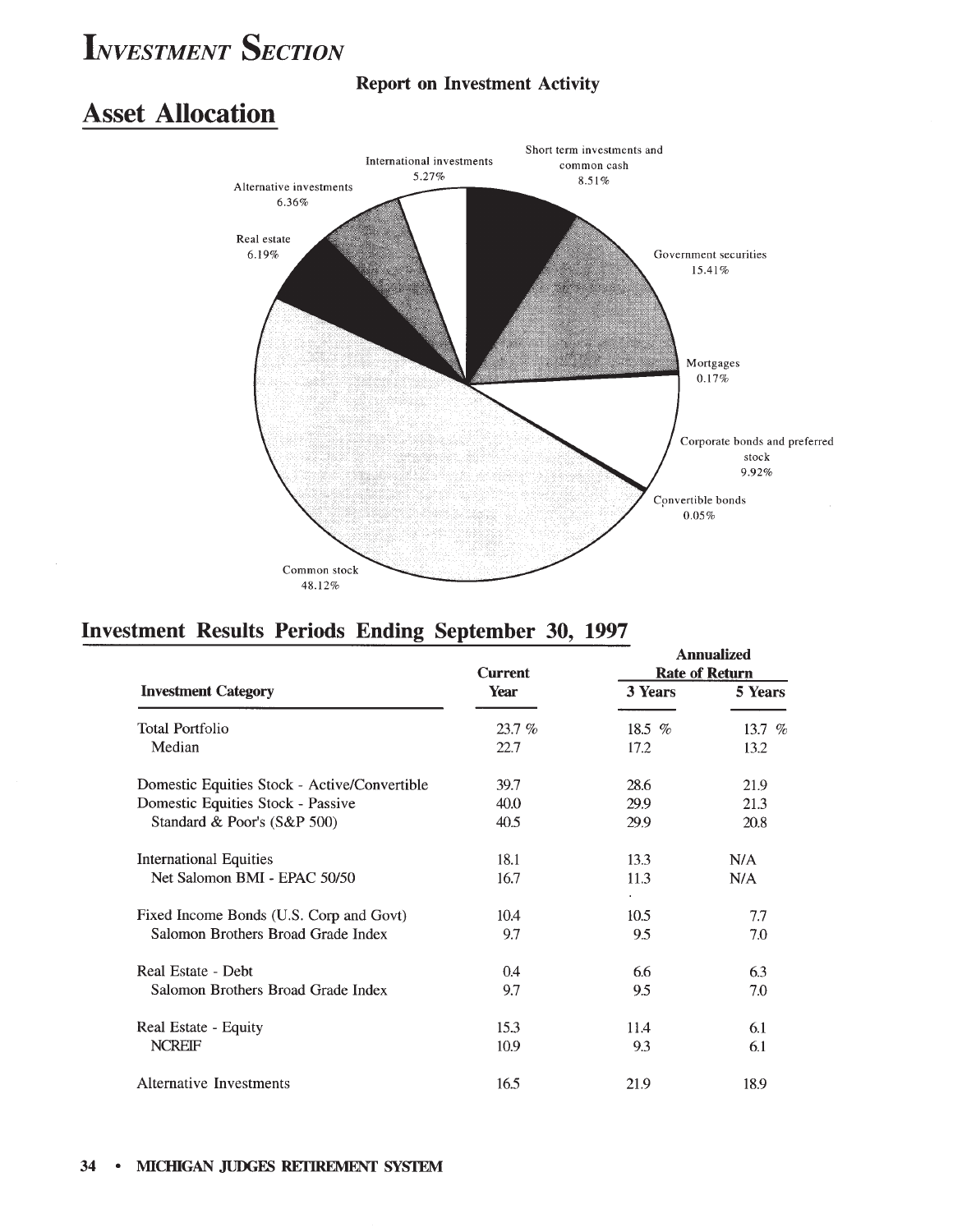### **Report on Investment Activity**

### **Largest Assets Held**

### **Largest Stock Holdings September 30, 1997**

| <b>Shares</b> | <b>Stocks</b>                | <b>Market Value</b> |  |  |
|---------------|------------------------------|---------------------|--|--|
| 71,366        | General Electric Corporation | \$<br>4,857,384     |  |  |
| 27,632        | Citicorp                     | 3,700,975           |  |  |
| 26,912        | Microsoft Corporation        | 3,560,807           |  |  |
| 46,153        | Compaq Computer Corporation  | 3,449,937           |  |  |
| 35,266        | Schlumberger Limited         | 2,968,974           |  |  |
| 70,821        | Phillip Morris Companies     | 2,943,533           |  |  |
| 30,375        | Amco Corporation             | 2,927,391           |  |  |
| 61,308        | McDonald's Corporation       | 2,919,794           |  |  |
| 78,992        | <b>Chrysler Corporation</b>  | 2,907,933           |  |  |
| 23,742        | Chase Manhattan Corporation  | 2,801,556           |  |  |
|               |                              |                     |  |  |

### **Largest Bond Holdings September 30, 1997**

| Rank | Par AmountBonds & Notes |                                                    |   | <b>Market Value</b> |
|------|-------------------------|----------------------------------------------------|---|---------------------|
|      | 5,181,000<br>S.         | U.S. Treasury Bonds at 9.125% Due 5-15-2009        | S | 5,980,791           |
| 2    | 3,330,600               | U.S. Treasury 0% Callable Principle Due 11-15-2011 |   | 1,895,578           |
| 3    | 1,560,000               | Morgan, J.P. FRN Due 3-13-2000                     |   | 1,519,050           |
| 4    | 2,496,780               | U.S. Treasury 0% Callable Principle Due 5-15-2011  |   | 1,467,433           |
| 5    | 858,000                 | U.S. Treasury Bonds at 7.25% Due 5-15-2016         |   | 931,865             |
| 6    | 1,244,000               | U.S. Treasury Tiger 14 0% Due 8-15-2004            |   | 815,778             |
| 7    | 780,000                 | FHLMC - Global 6.55% Due 11-13-2001                |   | 778,292             |
| 8    | 780,000                 | GMAC FRN Due 02-15-2000                            |   | 777,699             |
| 9    | 780,000                 | First Union Corporation FRN Due 7-22-2003          |   | 776,264             |
| 10   | 780,000                 | FHLMC Debenture 6.51% Due 12-10-2001               |   | 776.100             |

A complete list of stock and bond holdings is available from the Michigan Department of Treasury.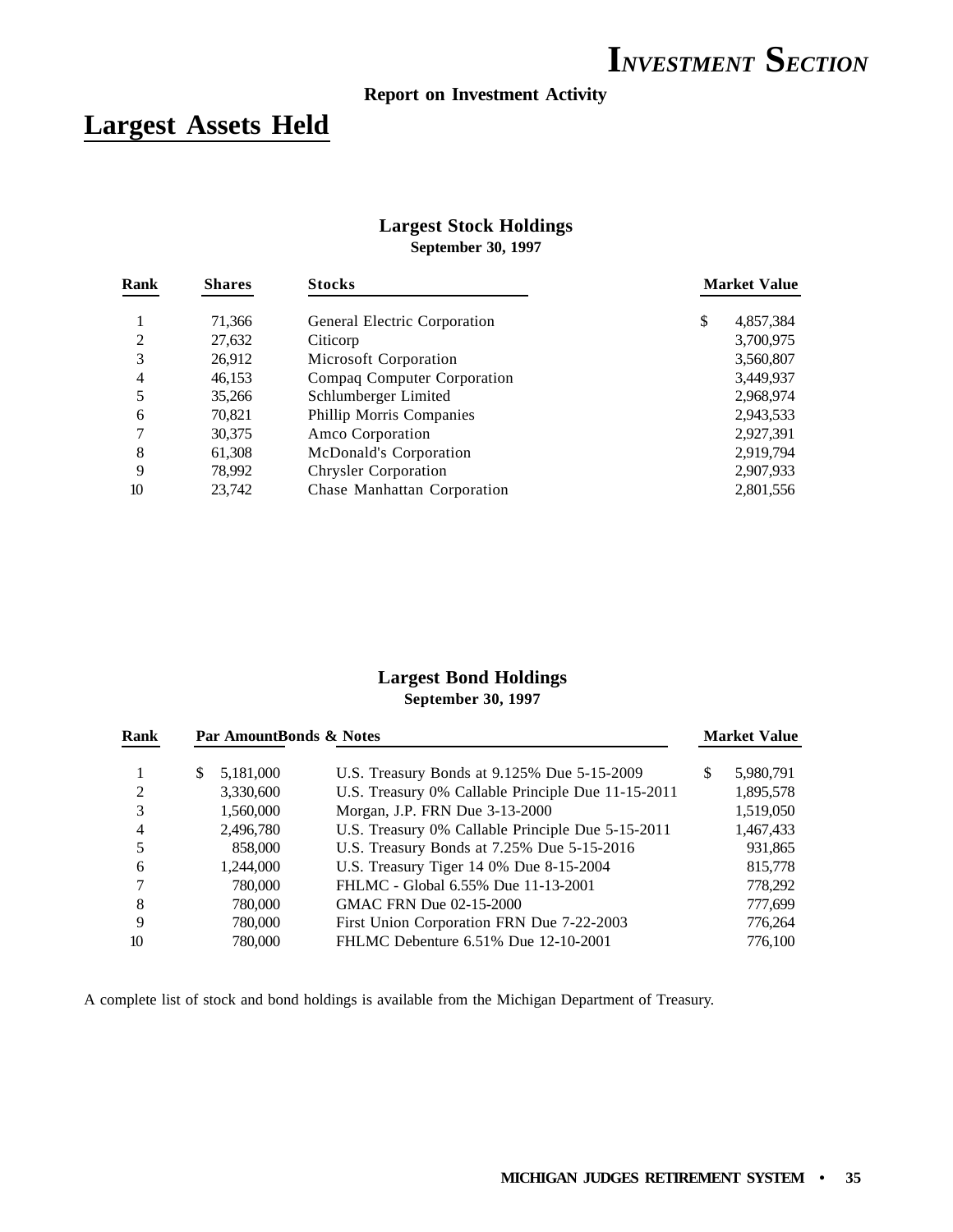### **Report on Investment Activity Schedule of Investment Advisors & Commissions**

The State Treasurer is the investment fiduciary and custodian of the retirement system's funds pursuant to state law. Outside advisors are utilized to augment the State Treasurer's internal staff in the real estate and alternative investment markets. Only 6.7% of the total investment portfolio is managed by fully discretionary outside advisors. Outside advisor's fees are netted against the partnership or trust fund income. The Michigan Department of Treasury's cost of operations applicable to the retirement system for the fiscal year amounted to \$58 thousand or less than two basis points (.02%) of the average fair market value of the portfolio.

State law created an Investment Advisory Committee comprised of the directors of the Departments of Consumer and Industry Services and Management and Budget, or their duly authorized representatives, and three public members appointed by the Governor with the advice and consent of the Senate. The public members serve without pay, but are paid actual and necessary travel and other expenses. The committee meets quarterly to review investments, goals and objectives and may submit recommendations to the State Treasurer. The committee may also, by a majority vote, direct the State Treasurer to dispose of any holding which in the committee's judgment is not suitable for the fund involved, and may by unanimous vote direct the State Treasurer to make specific investments.

| <b>Schedule of Investment Advisors</b>                                 | <b>Assets Under</b><br>Management at 9-30-97<br>(At Market) |
|------------------------------------------------------------------------|-------------------------------------------------------------|
| <b>Alternative Investments</b>                                         |                                                             |
| Kohlberg, Kravis & Roberts                                             | \$<br>8,123,524                                             |
| Hicks, Muse, Tate & Furst Inc.                                         | 1,522,605                                                   |
| Warburg, Pincus Counselors                                             | 659,858                                                     |
| Equity Institutional Investors, Inc.                                   | 576,007                                                     |
| <b>Hancock Venture Partners</b>                                        | 444,557                                                     |
| TPG Partners, L.P.                                                     | 438,671                                                     |
| The Carlyle Group                                                      | 320,730                                                     |
| Leonard Green & Partners, L.P.                                         | 293,531                                                     |
| The Foothill Groups                                                    | 288,182                                                     |
| Kelso & Company                                                        | 261,603                                                     |
| DLJ Merchant Banking Inc.                                              | 258,346                                                     |
| <b>Accel Partners</b>                                                  | 255,373                                                     |
| <b>Cypress Merchant Banking Partners</b>                               | 250,297                                                     |
| CIE Management II Limited                                              | 249,048                                                     |
| Advent International Corporation                                       | 239,296                                                     |
| <b>Berkshire Parnters</b>                                              | 235,191                                                     |
| Healthcare Investment Corporation                                      | 224,213                                                     |
| Menlo Ventures                                                         | 186,286                                                     |
| Alternative Investments representing less than .05% of plan net assets | 3,406,557                                                   |
| <b>Total Alternative Investments</b>                                   | \$<br>18,233,875                                            |
| <b>Real Estate</b>                                                     |                                                             |
| Raymond James Realty Advisors*                                         | \$<br>4,766,012                                             |
| Equitable Realty Portfolio Management*                                 | 2,675,612                                                   |
| L & B Real Estate Counsel*                                             | 1,857,531                                                   |
| Kensington Realty Advisors*                                            | 1,606,574                                                   |
| Aldrich, Eastman & Waltch, Inc.                                        | 1,207,121                                                   |
| KOLL Investment Management (dba KB Realty Advisors)*                   | 790,654                                                     |
| Sentinel Realty Advisors                                               | 685,254                                                     |
| John Hancock Timber Resource Group                                     | 374,270                                                     |
| Real Estate representing less than .11% of plan net assets             | 887,925                                                     |
| <b>Total Real Estate</b>                                               | \$<br>14,850,953                                            |
| <b>GRAND TOTAL</b>                                                     | \$<br>33,084,828                                            |
|                                                                        |                                                             |

\* Advisor does not have full discretion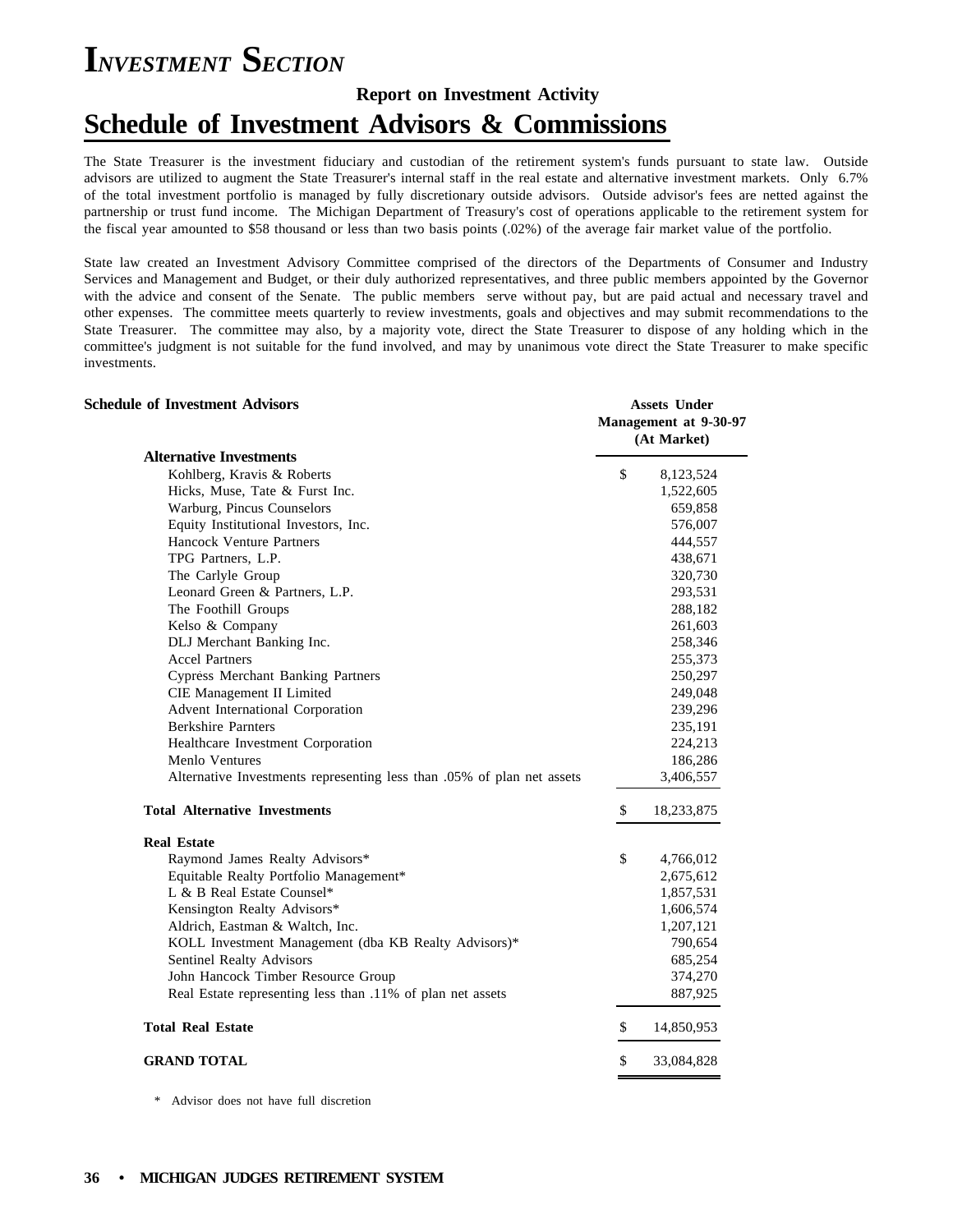### **Report on Investment Activity**

### **Schedule of Investment Advisors & Commissions (Continued)**

### **Schedule of Commissions**

|                                                       | <b>Number</b><br>of Share<br><b>Traded</b> | <b>Commissions Paid</b><br><b>Fiscal Year Ended</b><br>$9 - 30 - 97^{(1)}$ | Average<br><b>Commissions</b><br>per<br><b>Shares</b> |  |
|-------------------------------------------------------|--------------------------------------------|----------------------------------------------------------------------------|-------------------------------------------------------|--|
| <b>Investment Performance Measurement Consultant:</b> |                                            |                                                                            |                                                       |  |
| SEI Capital Resources Company                         |                                            |                                                                            |                                                       |  |
| (Directed brokerage included below)                   | 6,345                                      | \$<br>381                                                                  | 0.06                                                  |  |
| <b>Investment Brokerage Firms:</b>                    |                                            |                                                                            |                                                       |  |
| Paine Webber                                          | 91,465                                     | \$<br>5,231                                                                | 0.06                                                  |  |
| <b>Bear Stearns</b>                                   | 87,260                                     | 4,941                                                                      | 0.06                                                  |  |
| Salomon Brothers                                      | 73,976                                     | 4,021                                                                      | 0.05                                                  |  |
| Merrill Lynch                                         | 56,943                                     | 3,359                                                                      | 0.06                                                  |  |
| Morgan Stanley                                        | 42,479                                     | 2,456                                                                      | 0.06                                                  |  |
| Capital Inst. Service                                 | 37,817                                     | 2,269                                                                      | 0.06                                                  |  |
| Shroeder-Wertheim                                     | 35,006                                     | 2,018                                                                      | 0.06                                                  |  |
| Bernstein, Sanford                                    | 32,651                                     | 1,974                                                                      | 0.06                                                  |  |
| Smith Barney                                          | 32,569                                     | 1,923                                                                      | 0.06                                                  |  |
| Cowen & Company                                       | 31,939                                     | 1,912                                                                      | 0.06                                                  |  |
| Prudential Bache                                      | 29,568                                     | 1,683                                                                      | 0.06                                                  |  |
| <b>First Boston</b>                                   | 28,106                                     | 1,599                                                                      | 0.06                                                  |  |
| <b>Bridge Trading Company</b>                         | 26,492                                     | 1,590                                                                      | 0.06                                                  |  |
| Donaldson, Lufkin                                     | 27,482                                     | 1,526                                                                      | 0.06                                                  |  |
| Goldman Sachs                                         | 26,681                                     | 1,476                                                                      | 0.06                                                  |  |
| Lehman                                                | 24,376                                     | 1,460                                                                      | 0.06                                                  |  |
| Citation                                              | 23,825                                     | 1,430                                                                      | 0.06                                                  |  |
| S & P Securities                                      | 22,422                                     | 1,345                                                                      | 0.06                                                  |  |
| Oppenheimer & Company                                 | 17,431                                     | 1,046                                                                      | 0.06                                                  |  |
| Wilshire Associates                                   | 16,350                                     | 981                                                                        | 0.06                                                  |  |
| <b>Everen Securities</b>                              | 17,065                                     | 949                                                                        | 0.06                                                  |  |
| Deutch/Morgan/Greenfell                               | 14,551                                     | 808                                                                        | 0.06                                                  |  |
| Witter, Dean/Reynolds                                 | 13,343                                     | 760                                                                        | 0.06                                                  |  |
| Cantor Fitzgerald                                     | 18,019                                     | 755                                                                        | 0.04                                                  |  |
| Montgomery Securities                                 | 9,683                                      | 556                                                                        | 0.06                                                  |  |
| Subtotal (25 highest)                                 | 837,499                                    | \$<br>48,068                                                               | $0.06^{(2)}$                                          |  |
| All Other Brokerage Firms                             | 61,531                                     | 3,650                                                                      | $0.06^{(3)}$                                          |  |
| Total                                                 | 899,030                                    | 51,718                                                                     | 0.06 <sup>(4)</sup>                                   |  |

(1) These amounts are included in purchase and sale prices of investments.<br>
(2) The average commission rate per share for the top 25 brokerage firms.

(2) The average commission rate per share for the top 25 brokerage firms.<br>
(3) The average commission rate per share for all other brokerage firms, ex

(3) The average commission rate per share for all other brokerage firms, excluding the top 25 brokerage firm.<br>
(4) The average commission rate per share for all brokerage firms

The average commission rate per share for all brokerage firms.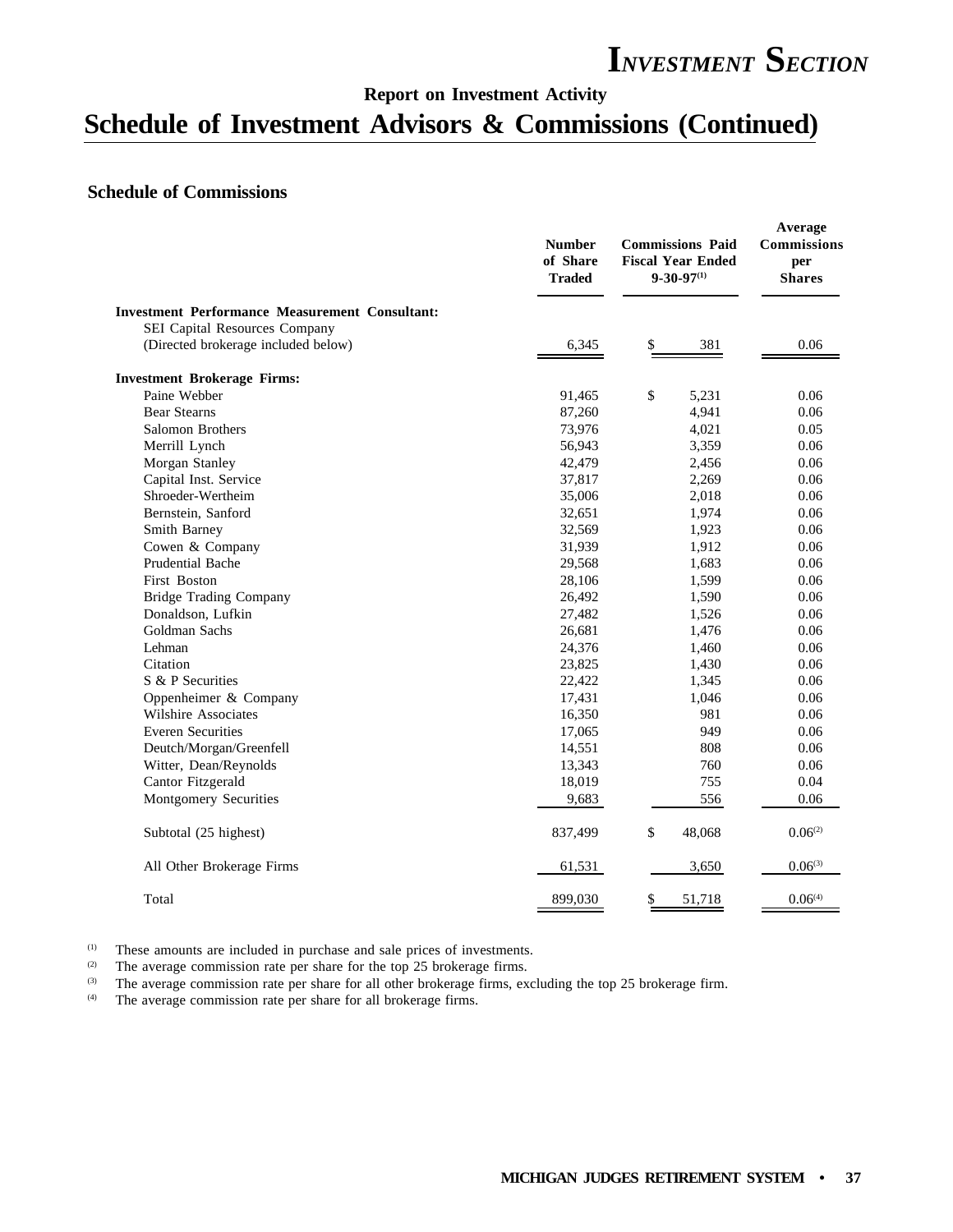### **Report on Investment Activity**

### **Investment Summary**

|                             |                      | 1997 |                                                | 1996             |  |                                                |  |
|-----------------------------|----------------------|------|------------------------------------------------|------------------|--|------------------------------------------------|--|
|                             | <b>Market Value*</b> |      | <b>Percent of Total</b><br><b>Market Value</b> | Market Value*    |  | <b>Percent of Total</b><br><b>Market Value</b> |  |
| Fixed Income:               |                      |      |                                                |                  |  |                                                |  |
| Government Bonds            | \$<br>49,028,336     |      | 15.41 %                                        | \$<br>41,045,678 |  | 15.63 %                                        |  |
| Corporate Bonds &           |                      |      |                                                |                  |  |                                                |  |
| <b>Preferred Stocks</b>     | 31,554,150           |      | 9.92                                           | 32,006,952       |  | 12.19                                          |  |
| Convertible Bonds           | 160,383              |      | 0.05                                           | 153,951          |  | 0.06                                           |  |
| Mortgages                   | 527,692              |      | 0.17                                           | 7,383,507        |  | 2.81                                           |  |
| <b>Total Fixed Income</b>   | \$<br>81,270,561     |      | 25.55 %                                        | \$<br>80,590,088 |  | 29.58 %                                        |  |
| <b>Common Stocks</b>        | 153,112,062          |      | 48.12                                          | 116,899,603      |  | 44.53                                          |  |
| <b>Real Estate</b>          | 19,708,357           |      | 6.19                                           | 16,030,138       |  | 6.11                                           |  |
| Alternative                 | 20,249,939           |      | 6.36                                           | 17,705,395       |  | 6.74                                           |  |
| <b>International Equity</b> | 16,773,619           |      | 5.27                                           | 11, 141, 032     |  | 6.74                                           |  |
| Short-Term Investments**    | 27,071,191           |      | 8.51                                           | 20,034,153       |  | 7.68                                           |  |
| <b>Total</b>                | 318, 185, 729        |      | 100.00 %                                       | 262,400,409      |  | 100.00 %                                       |  |

Amounts do not include non-cash collateral on loaned securities. Short term investments are at cost, which approximates market.

\*\* Includes equity in the State Treasurer's Common Cash Fund, but excludes amounts payable and receivable for sales and purchases of securities with a settlement date after September 30 for each fiscal year. Amount also excludes \$11,552,820 and \$6,256,126 in collateral for security lending for fiscal year 1997 and 1996 respectively.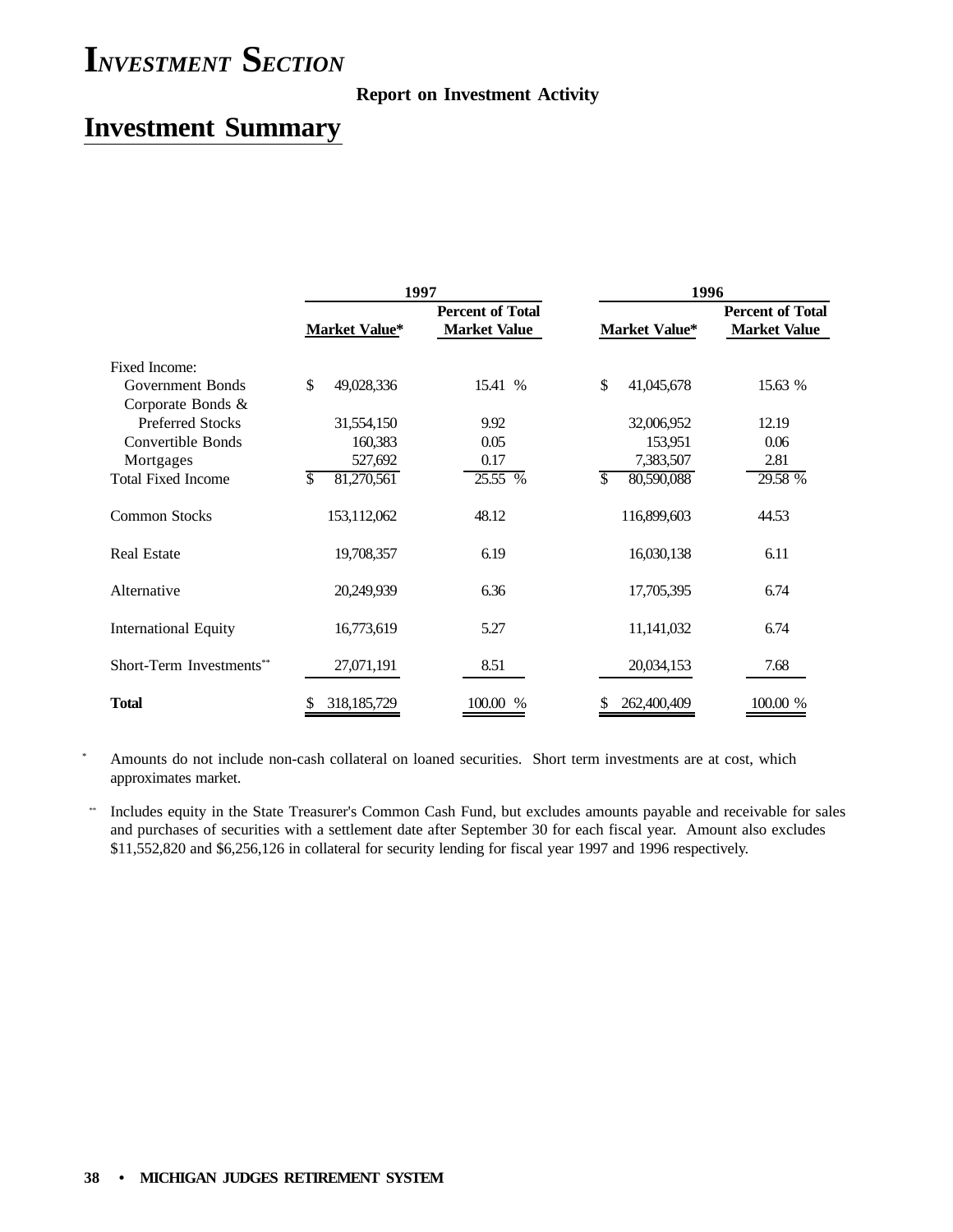**ACTUARIAL SECTION** 

Michigan Judges' Retirement System

**Comprehensive Annual Financial Report** for the Fiscal Year Ended September 30, 1997

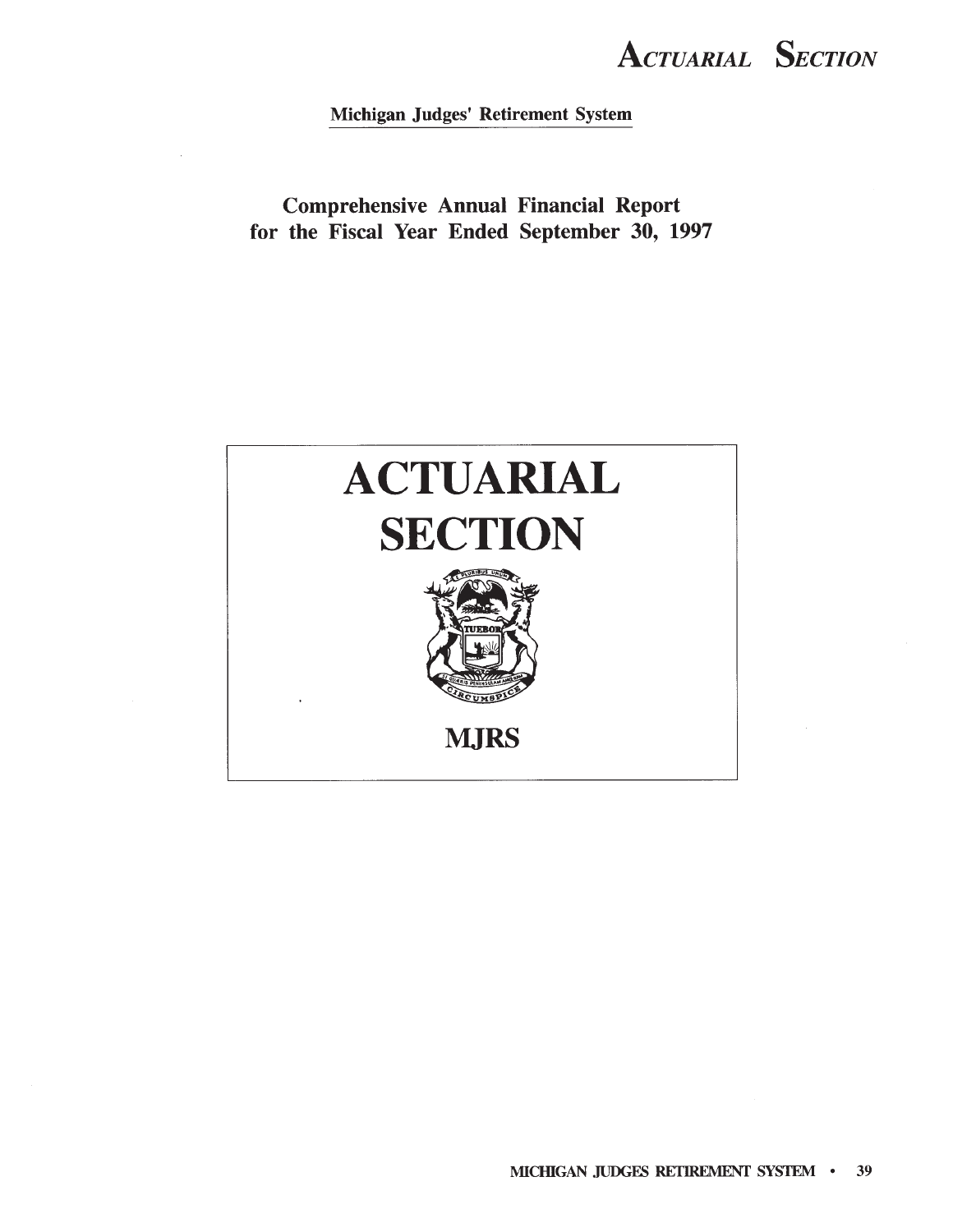### **Actuary's Certification**

### **THE SEGAL COMPANY**

One Park Avenue New York, New York 10016-5895 212-251-5321 FAX: 212-251-5490

Michael J. Karlin, F.S.A., M.A.A.A. Senior Vice President & Actuary

March 2, 1998

Ms. Janet E. Phipps Director Department of Management and Budget and Retirement Board Michigan Judges Retirement System P.O. Box 30172 Lansing, Michigan 48909

Ladies and Gentlemen:

The Michigan Judges Retirement System (MJRS) is funded on an actuarial reserve basis. The basic financial objective of MJRS is to establish and receive contributions that remain approximately level as a percentage of active member payroll over a long period of years.

Actuarial valuations are prepared annually to determine MJRS's actuarial liabilities and the employer contributions required to fund the System in accordance with the actuarial reserve funding provisions of the governing State Statute. The most recent actuarial valuation as of September 30, 1997 included a total of 1,146 members of MJRS. The actuarial value of MJRS's assets amounted to approximately \$271 million on September 30, 1997. The actuarial assumptions used in the 1997 valuation are the same as those used in the previous annual actuarial valuation. These assumptions produce valuation results which we consider to be reasonably indicative of the plan's underlying cost.

Our actuarial valuation of MJRS as of September 30, 1997 was performed by qualified actuaries in accordance with accepted actuarial procedures. In our opinion, the calculated contribution rate meets the fundamental objectives of State law. Based on the 1997 valuation results, it is also our opinion that the Michigan Judges Retirement System continues in sound condition, in accordance with actuarial principles of level cost financing.

Sincerely,

Muhael Karlin

Michael Karlin, F.S.A., M.A.A.A. Senior Vice President & Actuary

|  |  |  |  |  | Atlanta Boston Chicago Cleveland Denver Edmonton Hartford Houston Los Angeles Minneapolis Man C Multi<br>New Orleans New York Phoenix San-Francisco Seattle Toronto Washington, D.C. West-Palm-Beach APPC Hamb |  |
|--|--|--|--|--|----------------------------------------------------------------------------------------------------------------------------------------------------------------------------------------------------------------|--|
|  |  |  |  |  |                                                                                                                                                                                                                |  |

inational Group of Actuaries and Consultants: Amsterdam Brussels burg Lausanne London Melbourne Mexico City Oslo Paris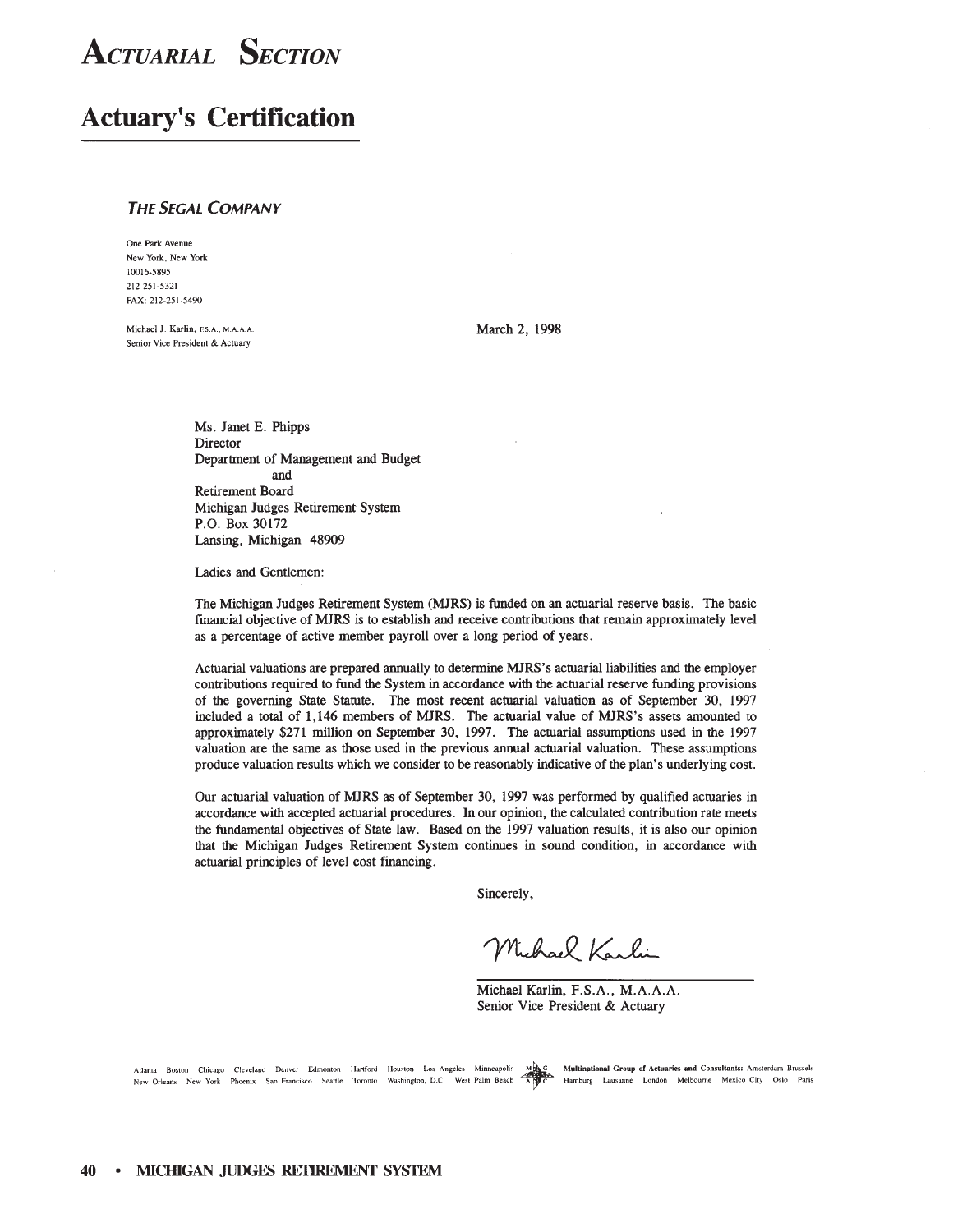### **Summary of Actuarial Assumptions and Methods**

- 1. The investment return rate used in making the valuations was 8% per year, compounded annually. This rate of return is not the assumed real rate of return. Considering other financial assumptions, the 8% investment return rate translates to an assumed real rate of 3%. Adopted 1981.
- 2. The mortality table used in evaluating allowances to be paid was the 1971 Group Annuity Mortality Table, projected to the year 2010 using projection scale D, set back no years for men and 6 years for women. Adopted 1993.
- 3. Sample probabilities of retirement with an age and service allowance are shown in Schedule 1 on page 42.
- 4. Sample probabililties of withdrawal from service and disability, together with individual pay increase assumptions, are shown in Schedule 2 on page 42.
- 5. Total active member payroll is assumed to increase 5.0% per year, which is the portion of the individual pay increase assumptions attributable to inflation. In effect, this assumes no change in the number of active members. Adopted 1993.
- 6. An individual entry age actuarial cost method of valuation was used in determining age and service allowance actuarial liabilities and normal cost. Unfunded actuarial accrued liabilities, including actuarial gain and losses, are financed over a period of 40 years from October 1, 1996.
- 7. Valuation assets (cash and investment) were valued using a five year smoothed market value method. For the 1993 valuation and later, the excess (shortfall) of actual investment income (including interest, dividends, realized and unrealized gains or losses) over the imputed income at the valuation interest rate is considered the gain (loss), which is spread over five years. Adopted 1993.
- 8. The data about persons now covered and about present assets was furnished by the system's administrative staff. Although examined for general reasonableness, the data was not audited by the actuary.
- 9. The actuarial valuation computations were made by or under the supervision of a Member of the American Academy of Actuaries (MAAA). The assumptions used in the actuarial valuations were adopted by the retirement board after consulting with the actuary.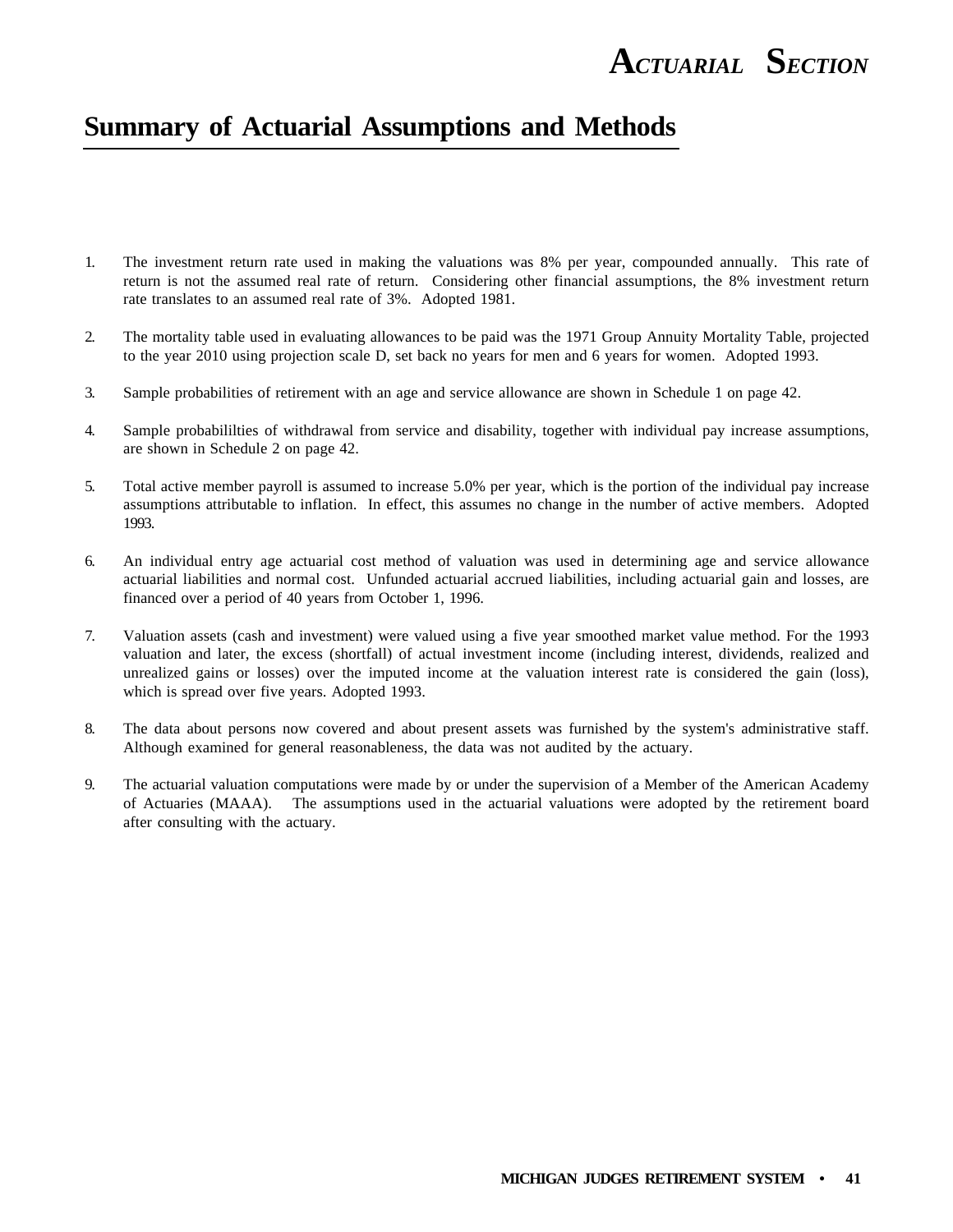### **Summary of Actuarial Assumptions and Methods (Continued)**

### **SCHEDULE 1**

### **Percent of Eligible Active Members Retiring Within Next Year**

| <b>Retirement</b><br>Ages | <b>Percent of Eligible Active</b><br><b>Members Retiring Within</b><br><b>Next Year</b> |
|---------------------------|-----------------------------------------------------------------------------------------|
| 55-59                     | $\%$<br>10                                                                              |
| $60 - 64$                 | 10                                                                                      |
| 65-69                     | 10                                                                                      |
| 70                        | 100                                                                                     |

### **SCHEDULE 2**

### **Separation From Active Employment Before Age & Service Retirement & Individual Pay Increase Assumptions**

| <b>Sample</b><br><b>Ages</b> | <b>Percent of Active</b><br><b>Members Withdrawing</b><br><b>Within Next Year</b><br>(Men and Women) | Percent of<br><b>Active Members</b><br><b>Becoming Disabled</b><br><b>Within Next Year</b> | <b>Percent</b><br><b>Increase</b><br><b>In Pay During</b><br><b>Next Year</b> |       |
|------------------------------|------------------------------------------------------------------------------------------------------|--------------------------------------------------------------------------------------------|-------------------------------------------------------------------------------|-------|
|                              |                                                                                                      | Men                                                                                        | Women                                                                         |       |
| 20                           |                                                                                                      | 0.08<br>$\%$                                                                               | 0.10<br>$\%$                                                                  | 5.5 % |
| 25                           |                                                                                                      | 0.08                                                                                       | 0.10                                                                          | 5.5   |
| 30                           | 2.0 %                                                                                                | 0.08                                                                                       | 0.10                                                                          | 5.5   |
| 35                           | 2.0                                                                                                  | 0.08                                                                                       | 0.10                                                                          | 5.5   |
| 40                           | 2.0                                                                                                  | 0.20                                                                                       | 0.36                                                                          | 5.5   |
| 45                           | 2.0                                                                                                  | 0.26                                                                                       | 0.41                                                                          | 5.5   |
| 50                           | 2.0                                                                                                  | 0.49                                                                                       | 0.57                                                                          | 5.5   |
| 55                           | 2.0                                                                                                  | 0.89                                                                                       | 0.77                                                                          | 5.5   |
| 60                           | 2.0                                                                                                  | 1.41                                                                                       | 1.02                                                                          | 5.5   |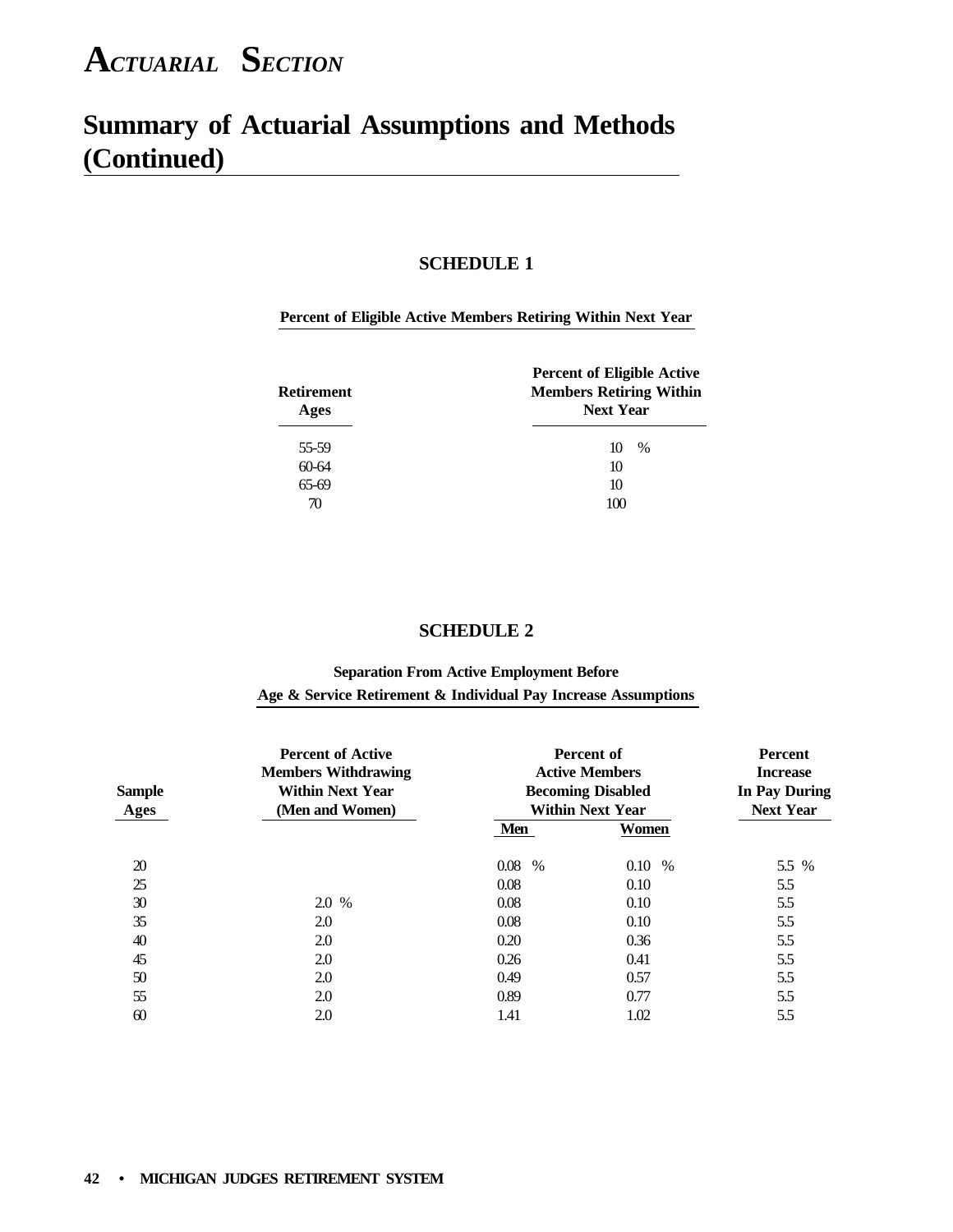### **Actuarial Valuation Data**

| <b>Valuation</b><br>Date<br><b>Sept. 30</b> | <b>Inactive</b><br><b>Members</b><br><b>Number</b> | Active<br><b>Members</b><br><b>Number</b> | <b>Reported</b><br><b>Annual</b><br><b>Payroll</b> | Average<br><b>Annual</b><br>Pay | $\frac{6}{9}$<br><b>Increase</b> | <b>Average</b><br>Age | <b>Average</b><br><b>Service</b> |
|---------------------------------------------|----------------------------------------------------|-------------------------------------------|----------------------------------------------------|---------------------------------|----------------------------------|-----------------------|----------------------------------|
| 1988                                        | 23                                                 | 574                                       | \$<br>39,480,632                                   | \$<br>68.782                    | 5.9                              | 52.9 years            | 10.7 years                       |
| 1989                                        | 26                                                 | 590                                       | 41,895,056                                         | 81,178                          | 18.0                             | 52.4                  | 10.2                             |
| 1990                                        | 26                                                 | 590                                       | 43,081,777                                         | 73,020                          | (10.1)                           | 53.0                  | 10.8                             |
| 1991                                        | 32                                                 | 603                                       | 43,905,860                                         | 72,812                          | (0.3)                            | 52.1                  | 10.2                             |
| 1992                                        | 28                                                 | 604                                       | 43,840,733                                         | 72,584                          | (0.3)                            | 52.8                  | 10.6                             |
| 1993                                        | 25                                                 | 611                                       | 44,472,833                                         | 72,787                          | 0.2                              | 52.8                  | 10.5                             |
| 1994                                        | 26                                                 | 608                                       | 46,276,785                                         | 76,113                          | 4.5                              | 53.4                  | 10.5                             |
| 1995                                        | 26                                                 | 614                                       | 48, 195, 528                                       | 78,494                          | 3.1                              | 52.8                  | 10.9                             |
| 1996                                        | 28                                                 | 610                                       | 49,350,572                                         | 80,903                          | 3.1                              | 53.6                  | 11.7                             |
| 1997                                        | 25                                                 | 609                                       | 49,000,856                                         | 80.461                          | (0.5)                            | 52.8                  | 11.4                             |

### **Schedule of Active Member Valuation Data**

### **Schedule of Changes in the Retirement Rolls**

| Year            |     | <b>Added to Rolls</b><br><b>Rolls–End of Year</b><br><b>Removed from Rolls</b> |     | % Increase        | Average |                   |                   |                        |
|-----------------|-----|--------------------------------------------------------------------------------|-----|-------------------|---------|-------------------|-------------------|------------------------|
| <b>Ended</b>    |     | Annual                                                                         |     | Annual            |         | Annual            | in Annual         | Annual                 |
| <b>Sept. 30</b> | No. | <b>Allowances</b>                                                              | No. | <b>Allowances</b> | No.     | <b>Allowances</b> | <b>Allowances</b> | <b>Allowances</b>      |
| 1988            | 24  | \$<br>753.469                                                                  | 13  | \$<br>262,535     | 323     | \$<br>6.414.836   | 8.3 %             | 19,860<br>$\mathbb{S}$ |
| 1989            | 43  | 1.354.584                                                                      | 10  | 164.559           | 356     | 7.604.861         | 18.6              | 21,362                 |
| 1990            | 20  | 642.636                                                                        | 15  | 316,220           | 361     | 7.931.277         | 4.3               | 21,970                 |
| 1991            | 45  | 1.616.652                                                                      | 17  | 322,898           | 389     | 9.225.031         | 16.3              | 23,715                 |
| 1992            | 29  | 816,203                                                                        | 12  | 217.417           | 406     | 9.823.817         | 6.5               | 24.197                 |
| 1993            | 29  | 1.023.871                                                                      |     | 16.135            | 434     | 10,831,553        | 10.3              | 24,957                 |
| 1994            | 24  | 794.180                                                                        | 12  | 303,091           | 446     | 11,323,272        | 4.5               | 25,389                 |
| 1995            | 50  | 1.700.945                                                                      | 15  | 409,064           | 481     | 12.615.153        | 11.4              | 26,227                 |
| 1996            | 19  | 708.409                                                                        | 19  | 424.164           | 481     | 12,899,398        | 2.3               | 26,818                 |
| 1997            | 40  | 1.663.656                                                                      | 9   | 359.441           | 512     | 14.203.613        | 10.1              | 27.741                 |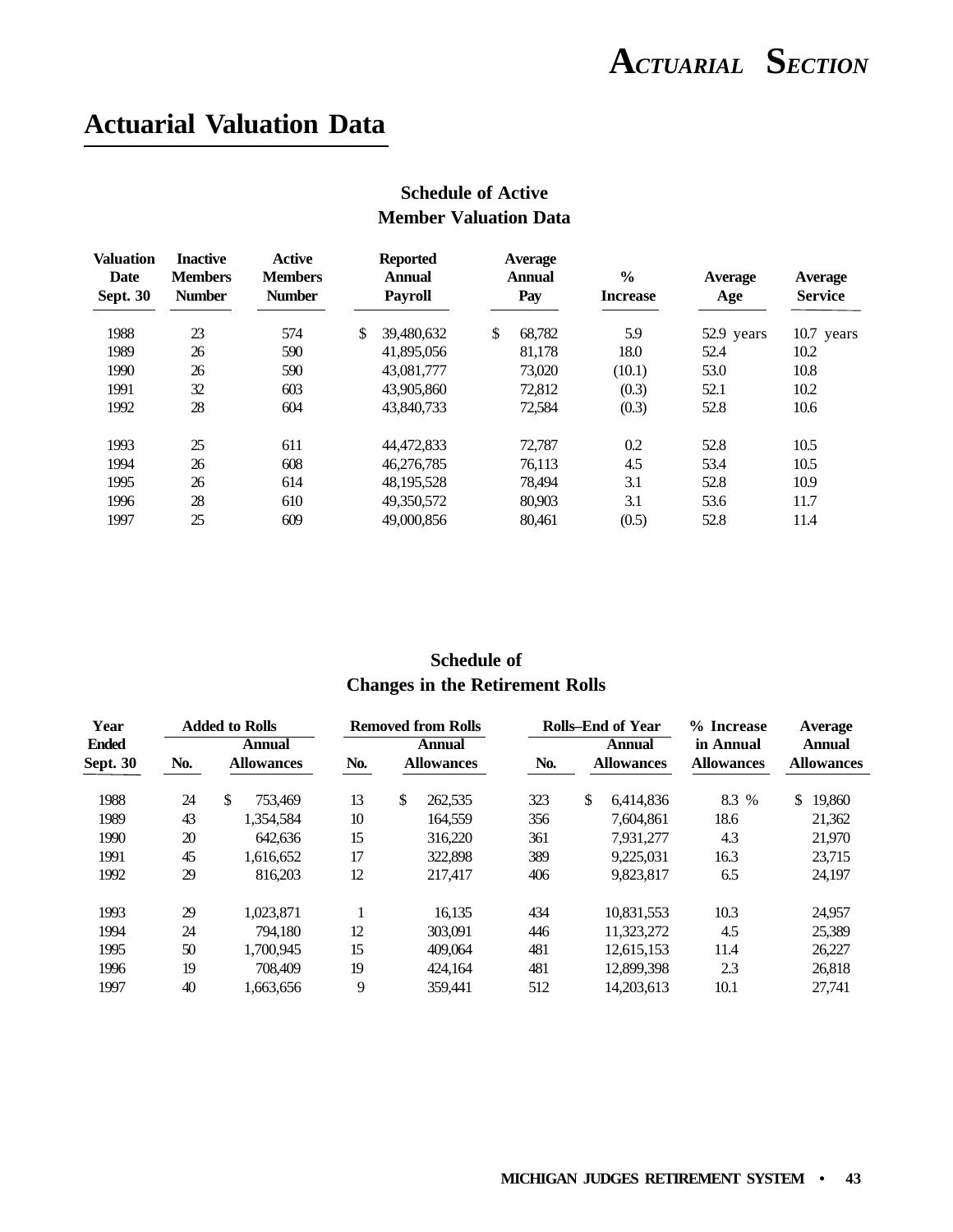### **Prioritized Solvency Test**

The MJRS funding objective is to meet long term benefit promises through contributions that remain approximately level from year to year as a percent of member payroll. If the contributions to the System are level in concept and soundly executed, the System will pay all promised benefits when due, the ultimate test of financial soundness. Testing for level contribution rates is the long term solvency test.

A prioritized solvency test is another means of checking a system's progress under its funding program. In a short condition test, the plan's present assets (cash and investments) are compared with: (1) active member contributions on deposit; (2) the liabilities for future benefits to present retired lives; and (3) the liabilities for service already rendered by active members. In a system that has been following the discipline of level percent of payroll financing, the liabilities for active member contributions on deposit (liability 1) and the liabilities for future benefits to present retired lives (liability 2) will be fully covered by present assets (except in rare circumstances). In addition, the liabilities for service already rendered by active members (liability 3) is normally partially covered by the remainder of present assets. Generally, if the System has been using level-cost financing, the funded portion of liability 3 will increase over time. Liability 3 being fully funded is not necessarily a byproduct of level percent of payroll funding methods.

The schedule below illustrates the history of the liabilities of the System and is indicative of the MJRS policy of following the discipline of level percent of payroll financing.

|                  |               | <b>Actuarial Present Value of</b><br><b>Accrued Liabilities (\$ in Millions)</b> |                       |               |      |      |                           |          |
|------------------|---------------|----------------------------------------------------------------------------------|-----------------------|---------------|------|------|---------------------------|----------|
|                  | $\bf(1)$      | (2)                                                                              | (3)                   |               |      |      |                           |          |
|                  |               |                                                                                  | <b>Active Members</b> |               |      |      | <b>Portion of Present</b> |          |
| <b>Valuation</b> | <b>Active</b> | <b>Retirants</b>                                                                 | (Employer             |               |      |      | <b>Value Covered</b>      |          |
| Date             | <b>Member</b> | and                                                                              | <b>Financed</b>       | Valuation     |      |      | by Assets                 |          |
| <b>Sept. 30</b>  |               | <b>Contributions Beneficiaries</b>                                               | Portion)              | <b>Assets</b> | (1)  | (2)  | (3)                       | $(4)$ ** |
|                  |               |                                                                                  |                       |               |      |      |                           |          |
| 1988             | \$17,338      | \$56,588                                                                         | 71,253<br>\$          | \$124,941     | 100% | 100% | 72.0%                     | 86.0%    |
| 1989             | 18,995        | 65,824                                                                           | 70,598                | 139,436       | 100  | 100  | 77.0                      | 90.0     |
| 1990             | 21,760        | 67,449                                                                           | 73,898                | 150,024       | 100  | 100  | 82.3                      | 92.0     |
| 1991             | 23,422        | 78,438                                                                           | 69,420                | 162,053       | 100  | 100  | 86.7                      | 94.6     |
| 1992             | 26,364        | 82,451                                                                           | 70,681                | 171,969       | 100  | 100  | 89.4                      | 95.8     |
|                  |               |                                                                                  |                       |               |      |      |                           |          |
| 1993             | 28,922        | 89,163                                                                           | 74,878                | 187,737       | 100  | 100  | 93.0                      | 97.3     |
| 1993*            | 28,922        | 89,163                                                                           | 74,342                | 189,134       | 100  | 100  | 95.6                      | 98.3     |
| 1994             | 32,364        | 89,649                                                                           | 74,978                | 202,371       | 100  | 100  | 107.2                     | 102.7    |
| 1995             | 34,358        | 96,574                                                                           | 73,395                | 222,230       | 100  | 100  | 124.4                     | 108.8    |
| 1996             | 38,766        | 96,633                                                                           | 76,102                | 243,248       | 100  | 100  | 141.7                     | 115.0    |
| 1997             | 39,637        | 118,717                                                                          | 72,157                | 271,458       | 100  | 100  | 156.7                     | 117.8    |

Revised actuarial assumptions and asset valuation method.

\*\* Percents funded on a total valuation asset and total actuarial accrued liability basis.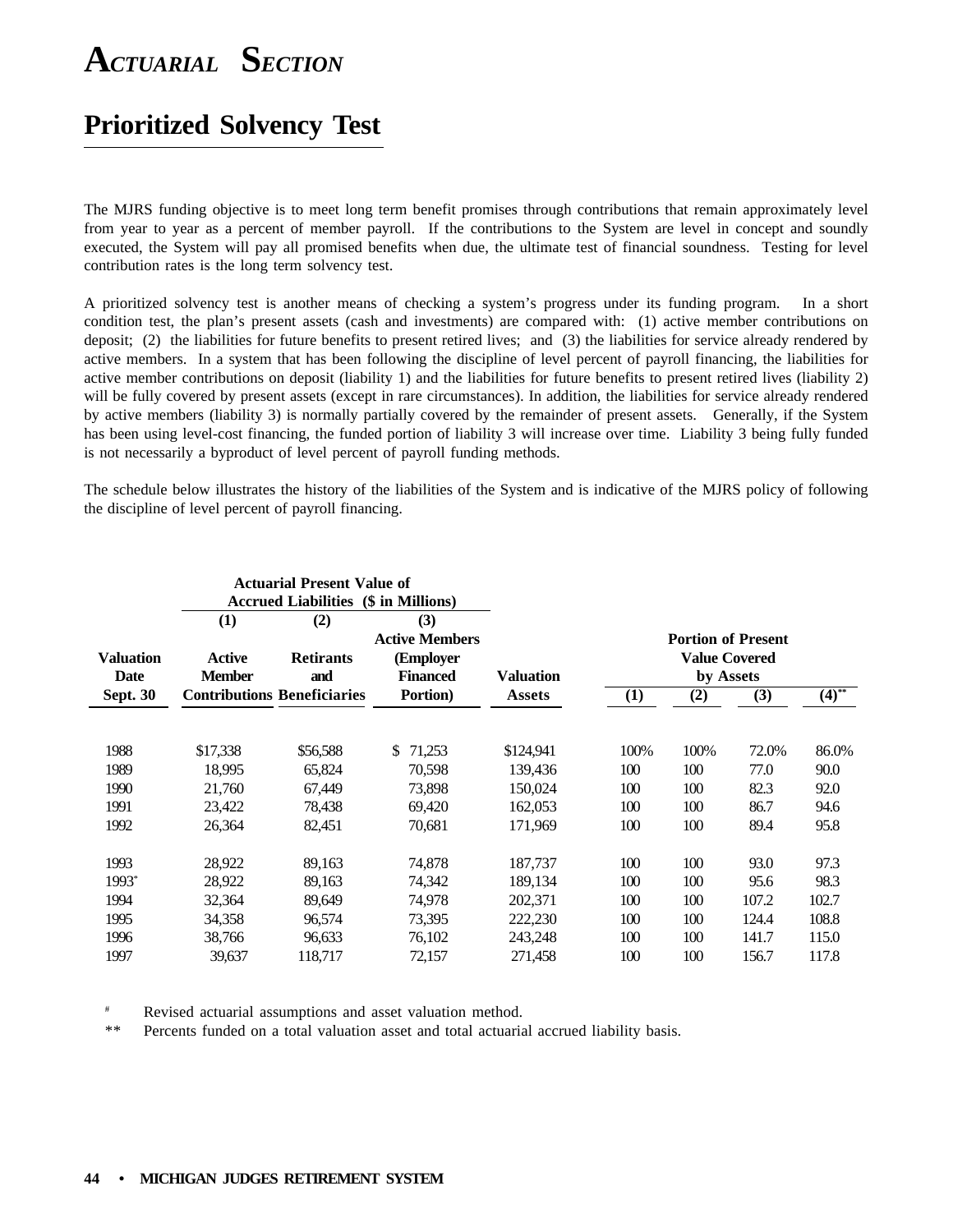### **Summary Of Plan Provisions**

Our actuarial valuation of MJRS as of September 30, 1997 is based on the present provision of Public Act No. 234 of 1992.

#### *Regular Retirement*

Eligibility — Age 60 with 8 years credited service; or age 55 with 18 years credited service, or 25 years with no age requirement.

Annual Amount - If less than 12 years of credited service, 3% of final annual compensation times years of credited service; for 12 or more years of credited service, 50% of final annual compensation plus 2.5% of such compensation for each year of credited service in excess of 12 years to a maximum of 60%. Former MJRS members receive 3% of final annual compensation times years of credited service to a maximum of the greater of 40% of final annual compensation or \$15,000, but not to exceed 66 2/3% of final annual compensation when added to a local retirement system benefit; or 3.5% of final annual compensation times years of credited service to a maximum of 66 2/3% of final annual compensation if elected.

Final Annual Compensation — Annual state salary at time of retirement plus state salary standardization, if any. For former MJRS members, final annual compensation is member's certified salary at time of retirement. For 36th District Court judges, final annual compensation is total state and district control unit salary at time of retirement. For probate judges serving in a single county of less than 15,000 population, final annual compensation is total judicial salary at the time of retirement.

#### *Early Retirement (age reduction factor used)*

Eligibility — Age 55 with 12 but less than 18 years credited service.

Annual Amount — Regular retirement benefit, reduced by 1/2% for each month by which the commencement age is less than 60.

#### *Deferred Retirement (vested benefit)*

Eligibility — 8 years of credited service.

Annual Amount — Regular retirement benefit. If less than 12 years of credited service, payable at age 60; if 18 or more years of credited service payable at age 55; if more than 12 but less than 18 years of credited service reduced amount payable at age 55.

### *Disability Retirement*

Eligibility — 8 years of credited service.

Annual Amount — Regular retirement benefit, based upon member's credited service and final salary at time of disability.

### *Death Before or After Retirement (Spouse or Dependent Children)*

Eligibility — 8 years of credited service.

Annual Amount — 50% of the members accrued pension.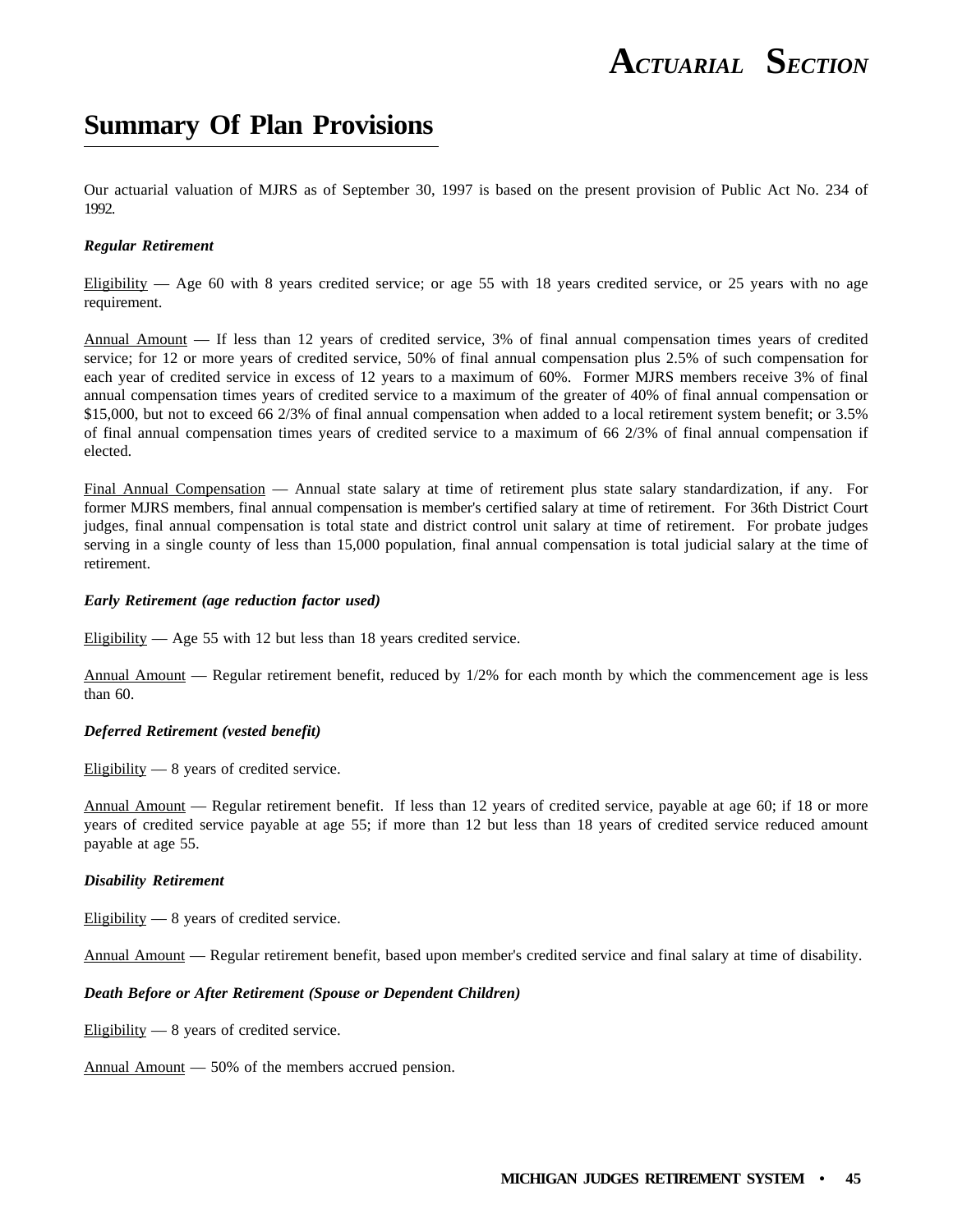### **Summary Of Plan Provisions (Continued)**

#### *Post Retirement Cost-of-Living Adjustments*

None, except judges who were active judges prior to September 8, 1961 (and their survivors) have their benefits adjusted as active judges' salaries change.

### *Member Contributions*

Non-Trial Judges: 5% of salary (1.5% for health benefits).

Trial Judges with Full Standardization: 7% of salary.

Trial Judges without Full Standardization: 3.5% of salary.

Probate Judges under 3% Formula: 7% of salary to maximum of \$980.00

Probate Judges under 3.5% Formula: 7% of salary (no maximum).

District Court Judges of the Thirty-sixth District: 3.5% of salary.

### *Defined Contribution Legislation -- SB 248 of 1996*

New employees hired on or after March 31, 1997 become participants in Tier 2 (i.e. a defined contribution plan) rather than Tier 1 (i.e*.* the above described defined benefit plan).

Active members on March 30, 1997 may irrevocably elect to terminate membership in Tier 1 and become participants in Tier 2. Elections must be in writing and submitted between January 2, 1998 and April 30, 1998. Such members will become Tier 2 participants on June 1, 1998, and will have the actuarial present value of their Tier 1 accrued benefit transferred into Tier 2 by September 30, 1998.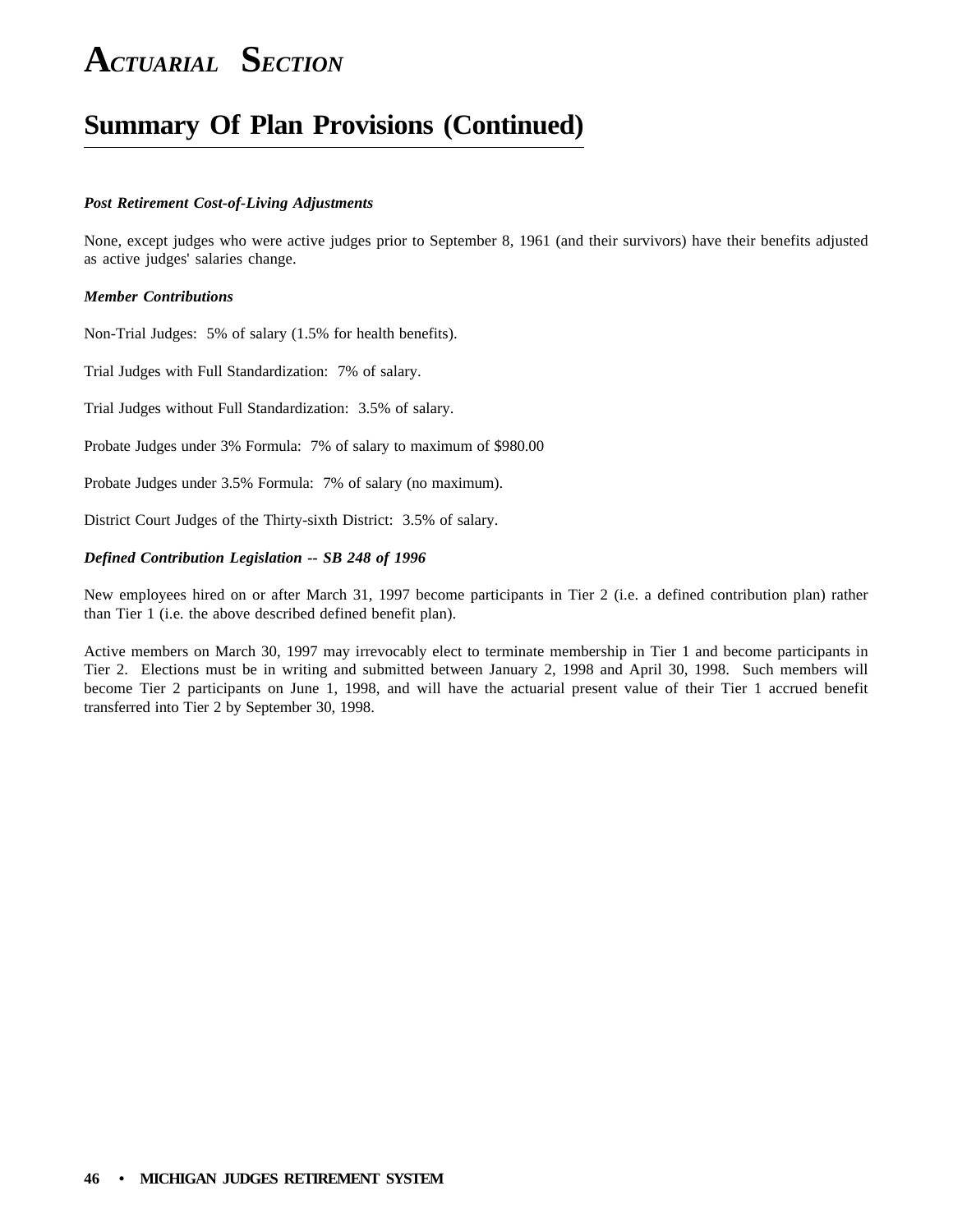Michigan Judges Retirement System

**Comprehensive Annual Financial Report** for the Fiscal Year Ended September 30, 1997

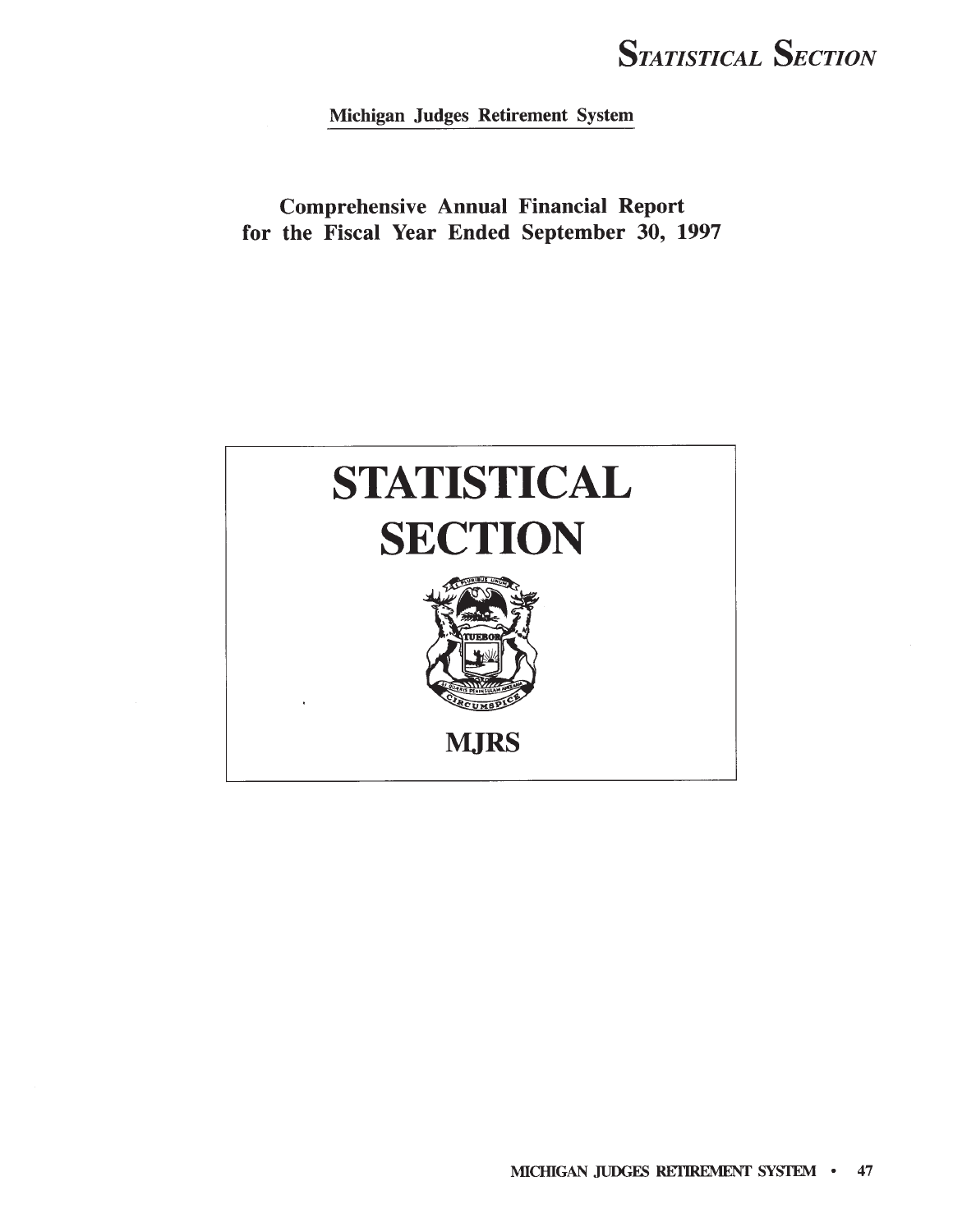| <b>Fiscal Year</b>              |                                       |                                 |                            | <b>Employer Contributions</b>         |                                        |                 |
|---------------------------------|---------------------------------------|---------------------------------|----------------------------|---------------------------------------|----------------------------------------|-----------------|
| <b>Ended</b><br><b>Sept. 30</b> | <b>Member</b><br><b>Contributions</b> | <b>Net</b><br><b>Court Fees</b> | <b>Dollars</b>             | % of Annual<br><b>Covered Payroll</b> | Net Investment &<br><b>Oher Income</b> | <b>Total</b>    |
| 1988                            | \$<br>2.157.041                       | \$<br>4.675.058                 | <sup>\$</sup><br>1.310.728 | 3.32 %                                | \$<br>(3,912,914)                      | \$<br>4,229,913 |
| 1989                            | 2.334,803                             | 5.149.672                       | 1.386.123                  | 3.31                                  | 17.193.911                             | 26,064,509      |
| 1990                            | 2,450,879                             | 5,329,496                       | 1,486,911                  | 3.45                                  | (5,522,705)                            | 3,744,581       |
| 1991                            | 2,705,409                             | 5,661,204                       | 1,505,192                  | 3.43                                  | 22,486,378                             | 32, 358, 183    |
| 1992                            | 2.447.047                             | 5,719,623                       | 1.519.483                  | 3.47                                  | 13,718,217                             | 23,404,370      |
| 1993                            | 2,833,083                             | 6.101.841                       | 1.588.274                  | 3.57                                  | 21,551,382                             | 32,074,580      |
| 1994                            | 2,811,231                             | 4.926.397                       | 1.650.598                  | 3.57                                  | 4.598.657                              | 13,986,883      |
| 1995                            | 2,915,335                             | 5,263,144                       | 1,614,633                  | 3.35                                  | 23,803,055                             | 33,596,166      |
| 1996                            | 2,975,239                             | 4,635,563                       | 1,556,044                  | 3.15                                  | 34,867,041                             | 44,033,887      |
| 1997                            | 3,004,765                             | 4,080,730                       | 1,592,853                  | 3.25                                  | 61,494,460                             | 70,172,808      |

### **Schedule of Revenues by Source**

### **Schedule of Expenses by Type**

| <b>Fiscal Year</b><br><b>Ended</b><br><b>Sept. 30</b> | <b>Benefits</b><br>Payments* | <b>Refunds</b><br>and Transfers | <b>Administrative</b><br><b>Expenses</b> | <b>Total</b>    |
|-------------------------------------------------------|------------------------------|---------------------------------|------------------------------------------|-----------------|
| 1988                                                  | \$<br>6.299.084              | \$<br>53,318                    | \$<br>282,923                            | \$<br>6,645,325 |
| 1989                                                  | 7.277.062                    | 101,563                         | 322,201                                  | 7,710,826       |
| 1990                                                  | 7,884,438                    | 72,319                          | 381,684                                  | 8,338,441       |
| 1991                                                  | 8,987,239                    | 117,115                         | 450,426                                  | 9,554,780       |
| 1992                                                  | 9,631,114                    | 18,085                          | 458,623                                  | 9.999.963       |
| 1993                                                  | 10,733,285                   | 25,639                          | 533,900                                  | 11,292,824      |
| 1994                                                  | 11,173,171                   | 28,444                          | 568,180                                  | 11,769,795      |
| 1995                                                  | 12,404,307                   | 91,861                          | 470,760                                  | 12,966,929      |
| 1996                                                  | 12,877,528                   | 16,266                          | 450,110                                  | 13,343,904      |
| 1997                                                  | 13,953,170                   | 236,326                         | 395,428                                  | 14,584,924      |

\* Includes health insurance premiums and benefits.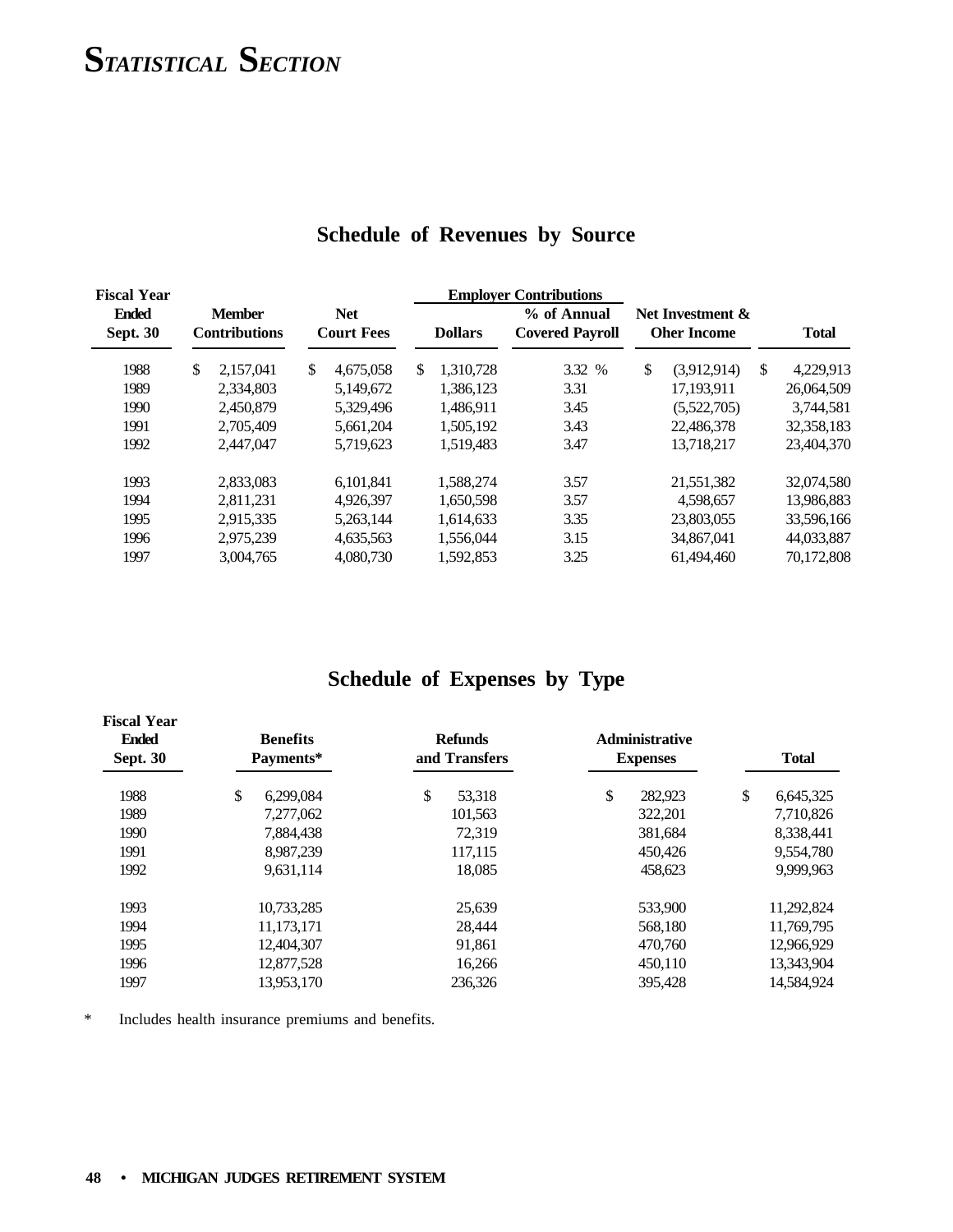| <b>Fiscal Year</b><br><b>Ended</b><br><b>Sept. 30</b> | <b>Regular</b><br><b>Benefits</b> | <b>Disability</b><br><b>Benefits</b> | <b>Health</b><br><b>Insurance</b> | <b>Total</b>    |
|-------------------------------------------------------|-----------------------------------|--------------------------------------|-----------------------------------|-----------------|
| 1988                                                  | \$<br>6,275,614                   | *                                    | \$<br>23,470                      | \$<br>6,299,084 |
| 1989                                                  | 7.236.904                         | ∗                                    | 40,158                            | 7,277,062       |
| 1990                                                  | 7,811,812                         | *                                    | 72,626                            | 7,884,438       |
| 1991                                                  | 8,905,532                         | ∗                                    | 81,707                            | 8,987,239       |
| 1992                                                  | 9,522,704                         | *                                    | 108,707                           | 9,631,411       |
| 1993                                                  | 10,598,515                        | *                                    | 134,370                           | 10,732,885      |
| 1994                                                  | 11,041,755                        | *                                    | 131,416                           | 11, 173, 171    |
| 1995                                                  | 11,363,455                        | \$<br>273,424                        | 118,457                           | 11,755,336      |
| 1996                                                  | 12,464,285                        | 294,976                              | 118,267                           | 12,877,528      |
| 1997                                                  | 13.491.097                        | 348.192                              | 113,881                           | 13.953.170      |

### **Schedule of Benefit Expenses by Type**

\* Disability benefits included with regular benefits.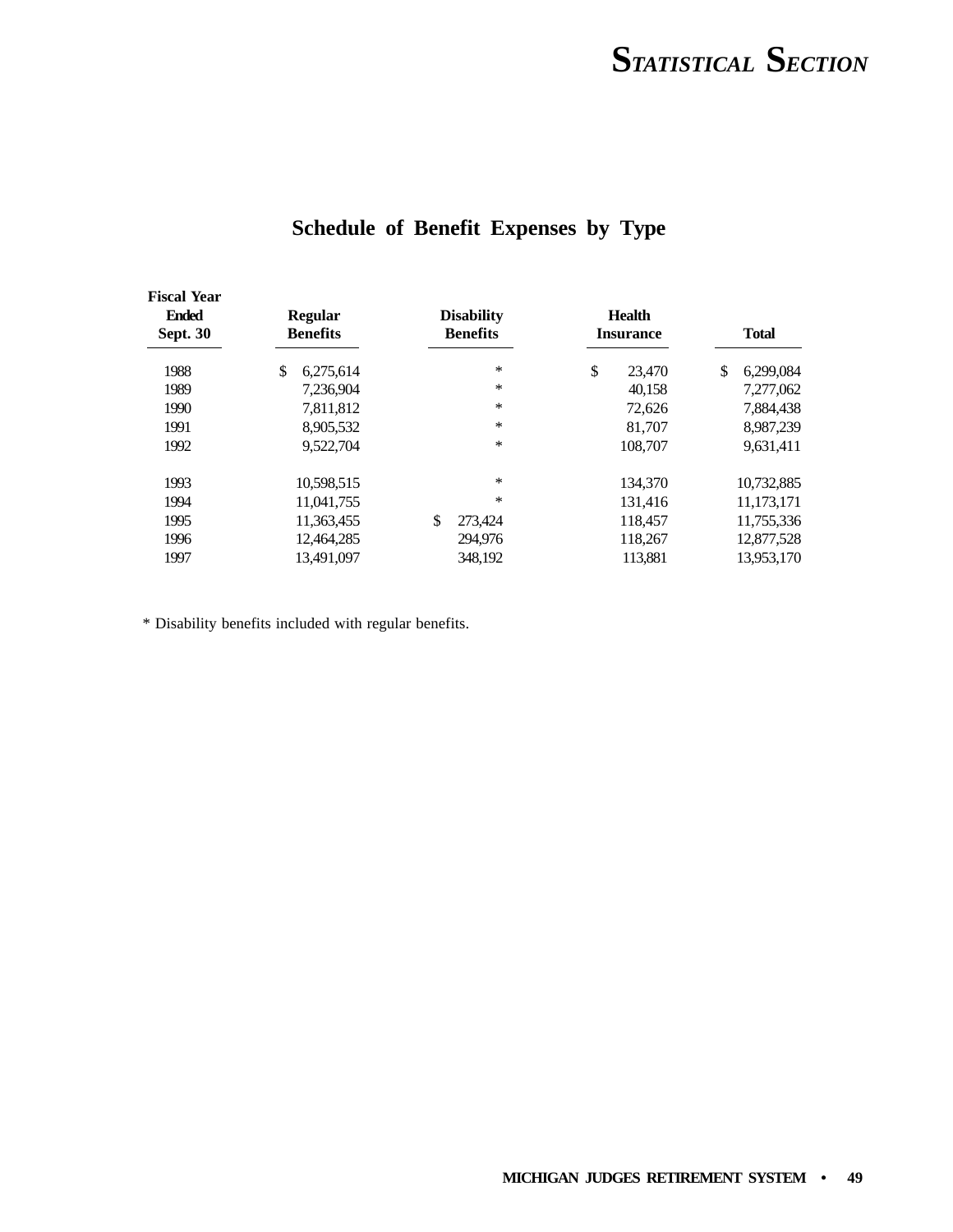| <b>Amount</b>                    |                              | Type of Retirement * |                  |                  |                  | <b>Selected Option #</b> |         |                         |                  |
|----------------------------------|------------------------------|----------------------|------------------|------------------|------------------|--------------------------|---------|-------------------------|------------------|
| <b>Monthly</b><br><b>Benefit</b> | Number of<br><b>Retirees</b> | 1                    | $\boldsymbol{2}$ | $\mathbf{3}$     | 4                | $5\overline{5}$          | Opt. 1  | Opt. 2                  | Opt. 3           |
| \$<br>$1 - 400$                  | 8                            | 3                    | $\overline{2}$   | 3                | $\mathbf{0}$     | $\boldsymbol{0}$         | 8       | $\boldsymbol{0}$        | $\boldsymbol{0}$ |
| 401 - 800                        | 61                           | 15                   | 35               | 10               | $\mathbf{0}$     | $\mathbf{1}$             | 57      | $\overline{\mathbf{4}}$ | $\boldsymbol{0}$ |
| $801 - 1,200$                    | 48                           | 27                   | 14               | 5                | $\boldsymbol{0}$ | $\overline{c}$           | 34      | 12                      | $\overline{c}$   |
| $1,201 - 1,600$                  | 73                           | 32                   | 27               | 13               | $\theta$         | $\mathbf{1}$             | 62<br>٠ | 10                      | 1                |
| $1,601 - 2,000$                  | 48                           | 27                   | 14               | 7                | $\mathbf{0}$     | $\boldsymbol{0}$         | 43      | 5                       | $\mathbf{0}$     |
| $2,001 - 2,400$                  | 33                           | $\mathfrak{D}$       | $\overline{7}$   | $\overline{2}$   | $\boldsymbol{0}$ | $\overline{2}$           | 17      | 16                      | $\boldsymbol{0}$ |
| $2,401 - 2,800$                  | 47                           | 42                   | $\mathfrak{Z}$   | $\boldsymbol{0}$ | 1                | 1                        | 38      | 8                       | $\mathbf{1}$     |
| $2,801 - 3,200$                  | 41                           | 39                   | $\mathbf{1}$     | $\mathbf{0}$     | $\mathbf{1}$     | $\mathbf{0}$             | 31      | 10                      | $\mathbf{0}$     |
| $3,201 - 3,600$                  | 59                           | 58                   | 1                | $\boldsymbol{0}$ | $\boldsymbol{0}$ | $\boldsymbol{0}$         | 47      | 11                      | $\mathbf{1}$     |
| $3,601 - 4,000$                  | 58                           | 56                   | 1                | $\theta$         | $\mathbf{0}$     | $\mathbf{1}$             | 54      | 4                       | $\theta$         |
| Over 4,000                       | 36                           | 34                   | $\bf{0}$         | $\boldsymbol{0}$ | $\overline{2}$   | $\mathbf{0}$             | $35\,$  |                         | $\theta$         |
| Totals                           | 512                          | 355                  | 105              | 40               | 4                | 8                        | 426     | 81                      | 5                |

### Schedule of Retired Members by Type of Benefit September 30, 1997

\* Type of Retirement

- 1 Normal retirement for age  $&$  service
- 2 Survivor payment normal retirement
- 3 Survivor payment death in service
- 4 Non-duty disability retirement
- 5 Survivor payment disability retirement

Selected Option #

Opt. 1. - Straight life allowance

Opt. 2 - 100% joint and survivor option

Opt. 3 - 50% joint and survivor option